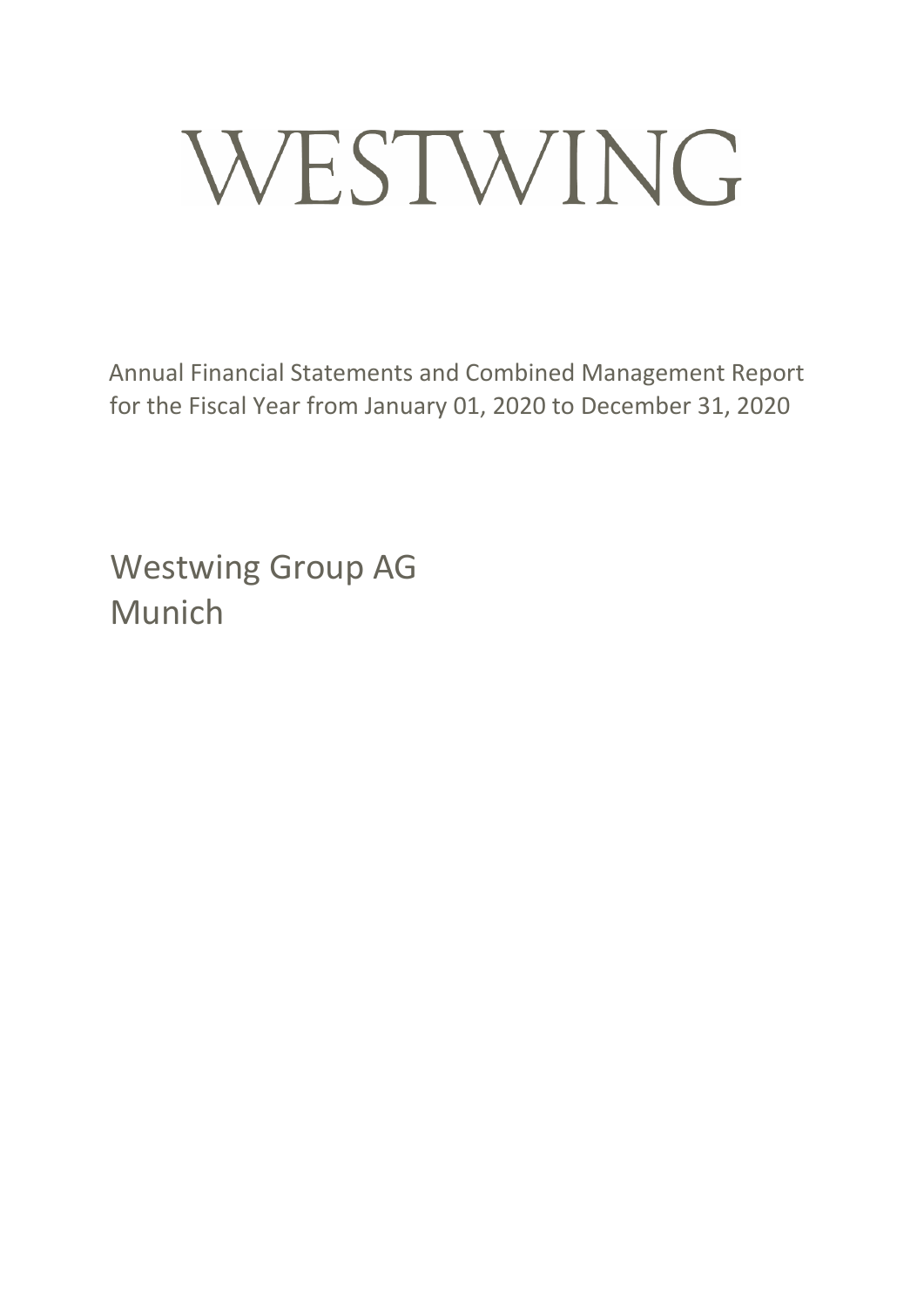| <b>Assets</b>                                                                                                                                         | 12/31/2020<br>kEUR | 12/31/2019<br><b>kEUR</b> | <b>Equity and Liabilities</b>                                                                                     | 12/31/2020<br>kEUR | 12/31/2019<br>kEUR    |
|-------------------------------------------------------------------------------------------------------------------------------------------------------|--------------------|---------------------------|-------------------------------------------------------------------------------------------------------------------|--------------------|-----------------------|
| A. Fixed assets                                                                                                                                       |                    |                           | A. Equity                                                                                                         |                    |                       |
| Intangible assets<br>Self-generated industrial property rights and similar rights and assets                                                          | 13,754             | 11,514                    | <b>Subscribed Capital</b><br>Treasury shares                                                                      | 20,844<br>$-541$   | 20,741<br>$-743$      |
| 2. Concessions, industrial property rights and similar rights and assets<br>acquired for consideration, as well as licenses to such rights and assets | 255                | 270                       | Issued capital                                                                                                    | 20,303             | 19,997                |
|                                                                                                                                                       | 14,009             | 11,784                    | <b>II.</b> Capital Reserve                                                                                        | 348,663            | 347,165               |
| II. Tangible fixed assets<br>Other equipment, factory and office equipment                                                                            | 3,031              | 2,296                     | III. Accumulated losses                                                                                           | -138,498           | $-142,987$            |
|                                                                                                                                                       | 3,031              | 2,296                     |                                                                                                                   | 230,468            | 224,176               |
| III. Long-term financial assets<br>Shares in affiliated companies<br>2. Loans to affiliated companies                                                 | 15,380<br>147,099  | 15,183<br>150,155         | <b>B.</b> Provisions                                                                                              |                    |                       |
|                                                                                                                                                       | 162,479            | 165,337                   | Other provisions                                                                                                  | 100<br>8,984       | $\mathsf{C}$<br>3,761 |
|                                                                                                                                                       | 179,520            | 179,417                   |                                                                                                                   | 9,085              | 3,761                 |
| <b>B.</b> Current assets                                                                                                                              |                    |                           | C. Liabilities<br>Trade payables                                                                                  |                    |                       |
| <b>Receivables and other assets</b>                                                                                                                   |                    |                           | Liabilities to affiliated companies<br>2.                                                                         | 1,548              | 951                   |
| Trade receivables                                                                                                                                     | 567                | 560                       | Other liabilities<br>3.                                                                                           | 3,055              | 4,086                 |
| Receivables from affiliated companies<br>2.<br>3. Other assets                                                                                        | 17,671<br>2,291    | 4,212<br>2,626            | thereof taxes EUR 603,358.05 (2018 EUR 311,642.53)<br>thereof social security EUR 125,328.32 (2018 EUR 81,831.09) | 2,904              | 838                   |
|                                                                                                                                                       | 20,529             | 7,398                     |                                                                                                                   | 7,507              | 5,875                 |
| II. Cash and cash equivalents                                                                                                                         | 45,710             | 46,399                    |                                                                                                                   |                    |                       |
|                                                                                                                                                       | 66,239             | 53,796                    | D. Deferred income                                                                                                | 124                | 141                   |
| C. Prepaid expenses                                                                                                                                   | 1,424              | 7,040                     |                                                                                                                   |                    |                       |
|                                                                                                                                                       | 247,183            | 233,953                   |                                                                                                                   | 247,183            | 233,953               |
|                                                                                                                                                       |                    |                           |                                                                                                                   |                    |                       |

| 31/2020<br><b>kEUR</b> | 12/31/2019<br><b>kEUR</b> | <b>Equity and Liabilities</b>                                                                                                                                                                                                                 | 12/31/2020<br>kEUR      | 12/31/2019<br>kEUR   |
|------------------------|---------------------------|-----------------------------------------------------------------------------------------------------------------------------------------------------------------------------------------------------------------------------------------------|-------------------------|----------------------|
|                        |                           | <b>Equity</b><br>А.                                                                                                                                                                                                                           |                         |                      |
| 13,754                 | 11,514                    | <b>Subscribed Capital</b><br>L.<br>Treasury shares                                                                                                                                                                                            | 20,844<br>$-541$        | 20,741<br>$-743$     |
| 255                    | 270                       | Issued capital                                                                                                                                                                                                                                | 20,303                  | 19,997               |
| 14,009                 | 11,784                    | <b>Capital Reserve</b><br>П.                                                                                                                                                                                                                  | 348,663                 | 347,165              |
| 3,031                  | 2,296                     | <b>Accumulated losses</b><br>Ш.                                                                                                                                                                                                               | $-138,498$              | $-142,987$           |
| 3,031                  | 2,296                     |                                                                                                                                                                                                                                               | 230,468                 | 224,176              |
| 15,380<br>147,099      | 15,183<br>150,155         | <b>B.</b> Provisions                                                                                                                                                                                                                          |                         |                      |
| 162,479                | 165,337                   | Other provisions                                                                                                                                                                                                                              | 100<br>8,984            | $\mathbf 0$<br>3,761 |
| 179,520                | 179,417                   |                                                                                                                                                                                                                                               | 9,085                   | 3,761                |
| 567<br>17,671<br>2,291 | 560<br>4,212<br>2,626     | <b>Liabilities</b><br>C.<br>Trade payables<br>1.<br>Liabilities to affiliated companies<br>2.<br>Other liabilities<br>3.<br>thereof taxes EUR 603,358.05 (2018 EUR 311,642.53)<br>thereof social security EUR 125,328.32 (2018 EUR 81,831.09) | 1,548<br>3,055<br>2,904 | 951<br>4,086<br>838  |
| 20,529                 | 7,398                     |                                                                                                                                                                                                                                               | 7,507                   | 5,875                |
| 45,710                 | 46,399                    | Deferred income<br>D.                                                                                                                                                                                                                         |                         |                      |
| 66,239                 | 53,796                    |                                                                                                                                                                                                                                               | 124                     | 141                  |
| 1,424                  | 7,040                     |                                                                                                                                                                                                                                               |                         |                      |
| 247,183                | 233,953                   |                                                                                                                                                                                                                                               | 247,183                 | 233,953              |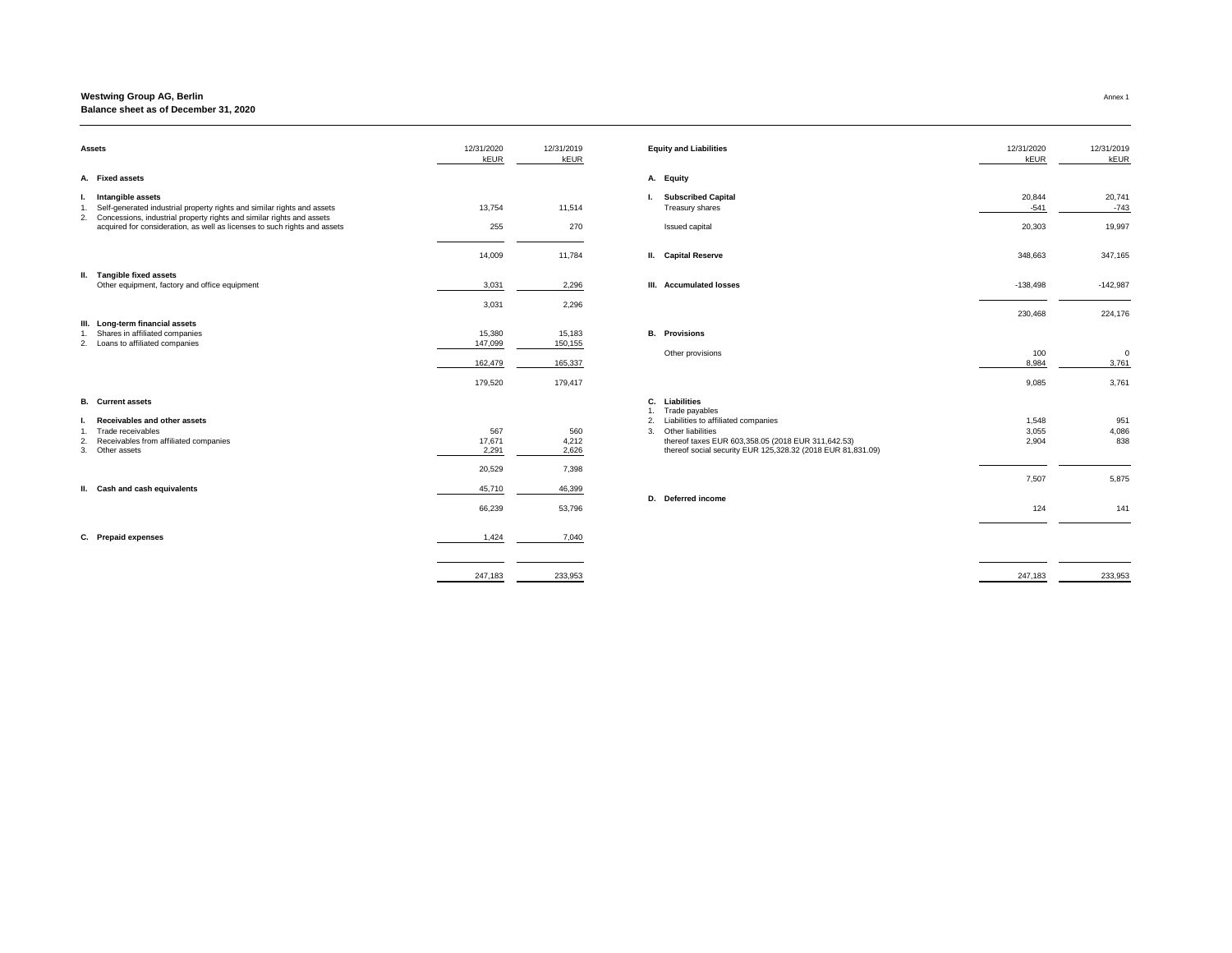|     |                                                                                                                                                | 2020<br><b>kEUR</b>                 |                          | 2019<br>kEUR |
|-----|------------------------------------------------------------------------------------------------------------------------------------------------|-------------------------------------|--------------------------|--------------|
| 1.  | Revenue                                                                                                                                        | 59,164                              |                          | 40,219       |
| 2.  | Own work capitalized                                                                                                                           | 4,547                               |                          | 5,863        |
| 3.  | Other operating income                                                                                                                         | 339                                 |                          | 1,885        |
|     | thereof currency translation gains EUR 27,508.01 (2019: 3,015,56)                                                                              |                                     |                          |              |
|     | Gross profit                                                                                                                                   | 64,051                              |                          | 47,966       |
|     | 4. Cost of materials                                                                                                                           |                                     |                          |              |
|     | a) Cost of purchased services                                                                                                                  | 16,927                              |                          | 11,972       |
|     | 5. Personnel expenses                                                                                                                          | 31                                  |                          | 25           |
|     | a) Saleries and wages                                                                                                                          | 26,226                              |                          | 21,634       |
|     | b) Social security and pension expenses                                                                                                        | 4,330                               |                          | 3,741        |
| 6.  | Amortization of intangible fixed assets                                                                                                        |                                     |                          |              |
|     | and depreciation of tangible fixed assets                                                                                                      | 4,133                               |                          | 3,125        |
|     | 7. Other operating expenses                                                                                                                    | 17,912                              |                          | 9,710        |
|     | thereof currency translation losses EUR 11,164.41 (2019: EUR 10,364.26)                                                                        |                                     |                          |              |
|     |                                                                                                                                                | 5,478                               |                          | 2,215        |
| 8.  | Income from other securities and loans held as financial assets<br>thereof from affiliated companies EUR 2,981,398.68 (2019: EUR 1,571,782.30) | 3,009                               |                          | 1,575        |
| 10. | Writedowns of financial assets                                                                                                                 | 5,614                               |                          | 23,277       |
|     | 11. Income from the reversal of impairment losses on financial assets                                                                          | 12,841                              |                          |              |
|     | 12. Interest and similar expenses<br>thereof from affiliated companies EUR 112,950.00 (2019: EUR 217,395.80)                                   | 169                                 |                          | 2,146        |
|     | Interest and financial result                                                                                                                  | 10,067                              |                          | 23,848       |
|     | 13. Taxes on income                                                                                                                            | 100                                 |                          | 4            |
|     | 14. Result after tax                                                                                                                           | 4,489                               |                          | 26,060       |
|     | 15. Other taxes                                                                                                                                |                                     |                          |              |
|     | 16. Result for the year                                                                                                                        | 4,489                               |                          | 26,060       |
|     |                                                                                                                                                |                                     |                          |              |
|     | 17. Loss carried forward                                                                                                                       | 142,987                             | $\overline{\phantom{a}}$ | 116,927      |
|     | 17 Accumulated losses                                                                                                                          | 138,498<br>$\overline{\phantom{a}}$ | $\overline{\phantom{a}}$ | 142,987      |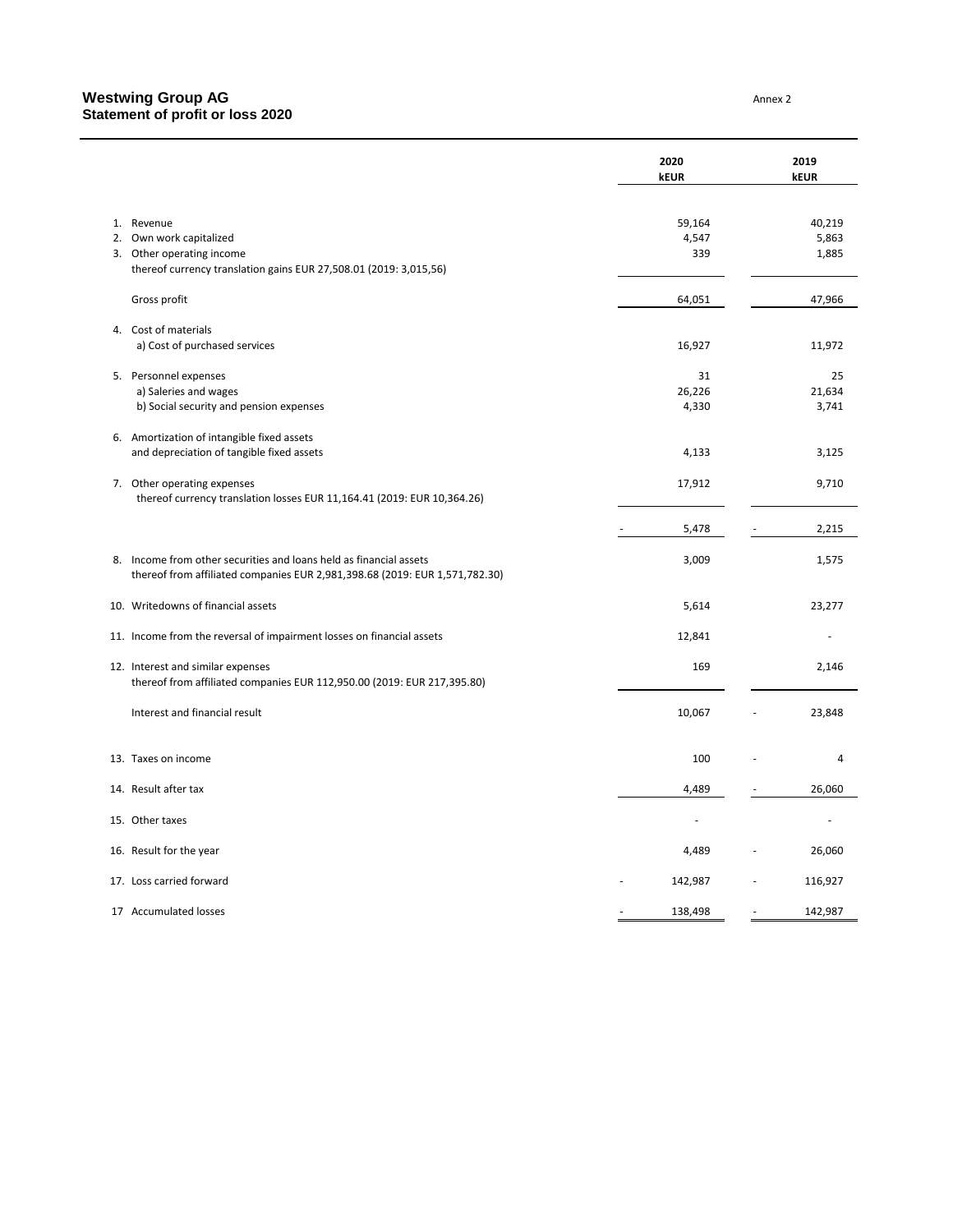#### **Westwing Group AG, Berlin**

#### **Notes for the fiscal year from Jan. 1, 2020 to Dec. 31, 2020**

#### **I. General Information**

Westwing Group AG ("Company") is a corporation incorporated in Germany with its registered office in Berlin, Germany (Commercial Register Berlin HRB 199007 B).

Westwing Group AG is a listed stock corporation under the German Stock Corporation Act, and its registered ordinary shares have been listed on the Frankfurt Stock Exchange (Prime Standard) since October 9, 2018.

These financial statements have been prepared in accordance with sections 242 et seq. and sections 264 et seq. of the German Commercial Code (HGB) and in accordance with the relevant provisions of the German Stock Corporation Act (AktG), applying the going concern principle. The Company is a large corporation as defined in section 267 (3) sentence 2 HGB in conjunction with section 264 d HGB. The structure of the balance sheet and income statement complies with sections 266, 275 HGB and sections 150 et seq. AktG.

The income statement has been prepared using the nature of expense method, as in the previous year .

Amounts are in thousands of euros (EUR thousand) unless otherwise stated.

The accounting and valuation methods applied are basically the same as those used in the previous year.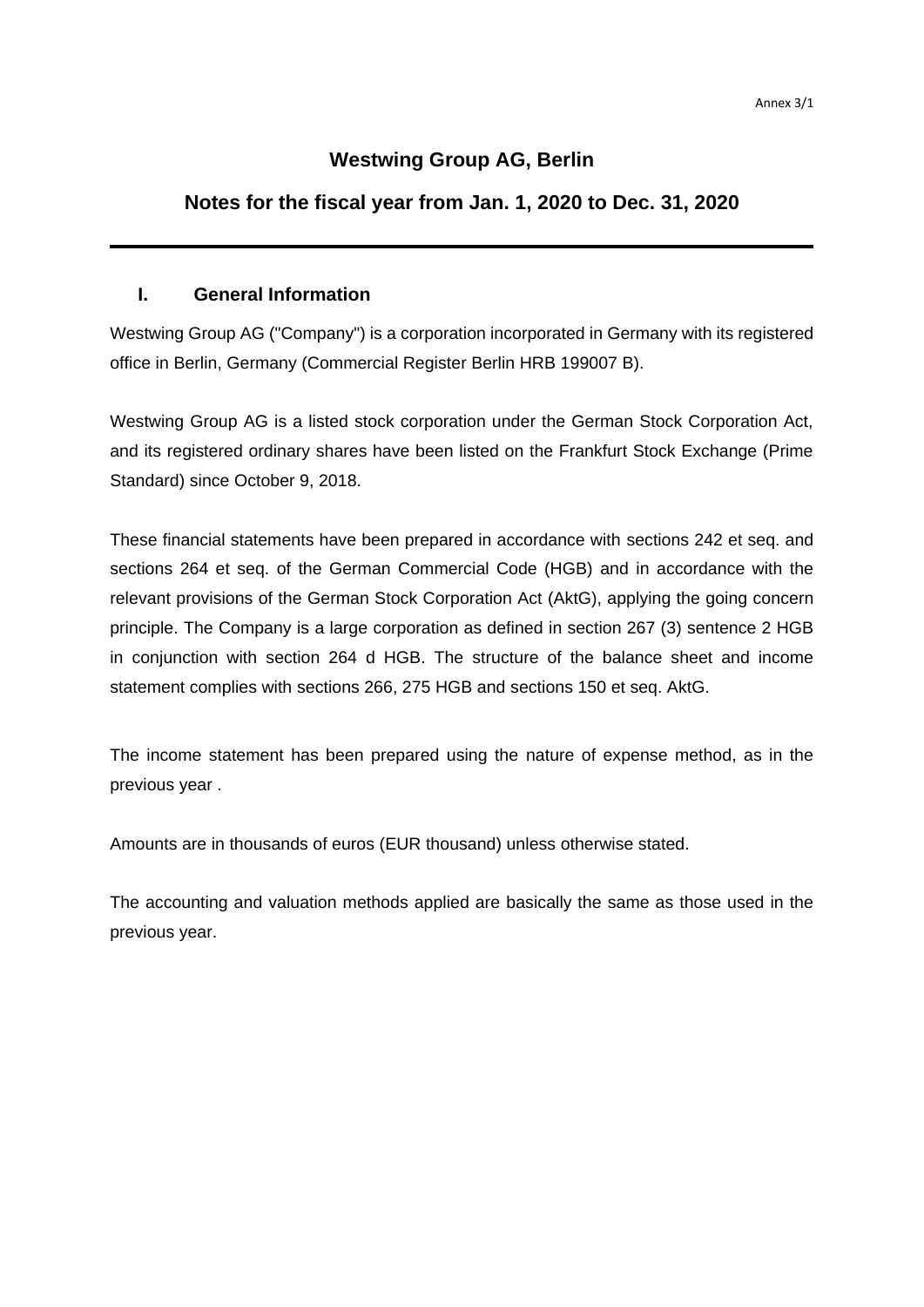Annex 3/2

#### **II. Accounting and Valuation Methods**

The accounting policies set out below have essentially remained unchanged in the preparation of the annual financial statements:

Acquired and internally generated **intangible fixed assets** are carried at cost and, if subject to wear and tear, are amortized over their useful lives using the straight-line method over 3 to 5 years.

The use of the accounting option to capitalize internally generated intangible assets in accordance with section 248 (2) sentence 1 of the HGB relates to the capitalization of internal costs incurred in the development of software. A distribution block exists for the amount of the net carrying amount as of the respective balance sheet date.

Capitalized development costs are amortized over 3 to 5 years after the software is put into operation and are subject to extraordinary depreciation if necessary.

Expenses for maintenance, ongoing non-substantial improvements and servicing of software are expensed as incurred.

Interest on borrowings for the acquisition of intangible assets is not recognized as part of the cost of sales.

**Property, plant and equipment** is carried at cost and, where subject to wear and tear, reduced by scheduled depreciation. Depreciation is calculated using the straight-line method in accordance with the useful life of the asset. Acquisition and production costs include expenses directly attributable to the acquisition. Subsequent costs are only recognized as part of the cost of the asset or - where applicable - as a separate asset if it is probable that future economic benefits associated with the asset will flow to the Company and the cost of the asset can be measured reliably.

Maintenance and repair costs are expensed as incurred.

Property, plant and equipment are depreciated in accordance with their estimated useful lives.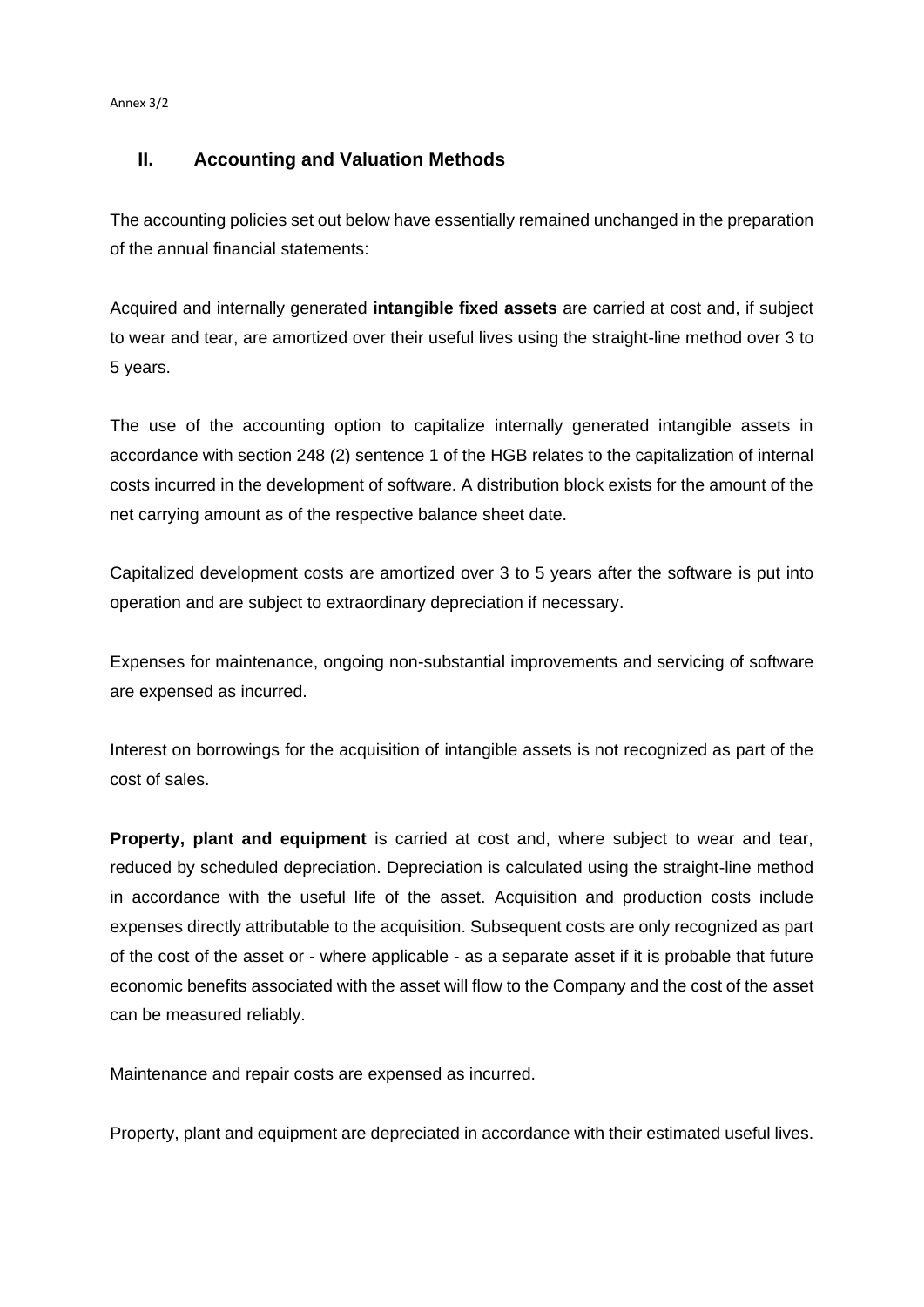The expected useful lives of property, plant and equipment are as follows:

Operating and office equipment 2 - 14 years

The acquisition or production costs of **low-value assets** with a net individual value of up to EUR 800.00 are fully depreciated or expensed in the year of acquisition; their immediate disposal was assumed.

Interest on borrowings for the acquisition of property, plant and equipment is not recognized as part of cost of sales.

In the case of **financial assets,** shares are recognized at cost and loans at the lower of nominal value or fair value. The lower fair value is determined using an income capitalization approach, with corresponding budgeted figures for the individual national companies being derived from the Westwing Group's business plan.

**Receivables and other assets** are measured at the lower of nominal value or fair value at the balance sheet date.

**Prepaid** expenses are expenses incurred prior to the balance sheet date that represent expenses for a certain period after the balance sheet date.

**Cash on hand** and **bank balances** are stated at nominal value.

**Deferred taxes** arising from temporary or quasi-permanent differences between the carrying amounts of assets, liabilities, prepaid expenses and deferred income in the financial statements and their tax bases are measured using the tax rates applicable in the individual companies at the time the differences reverse, and the amounts of the resulting tax benefit and tax credit are not discounted. Deferred tax assets and liabilities are offset. Deferred tax assets and liabilities are offset against each other. Deferred tax assets and liabilities are not recognized in accordance with the recognition option available for this purpose.

The **subscribed capital** is recognized at the nominal amount. Any amounts paid in excess of the nominal amount or paid in voluntarily are recognized in the capital reserve.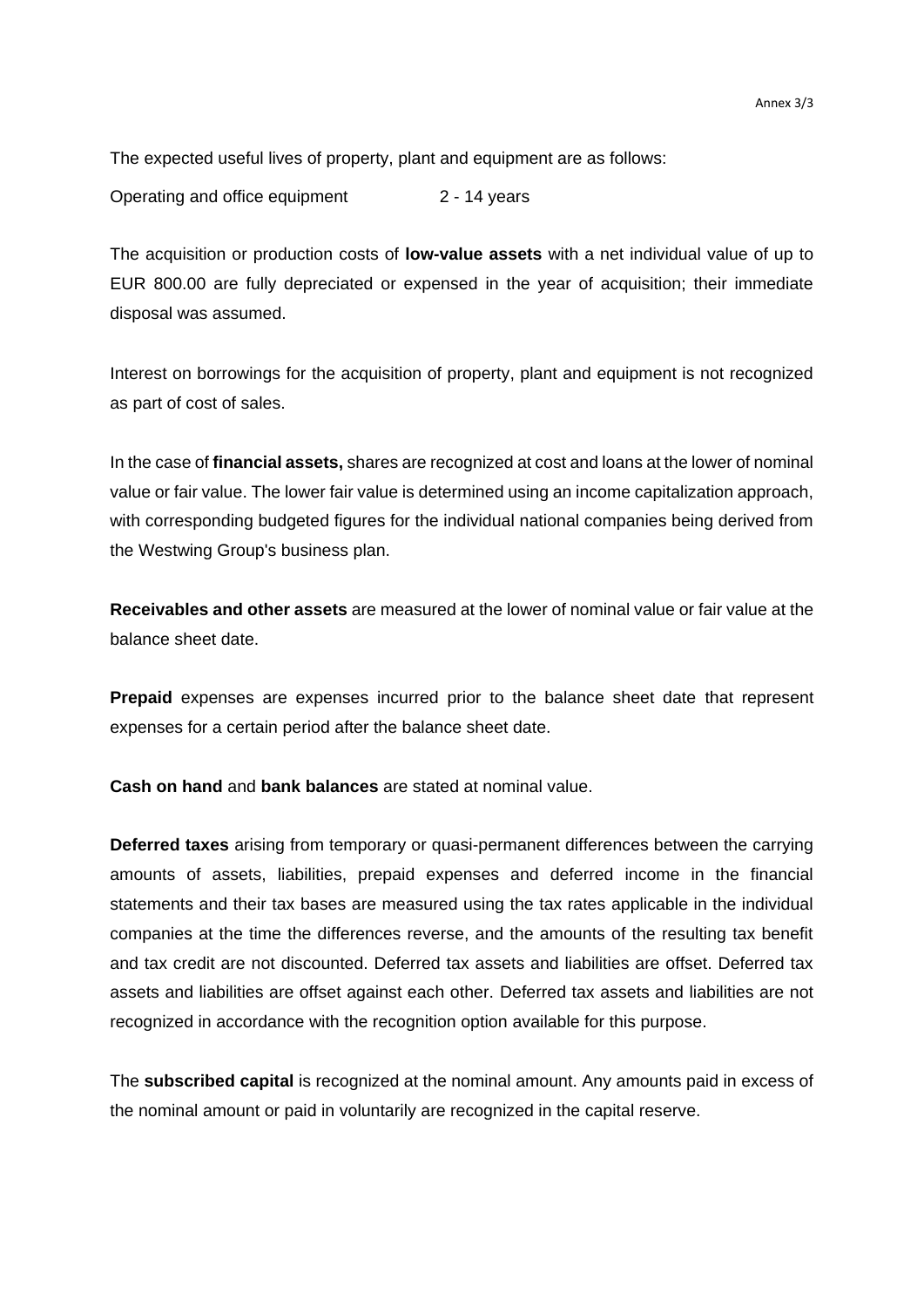#### Annex 3/4

**Treasury shares** are shares that have been repurchased by Westwing, reducing the number of shares outstanding on the open market.

Treasury shares are openly deducted from the item of subscribed capital. The difference between the calculated value (nominal amount) and the acquisition costs of treasury shares is offset against freely available capital reserves.

**Other provisions** include all identifiable risks and uncertain obligations, taking into account expected future price and cost increases, and have been recognized at the settlement amount deemed necessary in accordance with prudent business judgment. For reasons of materiality, provisions with a remaining term of more than one year are not discounted.

As compensation for work performed, some employees receive share-based payment with or without cash settlement. The costs incurred as a result of cash-settled transactions with the Company's employees are initially measured at fair value at the grant date using an option pricing model with the share price as the significant input. The fair value is distributed through profit or loss over the period until the date of the first exercise option with recognition of a corresponding provision. From 2020 onwards, Westwing also takes into account an estimated forfeiture rate during the vesting period when calculating share-based compensation expense.

In contrast, share-based payments issued in the form of stock options and settled with shares from authorized capital are not recognized in the balance sheet. Only if the Company has undertaken to settle stock options in cash are they recognized in the accounts.

The provision for cash-settled share-based payment transactions is remeasured at each reporting date using the same option pricing model. Changes in the fair value to be recognized at are recognized in personnel expenses or other operating income.

**Liabilities** are recognized at their settlement amount.

It has been valued prudently, namely taking into account all foreseeable risks and losses that have arisen up to the balance sheet date, even if these only became known between the balance sheet date and the preparation of the financial statements.

Profits have only been taken into account if they have been realized by the balance sheet date. Expenses and income for the financial year have been taken into account irrespective of the date of payment.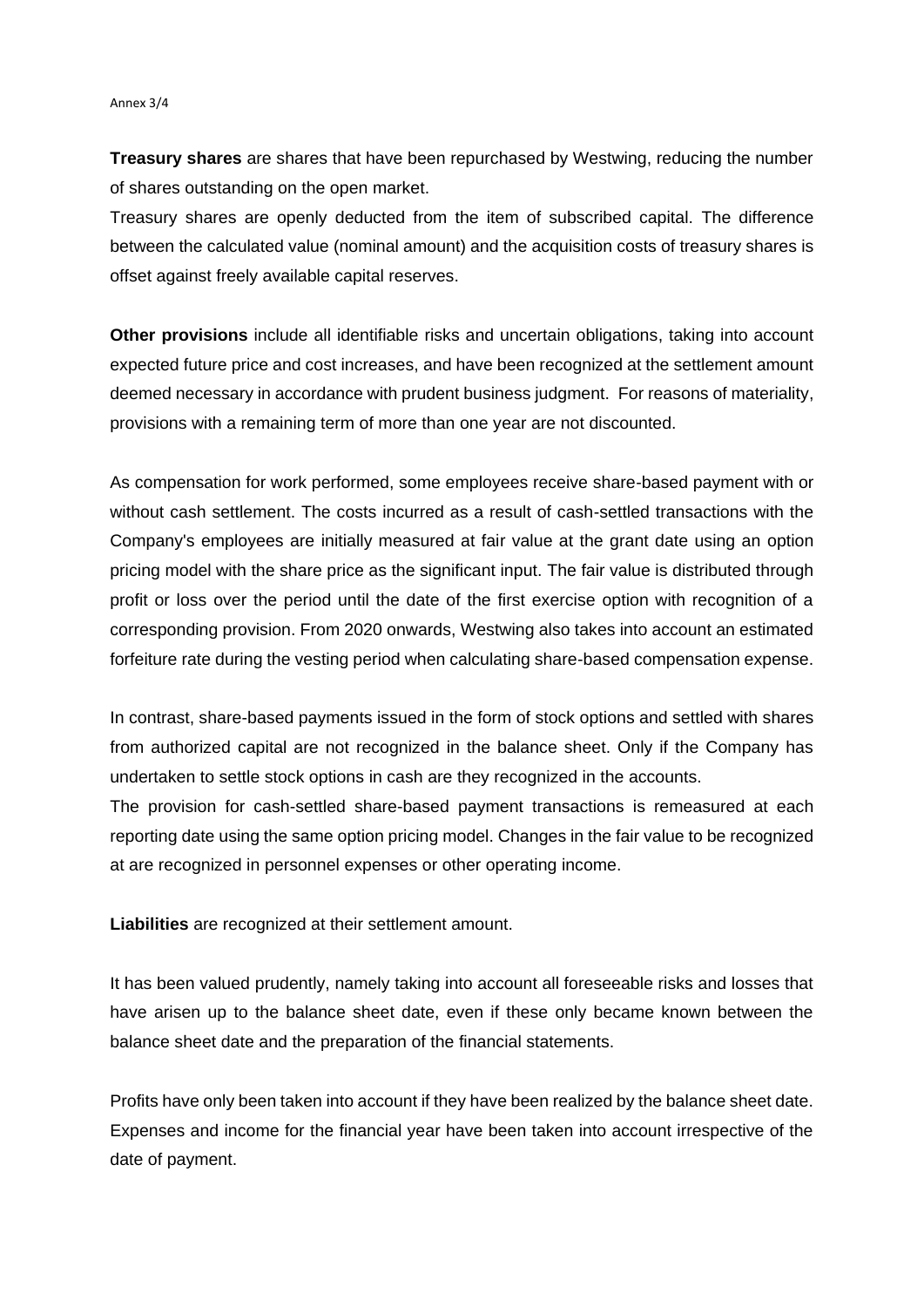Transactions in foreign currencies are translated at the mean spot exchange rate on the balance sheet date; unrealized exchange gains are only recognized if they are of a short-term nature and are therefore sufficiently certain.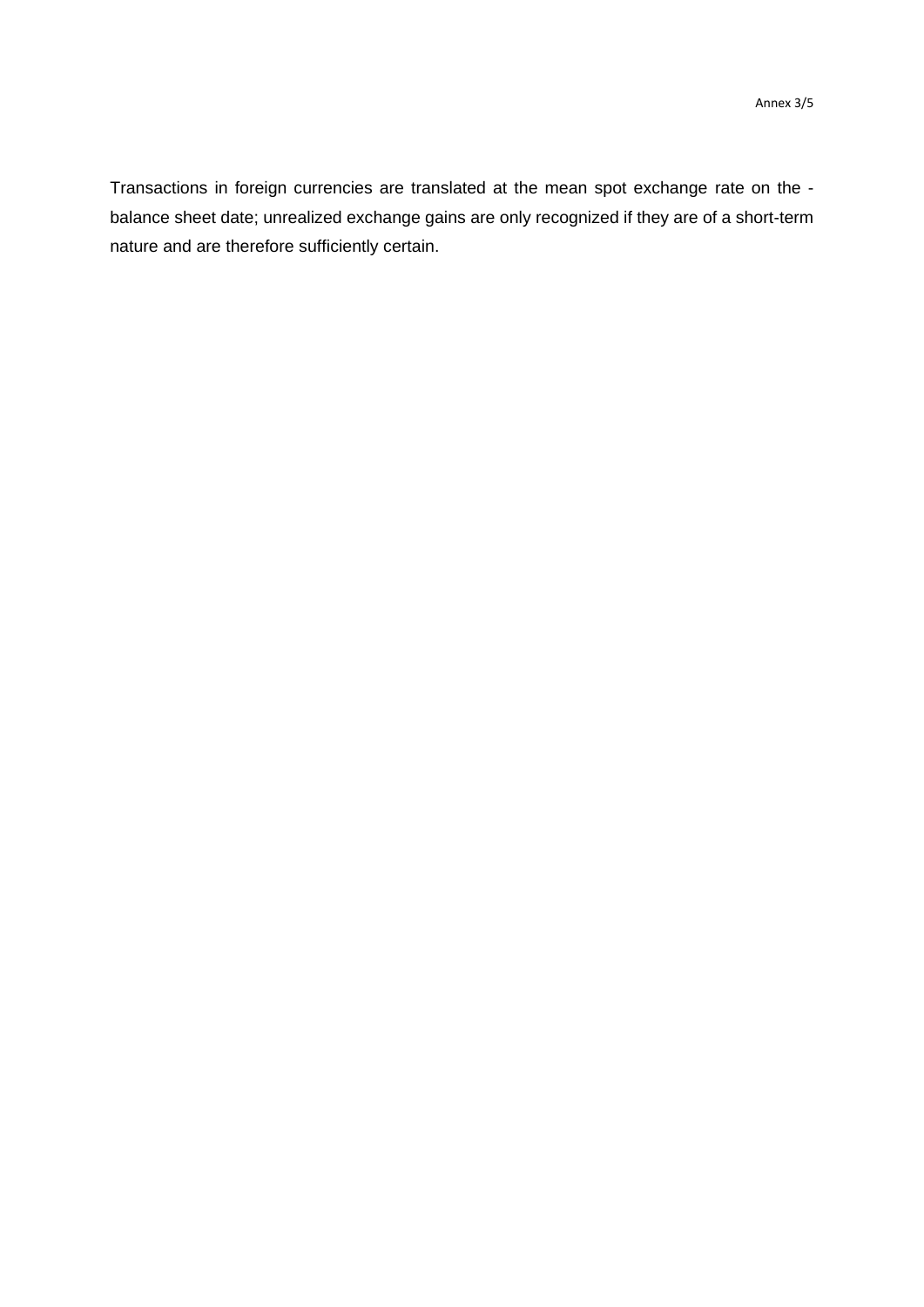Annex 3/6

#### **III. Balance Sheet Disclosures**

#### **Intangible assets**

The Company's intangible assets consist of purchased and internally generated software.

The additions to internally generated intangible assets amounting to EUR 5,298 thousand (December 31, 2019: EUR 6,064 thousand) mainly result from the development of proprietary software for warehouse and logistics applications, consumer apps, websites, payment methods, and significant improvements to the stability, speed, and security of the web portals. The development projects are divided into sub-projects that are characterized by the development of new functions.

The total amount of research and development expenses in the fiscal year was EUR 6,901 thousand (2019: EUR 7,726 thousand).

In each fiscal year, the valuation of assets under development is analyzed. In the 2020 financial year, Westwing decided not to continue some of the projects. Therefore, an impairment loss totaling EUR 226 thousand (2019: EUR 324 thousand) was recognized for the carrying amounts of these assets under development.

#### **Property, plant and equipment**

The Company's property, plant and equipment consists primarily of office furniture and equipment.

#### **Shares in and loans to affiliated companies**

Loans exclusively comprise loans to affiliated companies, which bear interest rates of between 0.1% and 6.2% p.a. and can be called in at short notice, provided they are not subordinated. As the loans granted are of a longer-term economic nature and have no fixed terms, they are presented under loans in non-current assets.

The shares and loans were tested for impairment. In the case of two companies, shares that had been written down in previous years were written up by EUR 197 thousand and loans by EUR 12,644 thousand due to the positive business development. In the case of two companies, loans were written down by EUR 5,614 thousand. In fiscal year 2019, shares were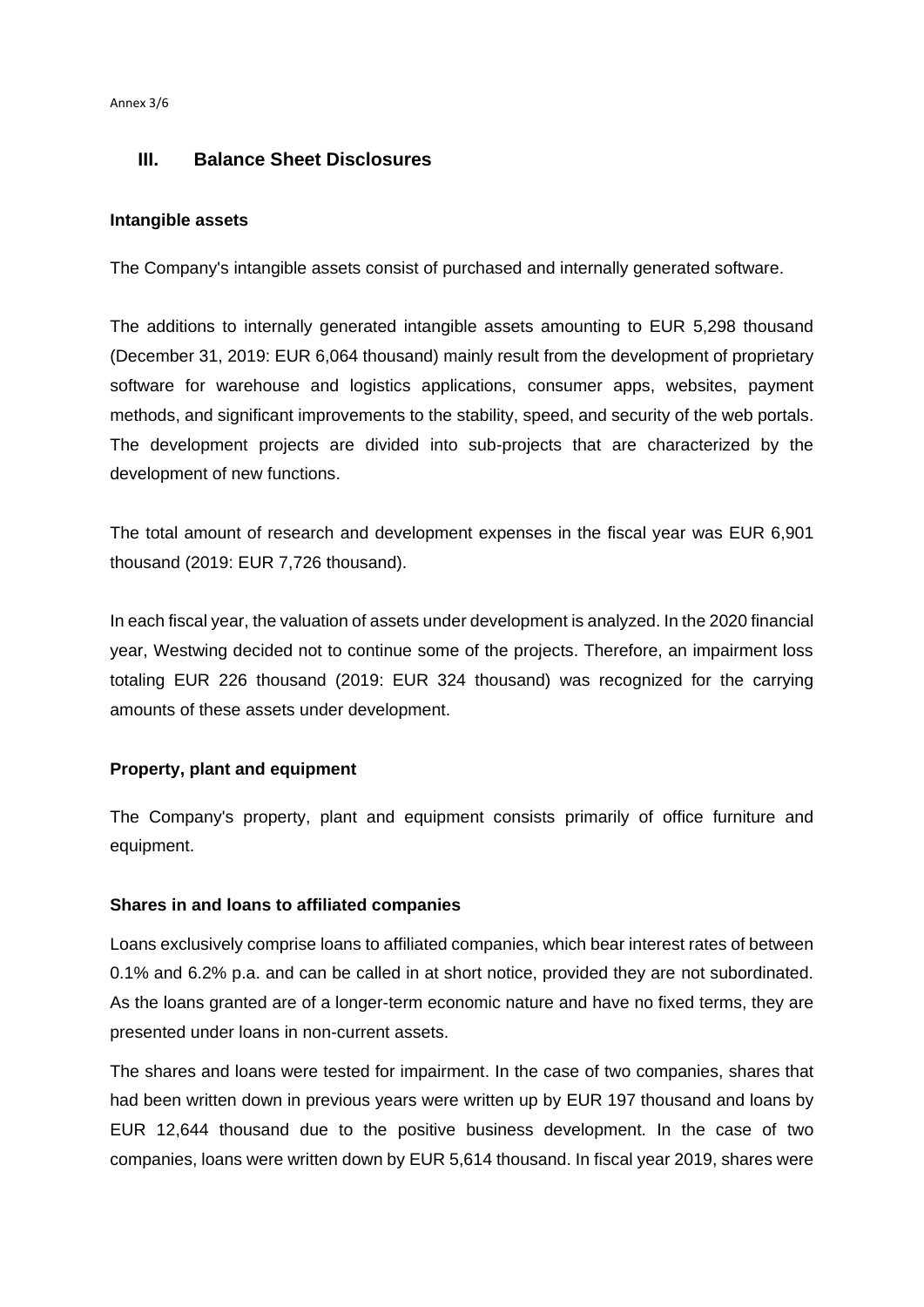written down by EUR 205 thousand and loans to affiliated companies by EUR 23,072 thousand. In fiscal year 2020, the Company recorded an addition to loans and interest to affiliated companies of EUR 12,724 thousand (2019: EUR 23,972 thousand) resulting from the granting of loans to affiliated companies. In addition, loans and interest of EUR 22,809 thousand were repaid.

#### **Receivables and other assets**

Receivables are recognized at nominal value. Receivables from affiliated companies mainly relate to receivables from service settlements that are due within 14 days. The increase as of December 31, 2020 to EUR 17,671 thousand (December 31, 2019: EUR 4,212 thousand) is mainly attributable to higher on-charges to subsidiaries due to increased demand for central services.

Other assets mainly include rent deposits (EUR 1,882 thousand; Dec. 31, 2019: EUR 1,923 thousand).

All receivables and other assets have a remaining term of up to one year with the exception of rental deposits.

#### **Equity**

As of December 31, 2020, the subscribed capital amounts to EUR 20,844 thousand (December 31, 2019: EUR 20,741 thousand). The share capital is divided into 20,844,351 nopar value shares, of which the Company holds 541,250 treasury shares with a nominal value of EUR 1.00 per share.

Treasury shares do not carry voting rights. Ownership of these shares does not entitle the Company to receive any assets in the event of liquidation of the Company or to exercise subscription rights as a shareholder.

The capital reserve includes amounts paid in in excess of the nominal capital. The following is an overview of the development of the capital stock:

|                             | <b>Shares</b> | <b>Number of Treasury Shares</b> |  |
|-----------------------------|---------------|----------------------------------|--|
| <b>January 1, 2019</b>      | 20,740,809    | 22,800                           |  |
| Purchase of treasury shares | $\,$          | 818,900                          |  |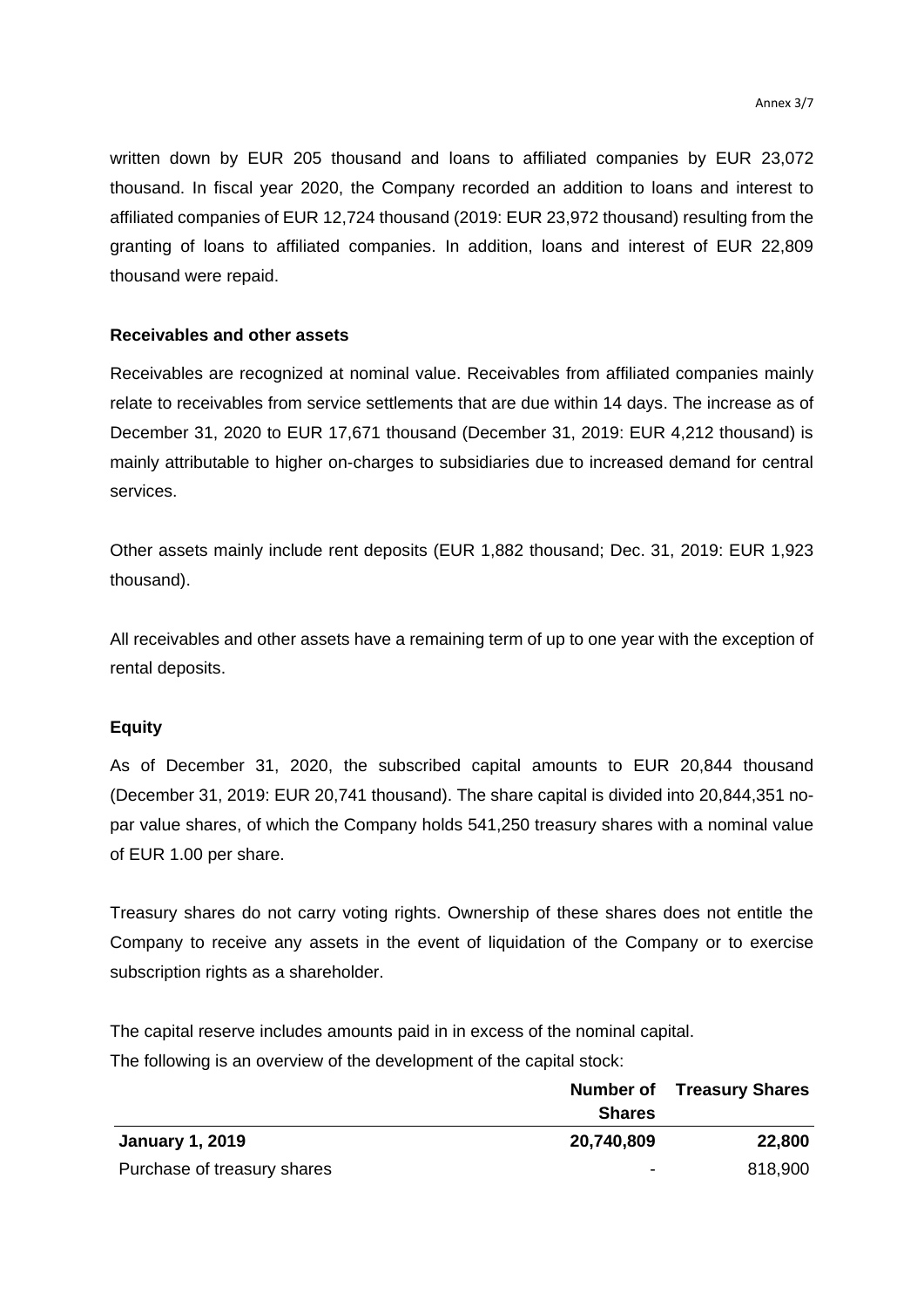#### Annex 3/8

| Settlement of share options                  | -          | 98,250     |
|----------------------------------------------|------------|------------|
| As of December 31, 2019 / January 1,<br>2020 | 20,740,809 | 743,450    |
| Capital increase                             | 103,542    |            |
| Settlement of share options                  | -          | $-202,200$ |
| At December 31, 2020                         | 20,844,351 | 541,250    |

The total number of no-par value shares with voting rights issued as of December 31, 2020 was 20,303,101 shares (December 31, 2019: 19,997,359 shares) with a par value of EUR 1.00 per share. Each share grants the holder one vote at the Annual General Meeting of Westwing Group AG. The par value of all ordinary shares is fully paid in.

In total, 202,200 stock options were exercised in the 2020 financial year (2019: 98,250), which were settled with treasury shares. The average exercise price was EUR 0.81 (2019: EUR 0.59), resulting in cash inflows of EUR 169 thousand (2019: EUR 58 thousand). The difference between the exercise price and the nominal amount was offset against the capital reserve and resulted in a reduction of the capital reserve in the amount of EUR 33 thousand in fiscal year 2020.

Treasury shares accounted for 2.6% of the share capital as of December 31, 2020 (December 31, 2019: 3.6%), and the market value was EUR 17,923 thousand as of the reporting date (December 31, 2019: EUR 2,644 thousand).

In addition, 92,300 stock options were exercised, which were settled in cash for a payment of EUR 2,384 thousand. This amount was recognized in full in profit or loss, the partial amount attributable to the Company's own employees was recognized in personnel expenses in the amount of EUR 794 thousand. The remaining amount for Group employees was recognized in other operating expenses.

Of the capital increase in 2020, 9,792 shares related to an option agreement with Kreos Capital V (Luxembourg) S. a. r. l, Luxembourg from 2017 exercised in October and 93,750 shares related to an option agreement with GGC EUR S.À.R.L from 2018 exercised in October. The amount exceeding the nominal amount of EUR 1,541 thousand was transferred to capital reserves.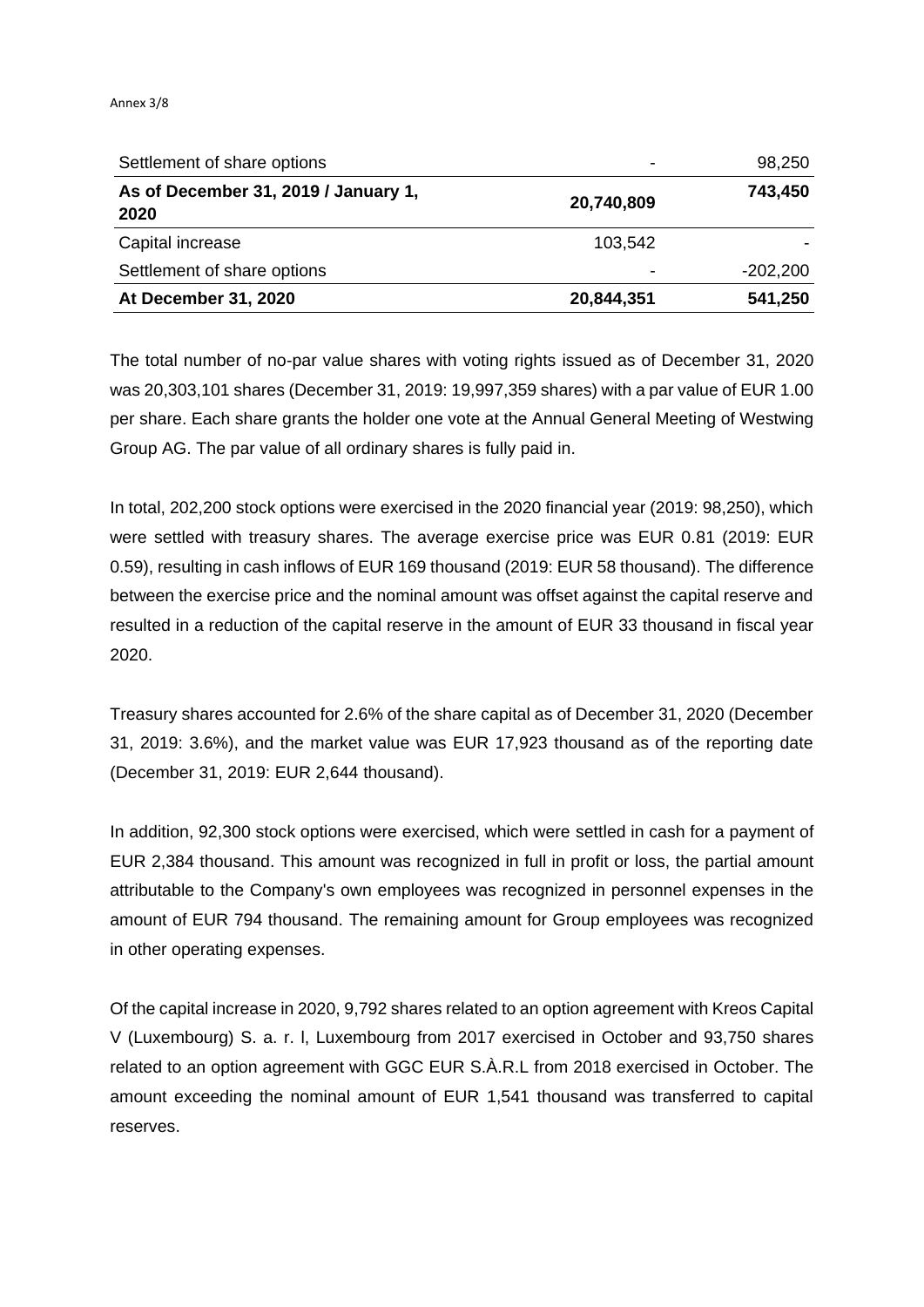The capital reserve amounted to EUR 348,663 thousand as of December 31, 2020 (December 31, 2019: EUR 347,165 thousand). Of the derivative financial instruments recognized there in previous years for option agreements still in place as of the balance sheet date, the fair value as of December 31, 2020, determined using an option pricing model, amounted to EUR 813 thousand (December 31, 2019: EUR 0 thousand).

The residual carrying amount of internally generated intangible assets (EUR 13,754 thousand; December 31, 2019: EUR 11,514 thousand) is considered to be restricted from distribution in accordance with Section 268 (8) HGB.

The accumulated loss of EUR 138,498 thousand (December 31, 2019: EUR 142,987 thousand) results from the net income for the past fiscal year and the carryforward from the previous fiscal year.

#### **Authorized capital**

The shareholders' meeting of August 7, 2018, as well as the annual general meeting of September 21, 2018, authorized the Board of Directors to make several capital increases:

#### **Authorized capital 2018/I**

The Board of Management is authorized, with the approval of the Supervisory Board, to increase the share capital on one or more occasions in the period up to August 6, 2023 by a maximum of EUR 90,000 by issuing a total of 90,000 new no-par value bearer shares in return for cash contributions and/or contributions in kind (Authorized Capital 2018/I) and, with the approval of the Supervisory Board, to exclude shareholders' subscription rights under certain conditions and subject to certain limits.

#### **Authorized capital 2018/II**

The Management board is authorized to increase the share capital once or several times in the period up to August 6, 2023 by issuing a total of 15,000 new no-par value bearer shares against cash and/or non-cash contributions by a maximum of EUR 15,000 (Authorized Capital 2018/II) and to exclude shareholders' subscription rights subject to certain limits.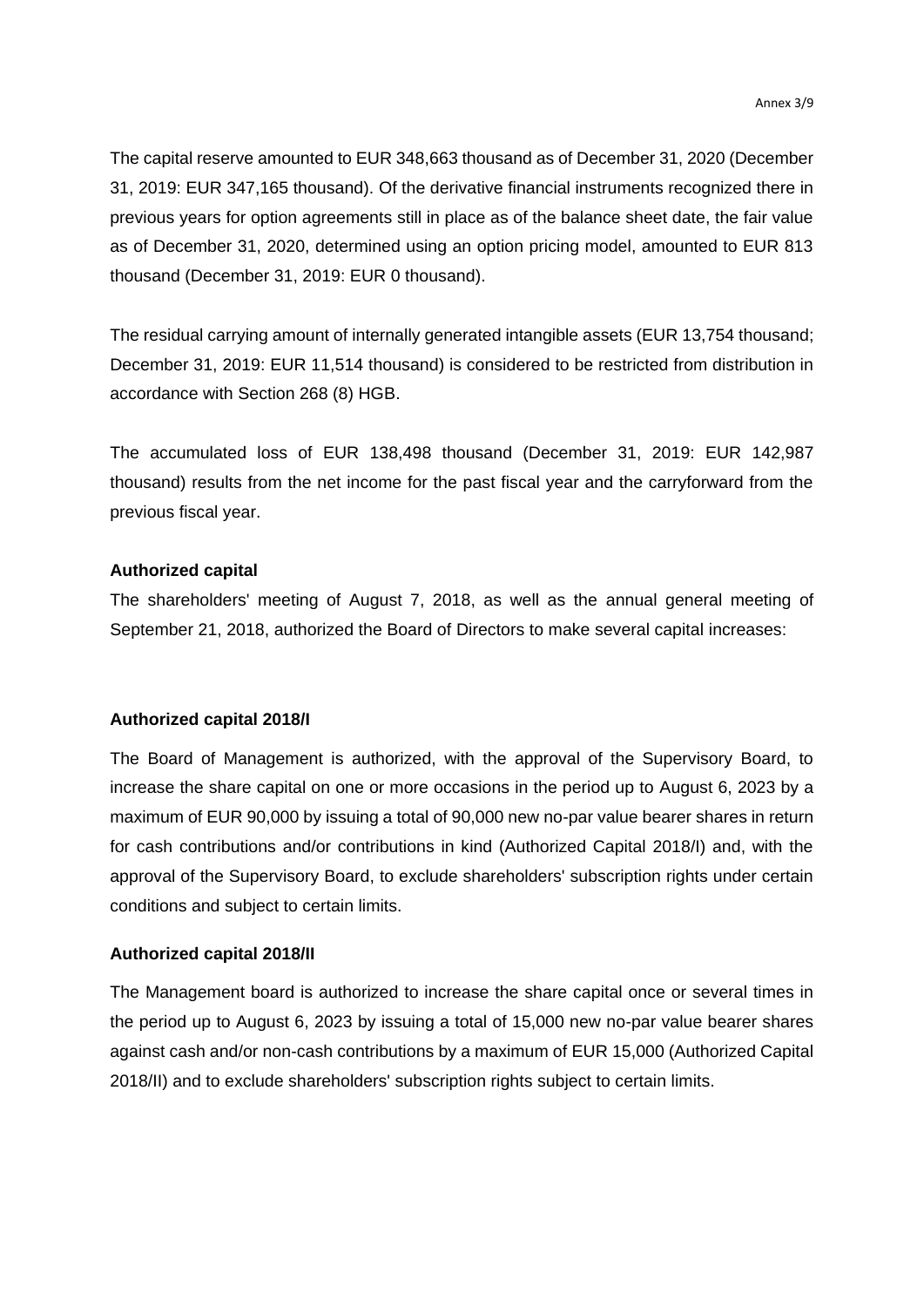On September 3, 2018, the Management Board made partial use of the authorization for Authorized Capital 2018/II. After this partial utilization, the authorized capital 2018/II amounts to EUR 3,088.

#### **Authorized capital 2018/III**

The Board of Management is authorized, with the approval of the Supervisory Board, to increase the share capital on one or more occasions in the period up to August 6, 2023 by a maximum of EUR 67,500 by issuing a total of 67,500 new no-par value bearer shares in return for cash contributions and/or contributions in kind (authorized capital 2018/III) and, with the approval of the Supervisory Board, to exclude shareholders' subscription rights under certain conditions and within certain limits. After partial utilization, the authorized capital still amounts to EUR 57,708.

By resolution of the Management Board and approval of the Supervisory Board dated September 28 and 29, 2020, respectively, the share capital of the Company was increased from EUR 20,740,809 by an amount of EUR 9,797 to EUR 20,750,601 by issuing 9,792 new no-par value shares in the share capital of the Company of EUR 1.00 per share against cash contributions, making partial use of the Authorized Capital 2018/III.

#### **Authorized capital 2018/IV**

The Management board is authorized, with the approval of the Supervisory Board, to increase the share capital on one or more occasions in the period up to August 6, 2023 by a maximum of EUR 101,250 by issuing a total of 101,250 new no-par value bearer shares in return for cash contributions and/or contributions in kind (authorized capital 2018/IV) and, with the approval of the Supervisory Board, to exclude shareholders' subscription rights under certain conditions and within certain limits. After partial utilization, the authorized capital still amounts to EUR 7,500.

By resolution of the Management Board and approval of the Supervisory Board dated September 30 and October 5, 2020, respectively, the Company's share capital, which has been increased to EUR 20,750,601 and is divided into 20,750,601 no-par value bearer shares, was increased by an amount of EUR 93,750 to EUR 20,844,351 by issuing 93,750 new no-par value shares, each representing EUR 1.00 of the Company's share capital, in exchange for cash contributions, making partial use of Authorized Capital 2018/IV.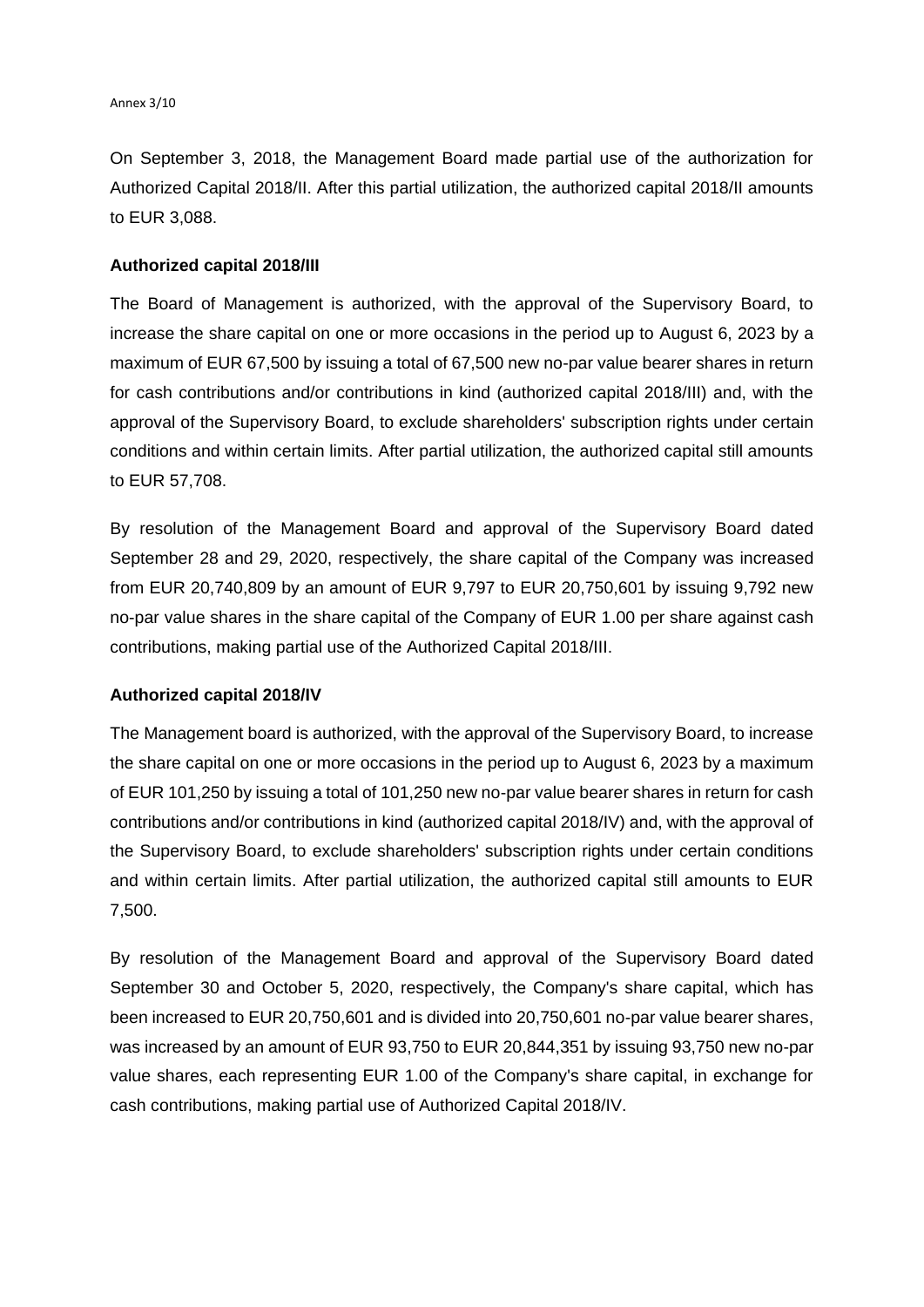#### **Authorized capital 2018/V**

The Management board is authorized, with the approval of the Supervisory Board, to increase the share capital on one or more occasions in the period up to August 6, 2023 by a maximum of EUR 4,350,000 by issuing a total of 4,350,000 new no-par value bearer shares against cash and/or non-cash contributions (Authorized Capital 2018/V) and, with the approval of the Supervisory Board, to exclude shareholders' subscription rights under certain conditions and subject to certain limits.

#### **Authorized capital 2018/VI**

The Management board was authorized to increase the share capital on one or more occasions in the period up to September 20, 2023, with the approval of the Supervisory Board, by a maximum of EUR 3,159,212 by issuing a total of 3,159,212 new no-par value bearer shares in exchange for cash contributions and/or contributions in kind (Authorized Capital 2018/VI) and, with the approval of the Supervisory Board, to exclude shareholders' subscription rights under certain conditions and subject to certain limits.

On November 13, 2018, the Management Board made partial use of this authorization for Authorized Capital 2018/VI. After this partial utilization, the authorized capital 2018/VI amounts to EUR 2,847,853.00.

#### **Conditional capital 2018/I**

The share capital of the Company was also conditionally increased by up to EUR 5,000,000 through the issue of 5,000,000 no-par value bearer shares (Conditional Capital 2018/I).

The Conditional Capital 2018/I serves to grant shares in the course of exercising conversion or option rights or to fulfill conversion or option obligations vis-à-vis the holders or creditors of convertible bonds, bonds with warrants, profit participation rights and/or participating bonds (or combinations of these instruments) (collectively "bonds") issued under the authorization resolution by the Annual General Meeting on September 21, 2018.

The new shares shall be issued at the conversion or option price to be determined by the Annual General Meeting on September 21, 2018, taking into account the authorization resolution. The conditional capital increase will only be carried out by to the extent that the holders or creditors of the bonds issued or guaranteed by September 20, 2023 by the Company or a subordinated Group company in accordance with the authorization resolution by the Annual General Meeting on September 21, 2018 exercise their conversion or option rights or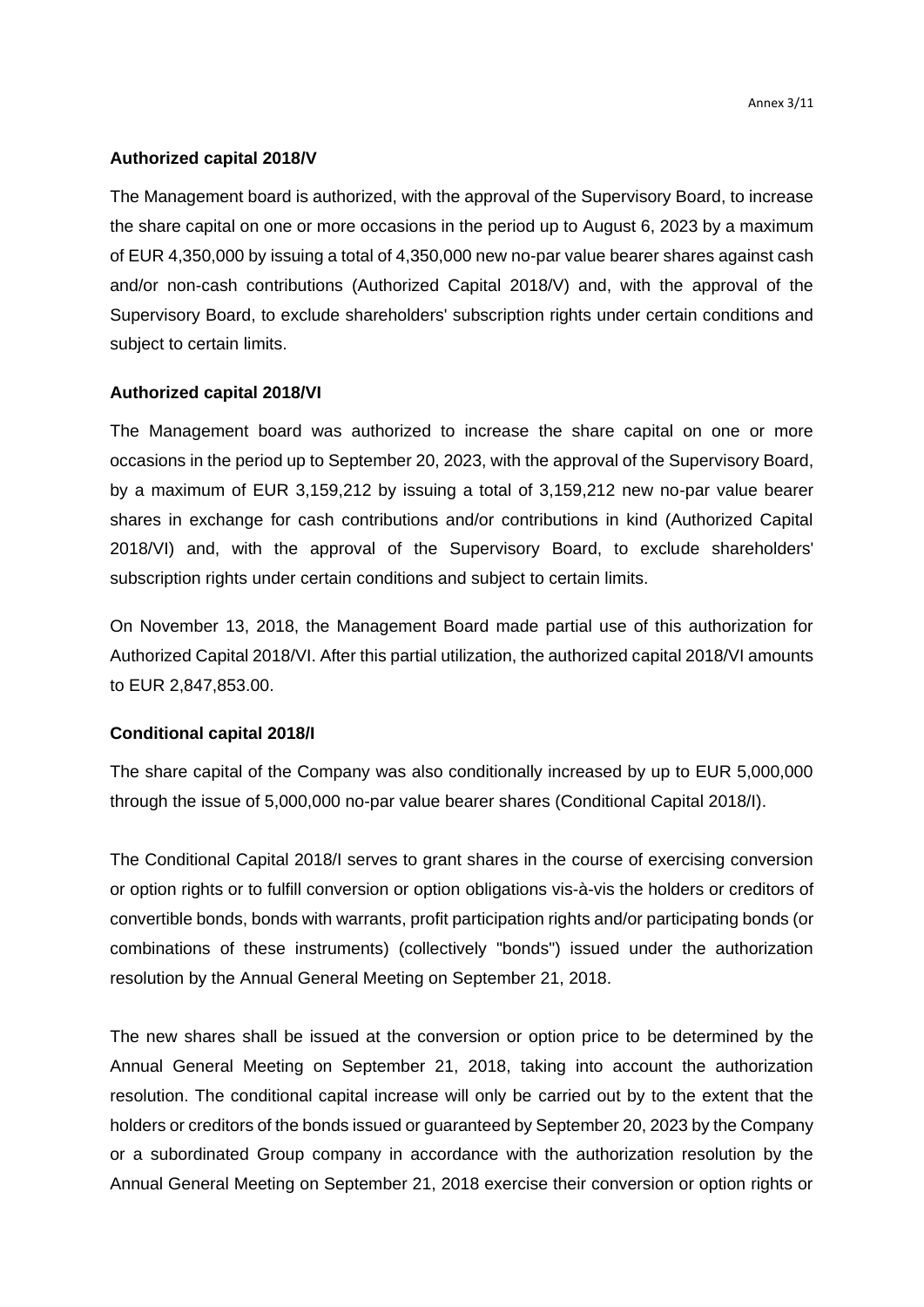fulfill their conversion or option obligations in accordance with these bonds, or to the extent that the Company exercises its option to pay the conversion or option price instead of paying the conversion or option price. insofar as the Company exercises its option to grant shares in the Company instead of payment of the cash amount due, and insofar as the conversion or option rights or obligations are not satisfied by treasury shares, shares issued from authorized capital or other consideration.

No use has yet been made of the authorization to issue bonds. This conditional capital is entered in the Commercial Register as Conditional Capital 2018/I.

#### **Other accrued liabilities**

Other provisions of EUR 8,984 thousand (Dec. 31, 2019: EUR 3,761 thousand) mainly comprise the provision for cash-settled share-based payment of EUR 3,746 thousand (Dec. 31, 2019: EUR 158 thousand), provisions for outstanding invoices (EUR 1,410 thousand; Dec. 31, 2019: EUR 957 thousand), provisions for personnel (EUR 787 thousand; Dec. 31, 2019: EUR 717 thousand), provisions for marketing (EUR 530 thousand; Dec. 31, 2019: EUR 341 thousand), provisions for the reversal of obligations (EUR 208 thousand; Dec. 31, 2019: EUR 359 thousand), and provisions for the reversal of pension obligations (EUR 208 thousand; Dec. 31, 2019: EUR 341 thousand).12.2019: EUR 717 thousand), provisions for marketing (EUR 530 thousand; 12.31.2019: EUR 341 thousand), provisions for dismantling obligations (EUR 208 thousand; 12.31.2019: EUR 359 thousand), provisions for litigation (EUR 750 thousand; 12.31.2019: EUR 0 thousand) and a provision for rent-free time (EUR 739 thousand; 12.31.2019: EUR 680 thousand).

#### *Share-based payment with cash settlement*

In the second half of 2019 and the first half of 2020, a new cash-settled share-based payment program for up to 890,000 options was established for the Management board and certain senior management positions. In 2020, 335,000 options have been granted (2019: 672,000 options) and 177,000 have expired (2019: none). At December 31, 2020, 830,000 options were outstanding (December 31, 2019: 672,000). The options will fully vest on December 31, 2022 and can be exercised four years after each grant. Expenses of EUR 2,972 thousand (2019: EUR 153 thousand) were recognized for this program in fiscal 2020. The increase in expenses is due in particular to the very positive development of the share price during the year. In addition, the provision for share-based payment includes expenses for the reimbursement of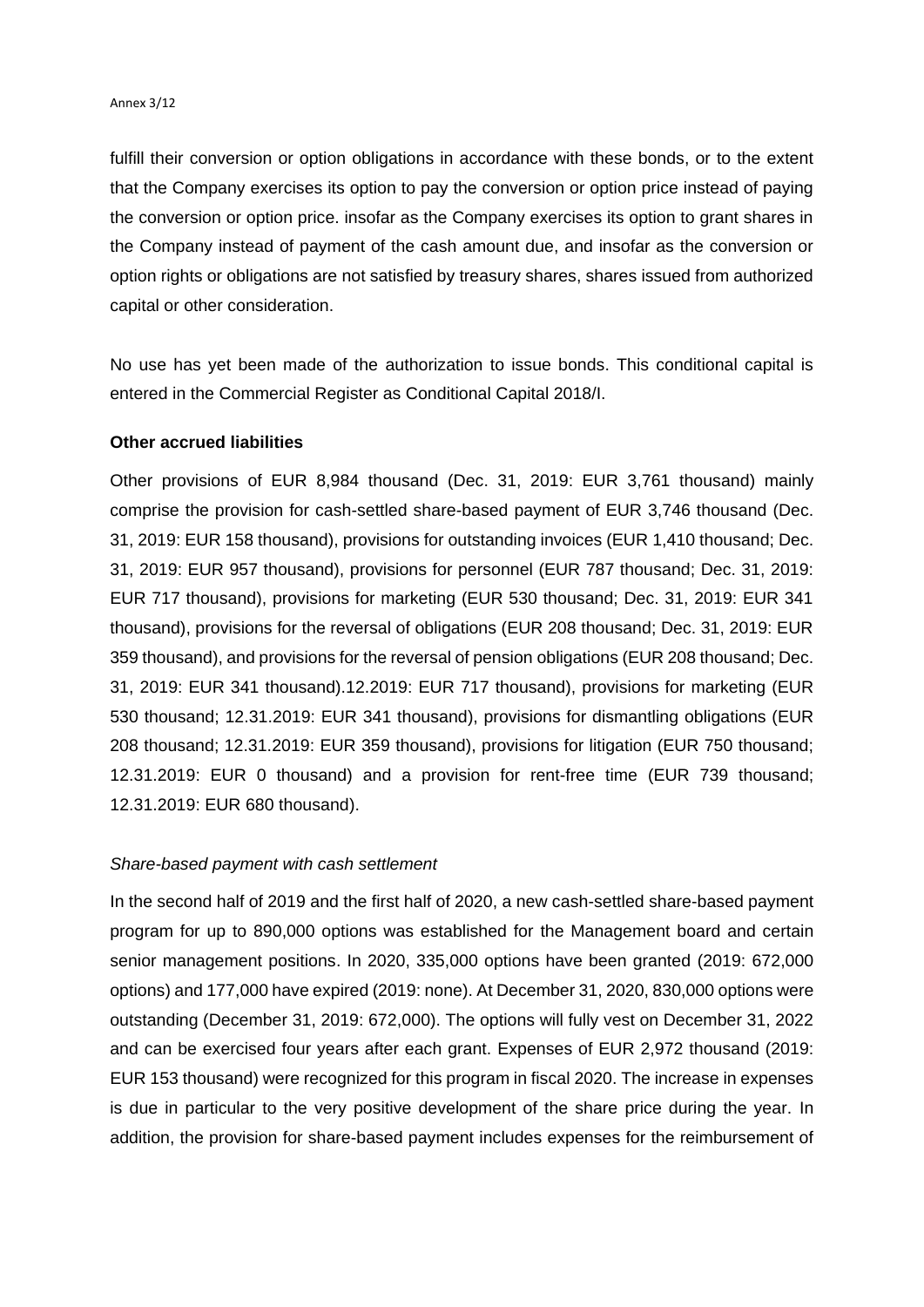the tax difference relating to shares issued for anti-dilution protection in the amount of EUR 607 thousand.

As of December 31, 2020, the cumulative value of the provision for share-based payment totaled EUR 3,746 thousand (Dec. 31, 2019: EUR 158 thousand).

#### **Liabilities**

The liabilities shown in the balance sheet can be broken down as follows:

|                                                                                                                           | 31.12.2020<br><b>TEUR</b> | 31.12.2019<br><b>TEUR</b>  |
|---------------------------------------------------------------------------------------------------------------------------|---------------------------|----------------------------|
| Trade accounts payable                                                                                                    | 1,548                     | 951                        |
| Liabilities to affiliated companies<br>- thereof trade and other payables<br>- thereof from loans to affiliated companies | 517<br>2,538              | 462<br>3,625               |
| <b>Other liabilities</b><br>- thereof from taxes<br>- thereof from social security<br>- other<br>Total                    | 2,810<br>94<br>7,507      | 603<br>125<br>110<br>5,875 |

All liabilities have a term of less than one year.

Liabilities increased from EUR 5,875 thousand in 2019 to EUR 7,507 thousand in 2020. This development is mainly attributable to the EUR 2,207 thousand increase in tax liabilities. Liabilities to Group companies decreased by EUR 1,087 thousand due to the repayment of upstream loans.

Trade accounts payable increased from EUR 951 thousand to EUR 1,548 thousand. The increase is due in particular to the positive development in the financial year.

As of December 31, 2020, bank accounts of Westwing Group AG in the amount of EUR 1,363 thousand (December 31, 2019: EUR 1,363 thousand) were pledged.

#### **Prepaid expenses**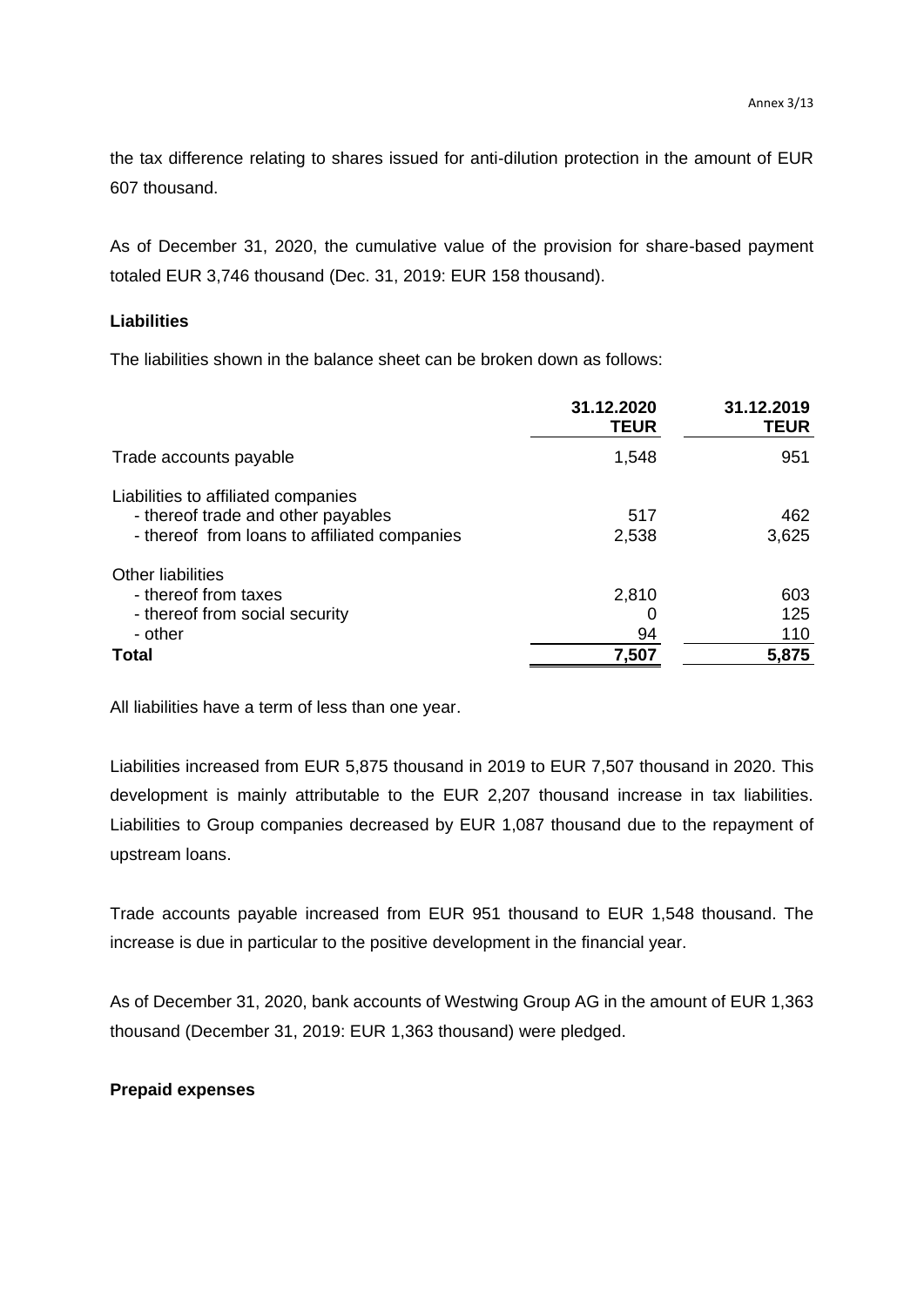Deferred income of EUR 124 thousand (Dec. 31, 2019: EUR 141 thousand) includes a construction cost subsidy received for office space, which will be reversed ratably over the lease term.

#### **IV. Statement of Profit or Loss Disclosures**

#### **Revenues**

The Company's revenues of EUR 59,164 thousand (2019: EUR 40,219 thousand) mainly result from intercompany charges from services. The increase in revenues is mainly due to higher recharges from increased marketing expenses and an accelerated shift to online channels, as well as the overall positive business development, as the subsidiaries' demand for centralized services also increases with the expansion of their activities.

EUR 39,227 thousand of the sales from intercompany charges is attributable to Germany (2019: EUR 26,486 thousand) and EUR 19,138 thousand to other countries (2019: EUR 13,526 thousand). Of the international sales from intercompany charges, EUR 14,411 thousand are attributable to Western Europe (2019: EUR 9,884 thousand) and EUR 4,727 thousand to Eastern Europe (2019: EUR 3,641 thousand).

#### **Other own work capitalized**

Other own work capitalized includes capitalized personnel expenses for the creation of internally generated intangible assets in the amount of EUR 4,547 thousand (2019: EUR 5,863 thousand).

#### **Other operating income**

Other operating income of EUR 339 thousand (2019: EUR 1,885 thousand) mainly relates to income from grants.

#### **Expenses for purchased services**

Purchased services amounting to EUR 16,927 thousand (2019: EUR 11,972 thousand) were purchased from third parties at and are largely charged on within the Group. They mainly relate to central marketing and IT services.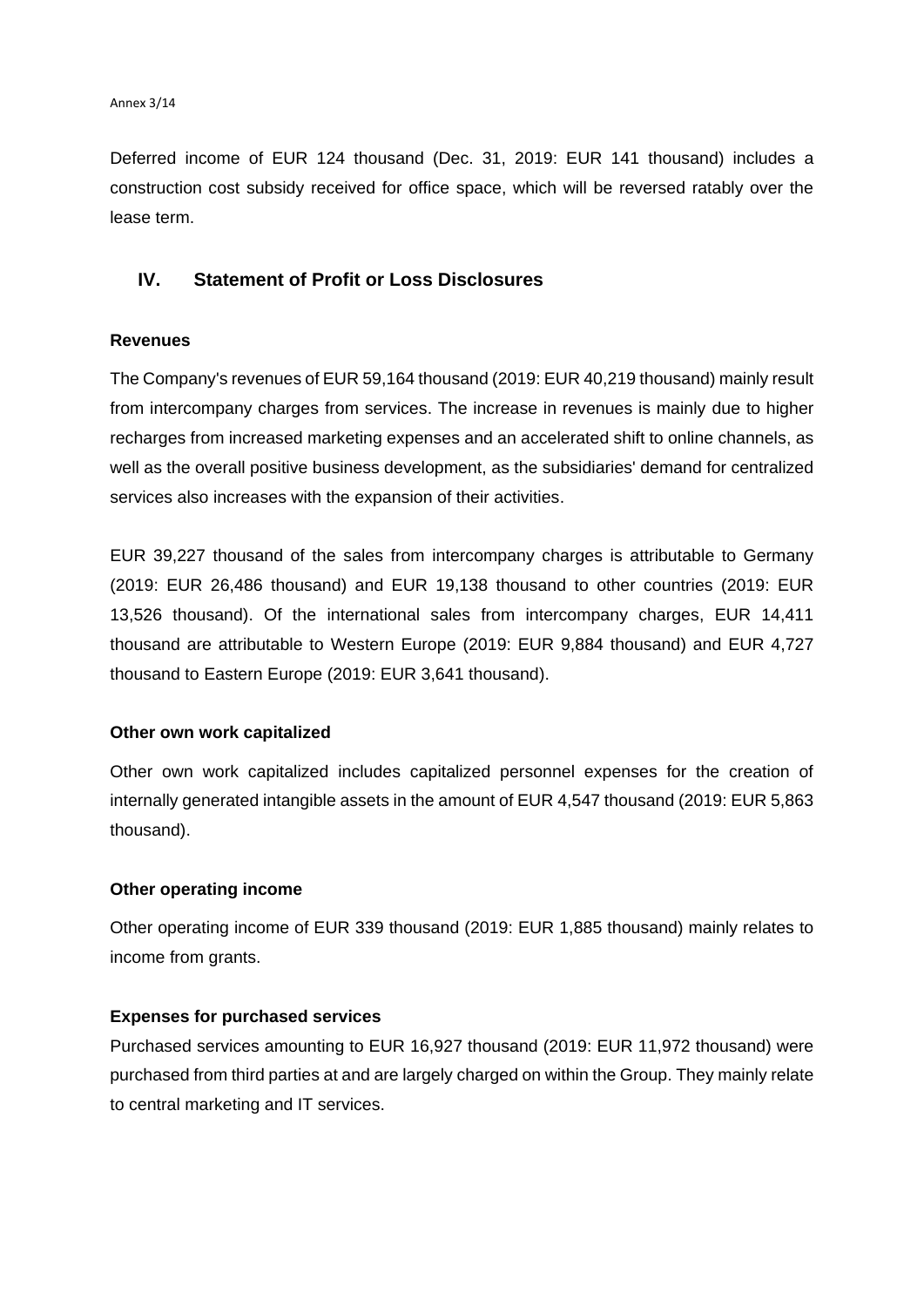#### **Personal data**

During the year, the company employed an average of 383 employees excluding the Management board (2019: 336), broken down as follows:

|                       | 2020 | 2019 |
|-----------------------|------|------|
| Administration / IT   | 188  | 170  |
| Marketing/ Fulfilment | 195  | 166  |
| <b>Total</b>          | 383  | 336  |

Personnel expenses amounted to EUR 30,557 thousand (2019: EUR 25,374 thousand). This includes expenses for share-based payment of EUR 3,047 thousand (2019: EUR 1,018 thousand), which are mainly attributable to the new cash-settled share-based payment program (EUR 1,973 thousand) and to a tax settlement of the dilution protection options of some founders (EUR 280 thousand). In addition, this item includes expenses for a cash settlement of share-based payment programs in the amount of EUR 794 thousand, which were not previously recognized under HGB because they were originally intended to be settled by equity instruments.

Personnel expenses can be broken down as follows:

|                                   | 2020<br><b>TEUR</b> | 2019<br><b>TEUR</b> |
|-----------------------------------|---------------------|---------------------|
| Wages and salaries                | 23,179              | 20,534              |
| Social securities                 | 4,330               | 3,740               |
| Expenses for share-based payments | 3,047               | 1,099               |
| <b>Total</b>                      | 30,557              | 25,374              |

#### **Other operating expenses**

Other operating expenses of EUR 17,912 thousand (2019: EUR 9,710 thousand) mainly include costs incurred in connection with the headquarters function. These include rental expenses, consulting costs, expenses for the IT infrastructure, and expenses from sharebased compensation attributable to Group employees not employed by Westwing Group AG. The reason for the increase compared to the previous year is mainly the higher legal and consulting expenses as well as higher expenses for the IT infrastructure due to the increase in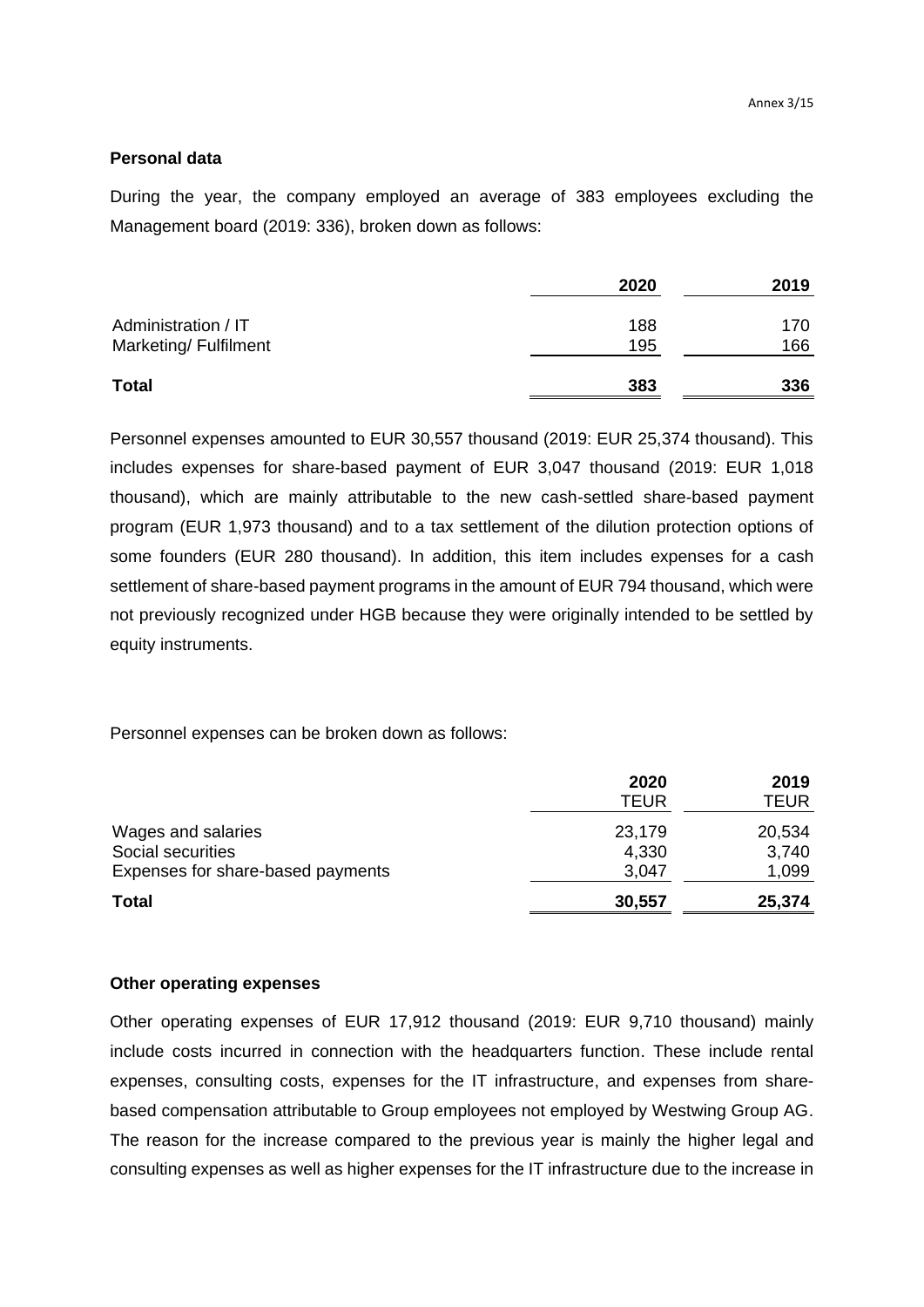the number of employees. In addition, expenses from share-based compensation of EUR 2,925 thousand for Group employees not employed by Westwing Group AG were included, which are mainly attributable to the new share-based compensation program with cash settlement (EUR 999 thousand) and to a tax settlement of the dilution protection options of some founders (EUR 336 thousand). In addition, expenses for a cash settlement of sharebased payment programs amounting to EUR 1,590 thousand are included, which were not previously recognized under German GAAP as they were originally intended to be settled by equity instruments.

#### **Financial result**

Interest and similar income in the amount of EUR 3,009 thousand (2019: EUR 1,575 thousand) mainly results from loans to affiliated companies. Interest and similar expenses of EUR 169 thousand (2019: EUR 2,146 thousand) relate to third parties in the amount of EUR 56 thousand (2019: EUR 1,928 thousand) and to loans from affiliated companies in the amount of EUR 113 thousand (2019: EUR 217 thousand). Reversals of impairment losses on financial assets amounted to EUR 12,841 thousand and impairment losses on financial assets amounted to EUR 5,614 thousand (2019: EUR 23,277 thousand).

#### **V. Other**

#### **Other financial obligations**

There are financial obligations (gross) as follows:

|       |        | from 5                    | Total  |
|-------|--------|---------------------------|--------|
|       |        |                           |        |
| TEUR  | TFUR   | TFUR                      | TFUR   |
| 2,993 | 11,971 | 4.226                     | 19,190 |
| 69    | 122    |                           | 191    |
| 197   | 188    | 181                       | 566    |
| 3.259 | 12.281 | 4.407                     | 19.947 |
|       |        | Until 1 year 1 to 5 years | years  |

The use of some of the property, plant and equipment used by Westwing is based on rental and operating lease agreements. This helps to reduce the capital commitment and leaves the investment risk with the counterparty.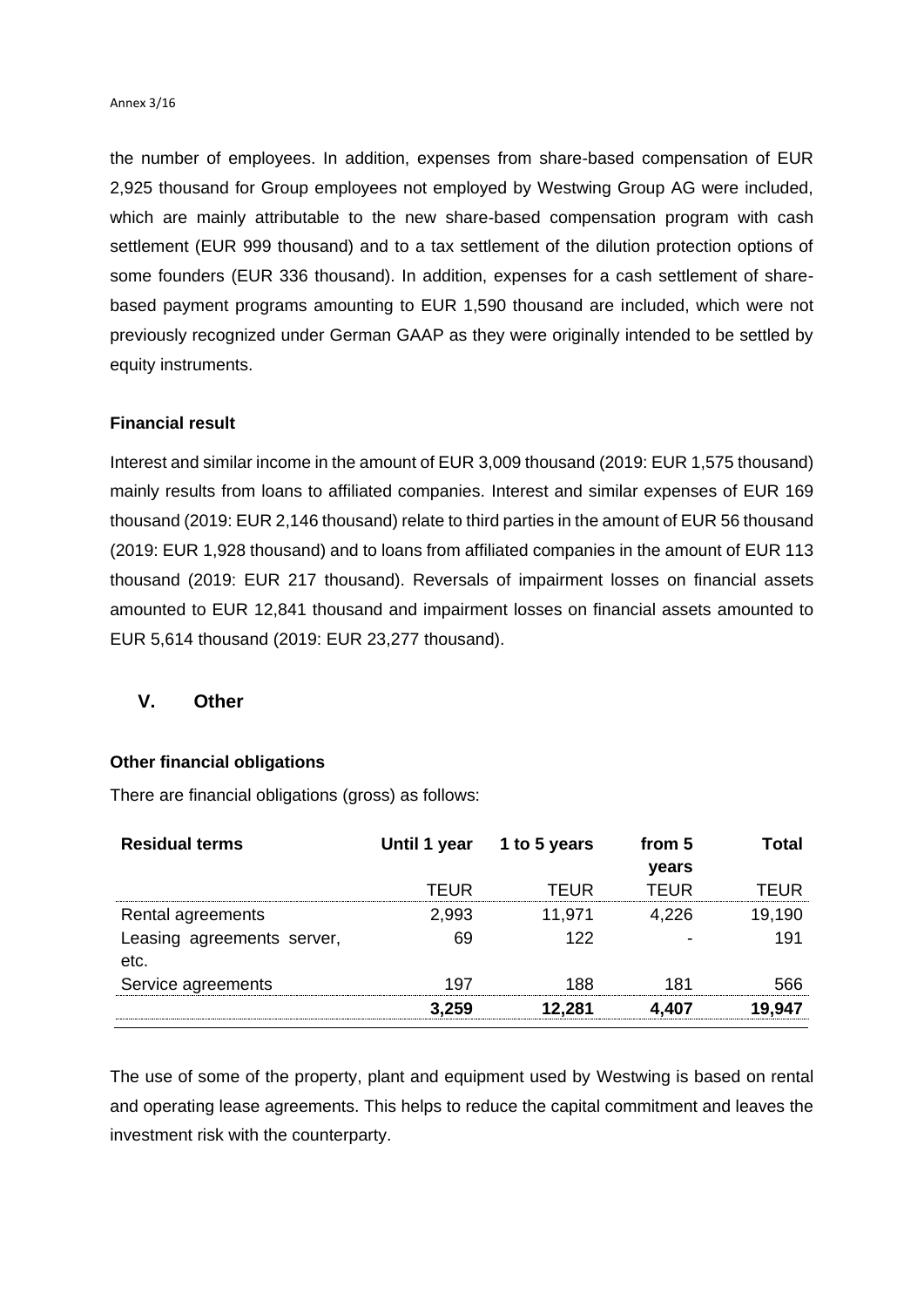#### **Contingent liabilities**

The Company has the following contingent liabilities:

|                           | 31.12.2020 | 31.12.2019 |
|---------------------------|------------|------------|
|                           | TEUR       | TEUR       |
| Guarantees and warranties | 3,731      | 4,809      |
|                           | 3,731      | 4,809      |

Due to the holding and financing function of the Company within the Group, contingent liabilities have been entered into exclusively for subsidiaries in order to build up the business operations. The risk of claims being asserted under the individual contingent liabilities is considered to be low.

In addition, Westwing Group AG has issued a letter of comfort to its subsidiary Westwing GmbH to guarantee the obligations arising until December 31, 2021.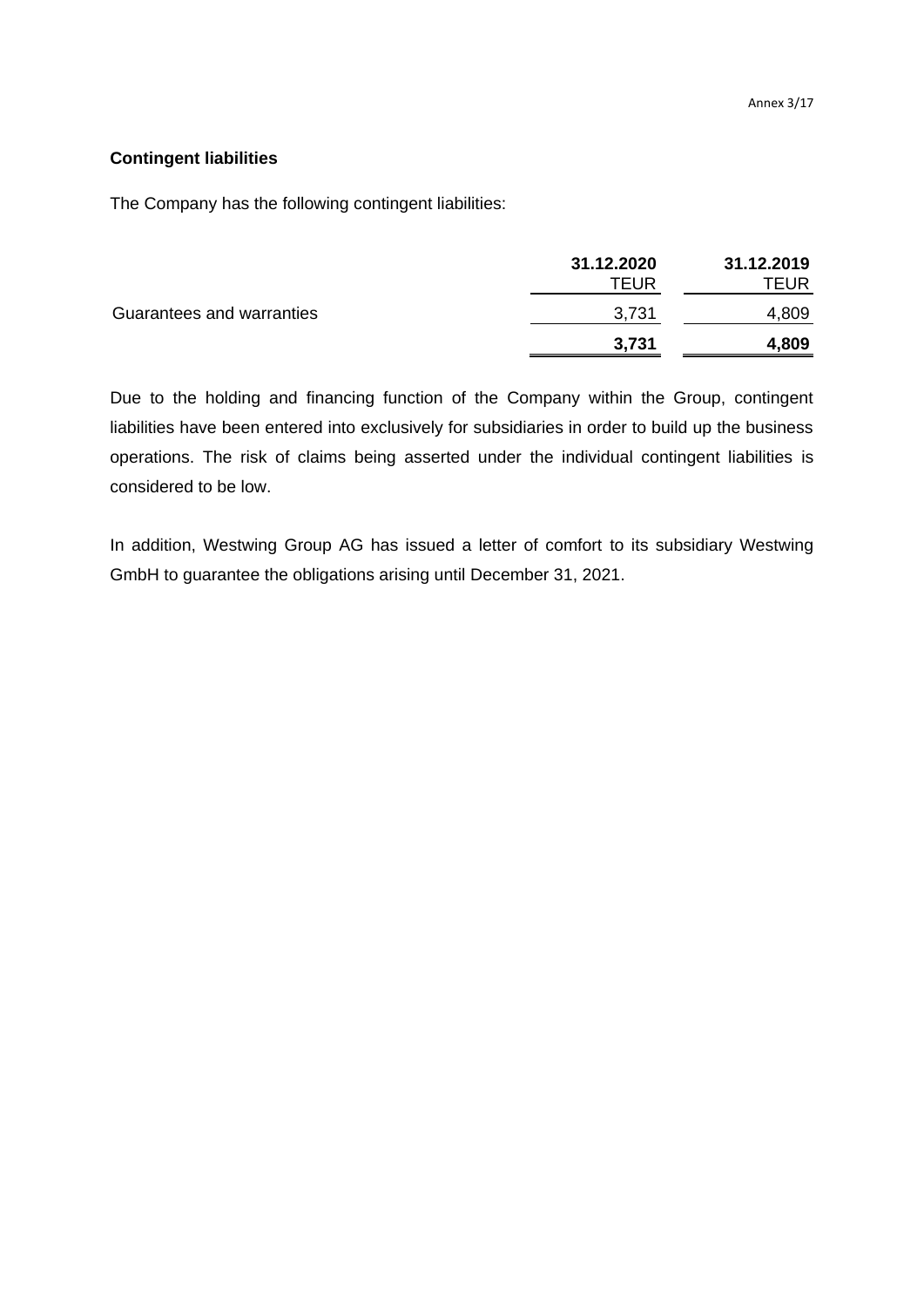### **List of shareholdings of Westwing Group AG pursuant to Section 285 No. 11, 11a and No. 11b of the German Commercial Code (HGB)**

| Company                                             | Company<br>headquar<br>ters | <b>Equity in EUR</b><br>thousand or<br>translated at the<br>exchange rate on<br>the reporting date<br><b>2020</b> <sup>1</sup> | <b>Shares in</b><br>capital<br>in % | <b>Annual result</b><br>2020<br>in EUR<br>thousand <sup>1</sup> |
|-----------------------------------------------------|-----------------------------|--------------------------------------------------------------------------------------------------------------------------------|-------------------------------------|-----------------------------------------------------------------|
| <b>Westwing GmbH</b>                                | Munich                      | $-31,387$                                                                                                                      | 100.00%                             | 37,154                                                          |
| <b>Westwing Commercial GmbH</b>                     | <b>Berlin</b>               | 21                                                                                                                             | 100.00%                             | $-1$                                                            |
| VRB GmbH & Co. B-156 KG                             | <b>Berlin</b>               | $-18$                                                                                                                          | 90.00%                              | $-1$                                                            |
| VRB GmbH & Co. B-157 KG                             | <b>Berlin</b>               | $-2,080$                                                                                                                       | 77.30%                              | $-119$                                                          |
| Bambino 65th V V UG                                 | <b>Berlin</b>               | $-39$                                                                                                                          | 100.00%                             | $-1$                                                            |
| Westwing Spain Holding UG                           | <b>Berlin</b>               | $-1,188$                                                                                                                       | 100.00%                             | $-22$                                                           |
| <b>Westwing France Holding UG</b>                   | <b>Berlin</b>               | $-878$                                                                                                                         | 100.00%                             | 658                                                             |
| VRB GmbH & Co. B-166 KG                             | <b>Berlin</b>               | $-10$                                                                                                                          | 90.00%                              | $-1$                                                            |
| Westwing Italy Holding UG                           | <b>Berlin</b>               | $-1,200$                                                                                                                       | 100.00%                             | $-32$                                                           |
| VRB GmbH & Co. B-165 KG                             | <b>Berlin</b>               | $-22$                                                                                                                          | 90.00%                              | $-1$                                                            |
| VRB GmbH & Co. B-167 KG                             | <b>Berlin</b>               | $-12$                                                                                                                          | 90.00%                              | $-1$                                                            |
| Westwing Netherlands Holding UG                     | Munich                      | $-421$                                                                                                                         | 100.00%                             | $-71$                                                           |
| Tekcor 1. V V UG                                    | <b>Bonn</b>                 | -854                                                                                                                           | 100.00%                             | -6                                                              |
| Brilliant 1256. GmbH & Co.<br>Dritte Verwaltungs KG | <b>Berlin</b>               | $-16,468$                                                                                                                      | 88.80%                              | $-214$                                                          |
| Bambino 68th V V UG                                 | <b>Berlin</b>               | $-3,205$                                                                                                                       | 93.72%                              | $-17$                                                           |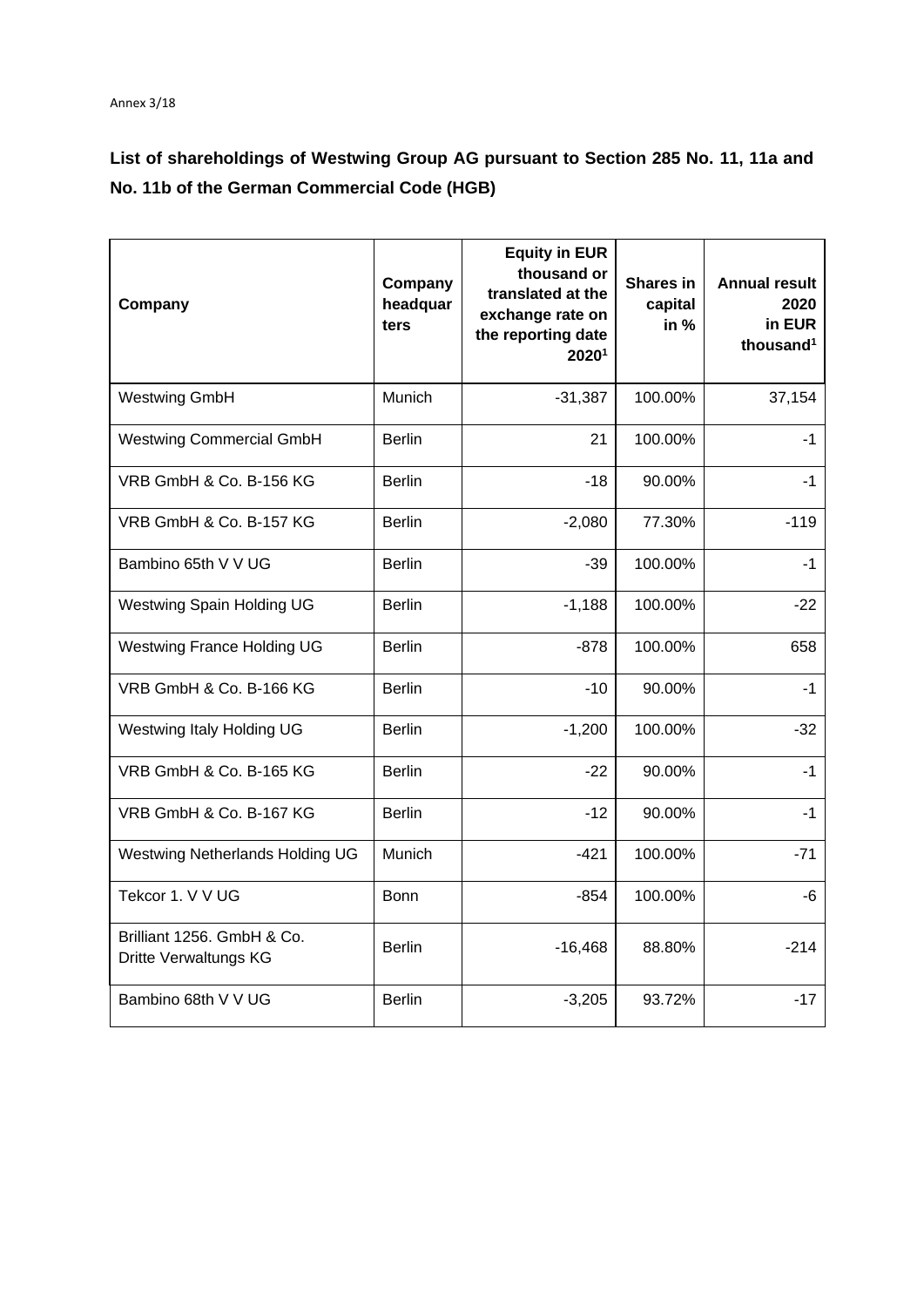| Company                                                          | Company<br>headquart<br>ers | <b>Equity in EUR</b><br>thousand or<br>translated at<br>the exchange<br>rate on the<br>reporting date<br>20201 | Shares in<br>capital<br>in $%$ | <b>Annual result</b><br>2020<br>in EUR<br>thousand <sup>1</sup> |
|------------------------------------------------------------------|-----------------------------|----------------------------------------------------------------------------------------------------------------|--------------------------------|-----------------------------------------------------------------|
| VRB GmbH & Co. B-160 KG                                          | <b>Berlin</b>               | $-720$                                                                                                         | 97.50%                         | $-4$                                                            |
| Bambino 66th V V UG                                              | <b>Berlin</b>               | $-4,818$                                                                                                       | 94.20%                         | $-25$                                                           |
| Brilliant 1256. Ltd.                                             | <b>Berlin</b>               | $-2,078$                                                                                                       | 100.00%                        | $-3$                                                            |
| WW E-Services Iberia S.L. <sup>3</sup>                           | Barcelona                   | 641                                                                                                            | 100.00%                        | $-583$                                                          |
| WW E-Services Italy S.r.I. <sup>3</sup>                          | Milan                       | $-373$                                                                                                         | 100.00%                        | $-1,207$                                                        |
| WW E-Services France SAS <sup>3</sup>                            | Paris                       | $-18,101$                                                                                                      | 100.00%                        | $-2,152$                                                        |
| Westwing Home and Westwing<br>Home and Living Poland S.P.Z.O.O.3 | Warsaw                      | $-899$                                                                                                         | 100.00%                        | 257                                                             |
| <b>WW E-Services The Netherlands</b><br>B.V. <sup>3</sup>        | Amsterdam                   | $-11,747$                                                                                                      | 100.00%                        | $-2,157$                                                        |
| wLabels Hong Kong Ltd. <sup>3</sup>                              | Hong Kong                   | 158                                                                                                            | 100.00%                        | 6                                                               |
| wLabels China Co., Ltd. <sup>2,3</sup>                           | China                       |                                                                                                                | 100.00%                        |                                                                 |

1 The figures correspond to the annual financial statements after any profit transfer, in the case of subsidiaries in accordance with internally consolidated IFRS financial statements.

2 Start-up, no degree available yet.

3 indirect.

On December 7, 2020, wLabels GmbH, Munich, was merged with Westwing GmbH, Munich, in accordance with Section 2 (1) UmwG with retroactive effect as of August 31, 2020. The transfer of the assets of wLabels GmbH as a whole with all rights and obligations to Westwing GmbH was carried out as a going concern in accordance with section 24 UmwG. This did not have any effect on the net assets, financial position and results of operations of the company.

The Company prepares the consolidated financial statements for the smallest and the largest group of consolidated companies. The consolidated financial statements are published in the Federal Gazette.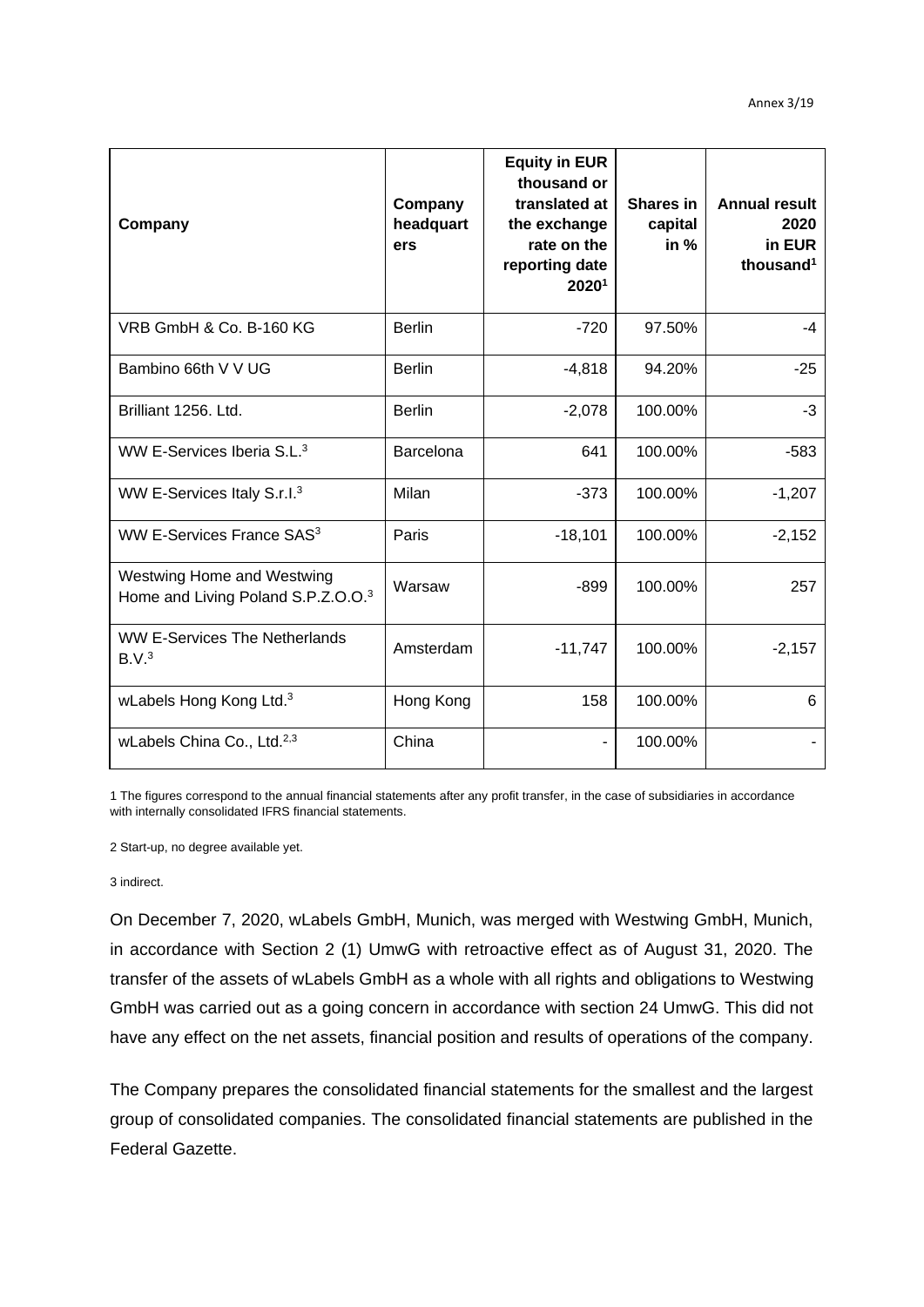#### **Disclosures pursuant to Section 160 (1) No. 8 AktG**

The shareholder structure of Westwing Group AG is based on the voting rights as last reported by the shareholders and as published by the shareholders in relation to the current share capital of the company as of December 31, 2020. It should be noted that the number of voting rights last reported could have changed within the respective thresholds without any obligation to notify the Company. The percentages shown in the table below each relate to the share capital of Westwing Group AG as of December 31, 2020.

| <b>Shareholder</b>               | Share in capital stock |
|----------------------------------|------------------------|
| Rocket Internet SE               | 29%                    |
| The Capital Group Companies      | 8%                     |
| <b>Summit Partners RKT</b>       | 7%                     |
| <b>Amiral Gestion</b>            | 5%                     |
| <b>Tengelmann Ventures</b>       | 5%                     |
| Janus Henderson Group PLC        | 3%                     |
| Inflection Point Investments LLP | 3%                     |
| Free float/Other shareholders    | 40%                    |
| Total                            | 100%                   |

Other shareholders/free float refers to the shareholdings in Westwing Group AG of less than 3%.

#### **Supplementary report**

The following events occurred after the end of the 2020 financial year that could have a material impact on Westwing's future results of operations, financial position and net assets.

In January 2021, share purchase options from certain option contracts were exercised. On February 17, 2021, the Company's share capital was increased accordingly by 59,617 shares from 20,844,351 to 20,903,968 shares, which was authorized by the Management Board and approved by the Supervisory Board.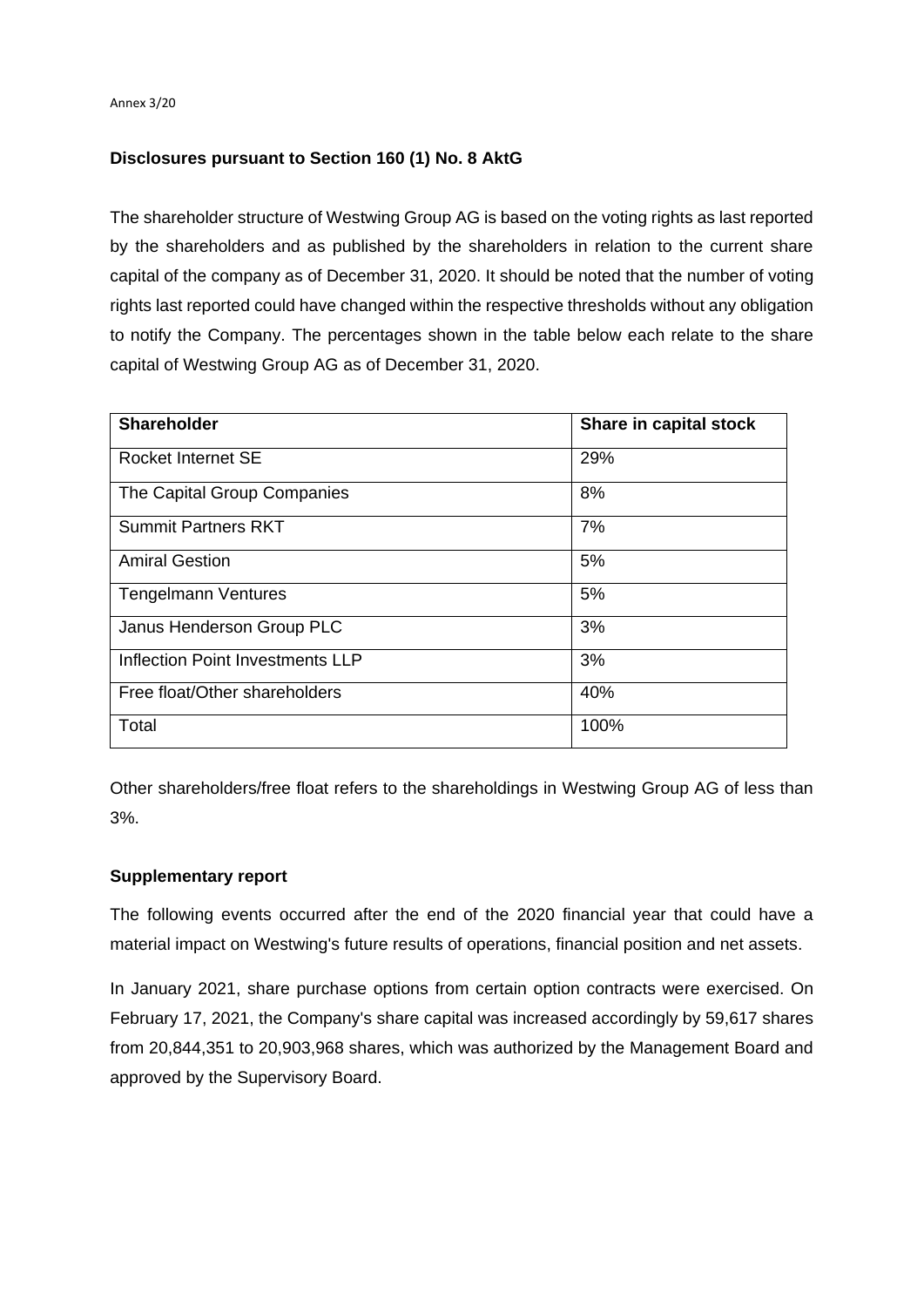#### **Auditor's fee**

The disclosures on the auditor's fee are part of the consolidated financial statements of Westwing Group AG, which the company prepares for the largest and smallest group of companies. The consolidated financial statements are published in the Bundes anzeiger.

#### **Declaration of Conformity with the German Corporate Governance Code**

In December 2020, the Management board and Supervisory Board of Westwing Group AG issued the declaration required by Section 161 of the German Stock Corporation Act (AktG) and made it publicly available in the annual report and on the company's website (https://ir.westwing.com/download/companies/westwing/CorporateGovernance/Entsprechens erklaerung\_2020.pdf).

#### **Management Board**

The Management board members acting during the year were Stefan Smalla (Chief Executive Officer) and Sebastian Säuberlich (Chief Financial Officer) (from April 1, 2020). Delia Lachance (Chief Creative Officer) stepped down from her role as a member of the Management board effective March 1. Dr. Dr. Florian Drabeck (Chief Financial Officer) left Westwing in June 2020 and handed over his role to Sebastian Säuberlich as of April 1.

The total compensation granted to the Management board in fiscal year 2020 amounts to EUR 1,145 k. In fiscal year 2020, the Management board was granted 65,000 virtual option rights with cash settlement from the virtual program VSOP 2019 with a fair value of EUR 150 k at the time of granting.

The total remuneration of former board members in the 2020 financial year amounted to EUR 336 thousand.

In accordance with the resolution adopted by the Extraordinary General Meeting on September 21, 2018, the obligation to disclose the remuneration of individual members of the Management board has been waived with reference to Section 286 (5) HGB (old version).

#### **Supervisory Board**

The remuneration of the members of the Supervisory Board is governed by the Articles of Association of Westwing Group AG. The members of the Supervisory Board receive a fixed basic remuneration of EUR 25 thousand for each financial year of the company, with the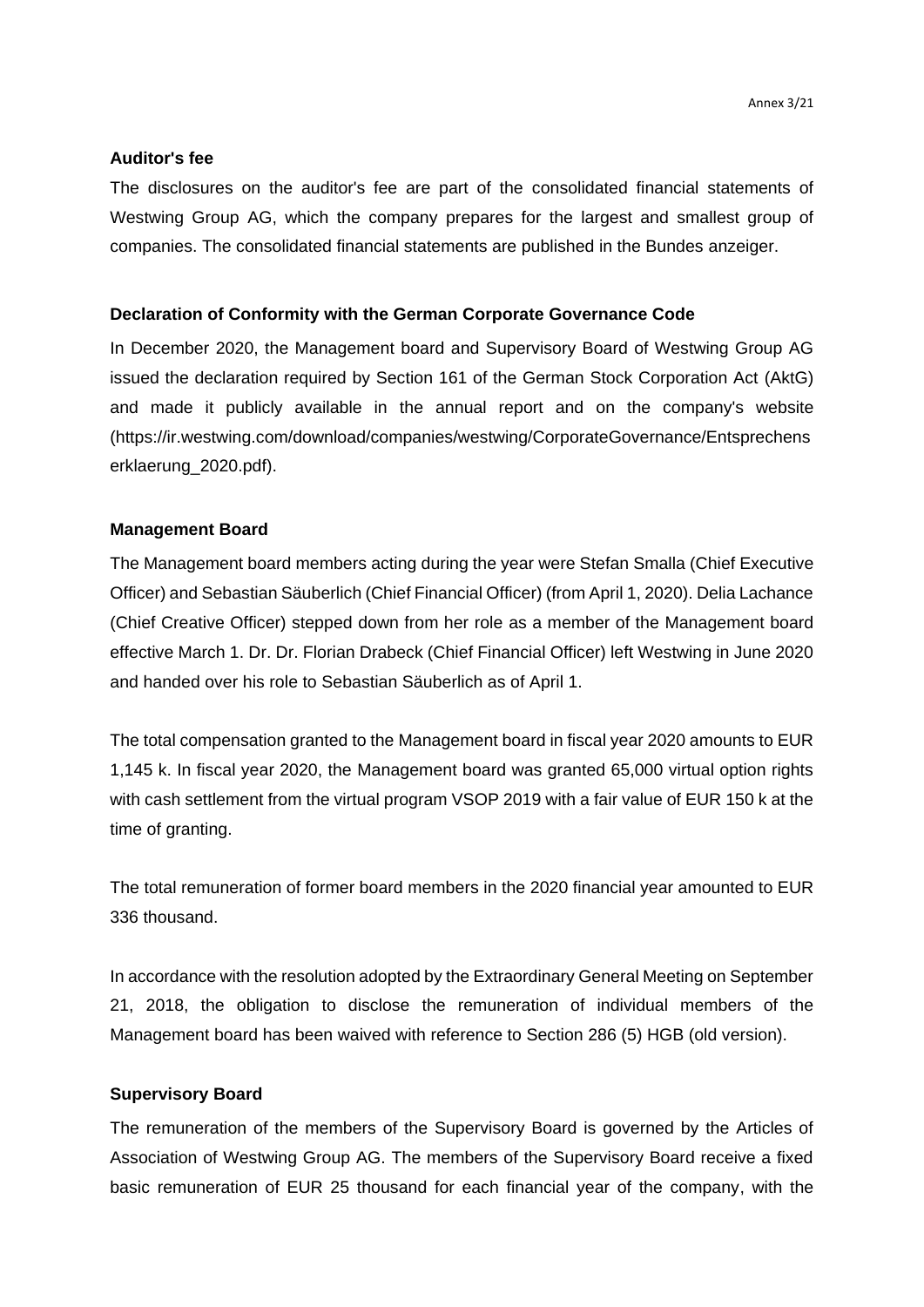#### Annex 3/22

Chairman of the Supervisory Board receiving a fixed basic remuneration of EUR 40 thousand and the Deputy Chairman receiving EUR 30 thousand. The Chairman of the Audit Committee receives a further EUR 20 thousand and the other members of the Audit Committee EUR 10 thousand.

The compensation is payable at the end of the respective financial year. Members of the Supervisory Board who are in office for only part of the fiscal year receive corresponding prorated compensation.

In addition to their fixed remuneration, Westwing reimburses the members of the Supervisory Board for their reasonable out-of-pocket expenses incurred in the performance of their duties, as well as the value-added tax attributable to their remuneration and out-of-pocket expenses.

Furthermore, the members of the Supervisory Board are included in the D&O liability insurance policy for Management board members, which provides cover against financial loss. The premiums for this insurance policy are paid by the Company.

In accordance with the Articles of Association (Art. 9 Para. 1), the Supervisory Board is composed of four members. It is not subject to co-determination by employees; consequently, all members of the Supervisory Board are elected by the Annual General Meeting as shareholder representatives.

In the 2020 financial year, the Supervisory Board had one committee: the Audit Committee. Further committees may be formed as required.

During the financial year, the Supervisory Board was composed of the following members:

| <b>Name</b>                                                           | <b>Tempered functions</b>                                              |
|-----------------------------------------------------------------------|------------------------------------------------------------------------|
| Christoph Barchewitz,<br>Co-CEO Global Fashion Group                  | Chairman of the Supervisory Board and<br>member of the Audit Committee |
| Dr. Antonella Mei-Pochtler,<br>Senior Advisor Boston Consulting Group | Vice Chairwoman of the Supervisory Board                               |
| Michael Hoffmann, independent consultant                              | Member of the Supervisory Board and<br>Chairman of the Audit Committee |
| Thomas Harding, Partner Bridford Group                                | Member of the Supervisory Board and the<br><b>Audit Committee</b>      |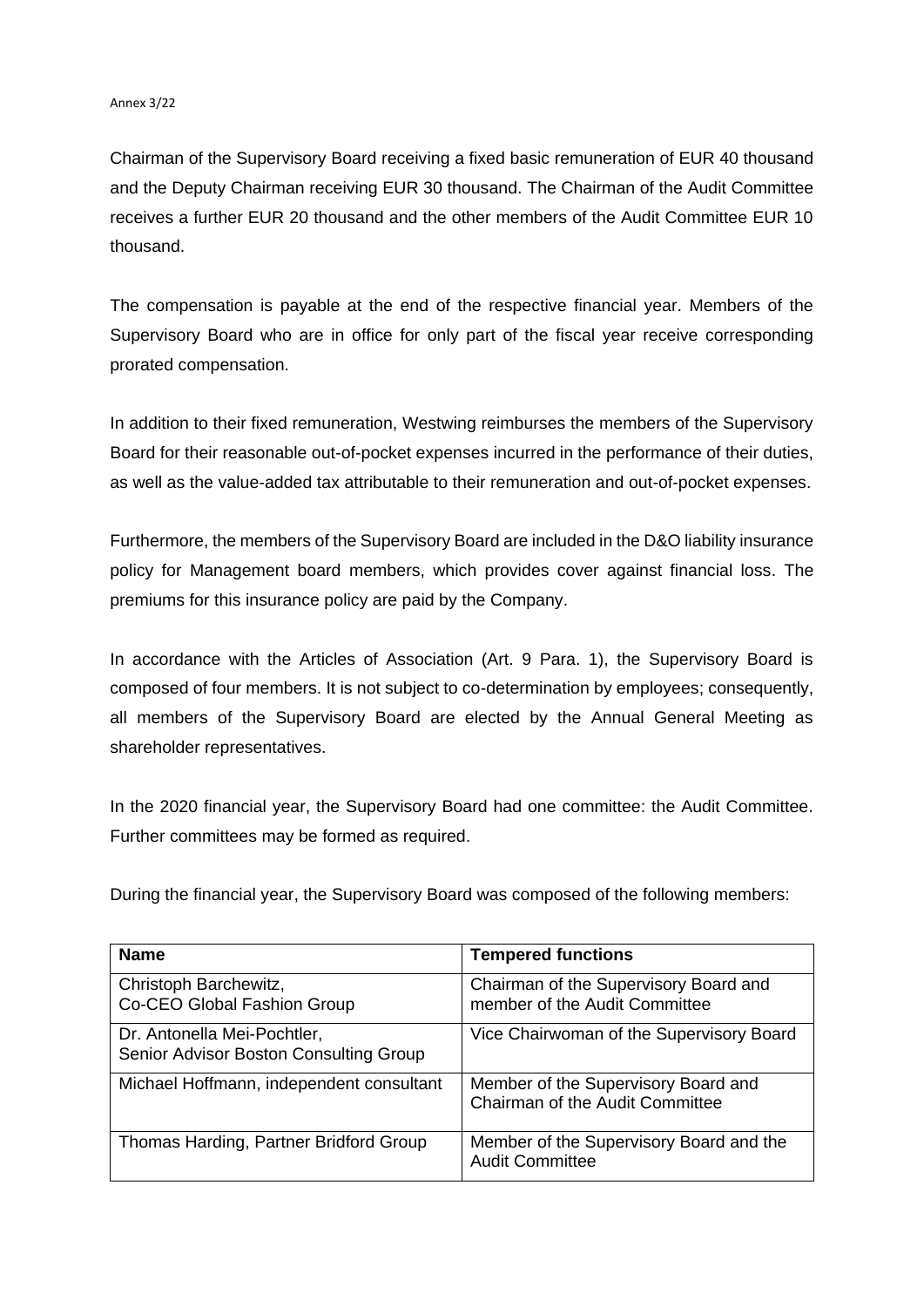The members of the Supervisory Board of Westwing Group AG also sit on the supervisory boards and supervisory bodies of the following companies:

#### Michael Hoffman

Member of the Supervisory Board and Head of the Audit Committee of Telefonica Deutschland Holding AG

#### Thomas Harding

- Member of the Nomination Committee of Ice Group AG
- Member of the Advisory Board of LenioBio GmbH
- Non-Executive Director of Penfold Technology Limited
- Non-executive member of the governing body of Solar Foods Oy
- Non-executive member of the governing body of Grabyo Limited
- Non-executive member of the governing body of Touchlight Holdings Limited

Dr. Antonella Mei-Pochtler

- Member of the Supervisory Board and member of the Compensation Committee of Publicis Groupe S.A.
- Member of the Supervisory Board and member of the Corporate Governance and for Social and Environmental Sustainability Committee and member of the Related Party Transactions Committee of Assicurazioni Generali S.p.A.
- Member of the Supervisory Board of ProSiebenSat.1 Media SE

#### **Insurance of the Management Board**

To the best of our knowledge, and in accordance with the applicable reporting principles, the financial statements give a true and fair view of the assets, liabilities, financial position and profit or loss of the Company, and the combined management report includes a fair review of the development and performance of the business and the position of the Group and the Company, together with a description of the principal opportunities and risks associated with the expected development of the Group and the Company.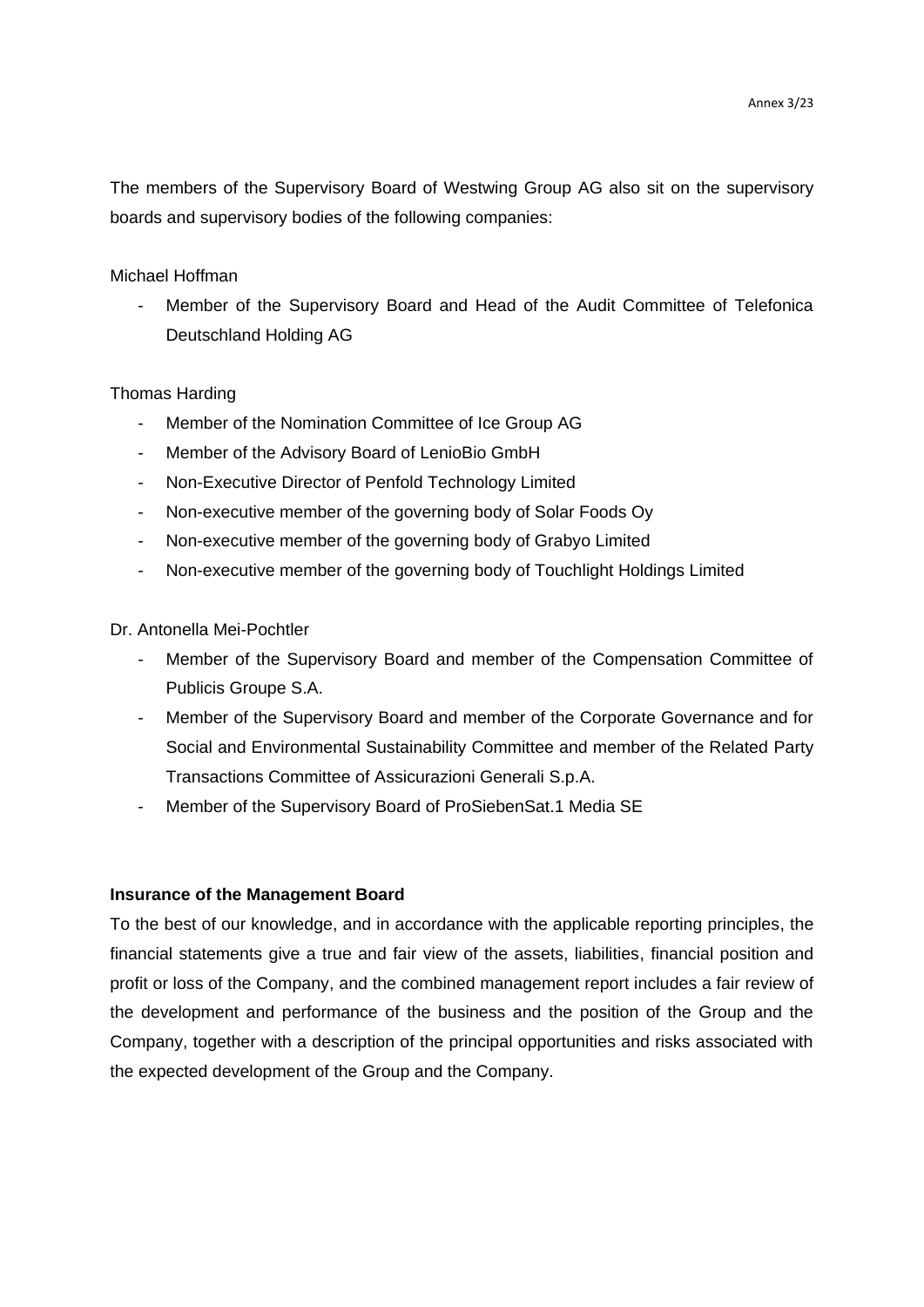Annex 3/24

Munich, March 29, 2021

**Board of Directors** 

Stefan Smalla<br>
Board of Directors<br>
Sebastian Säuberlich<br>
Board of Directors Westwing Group AG Westwing Group AG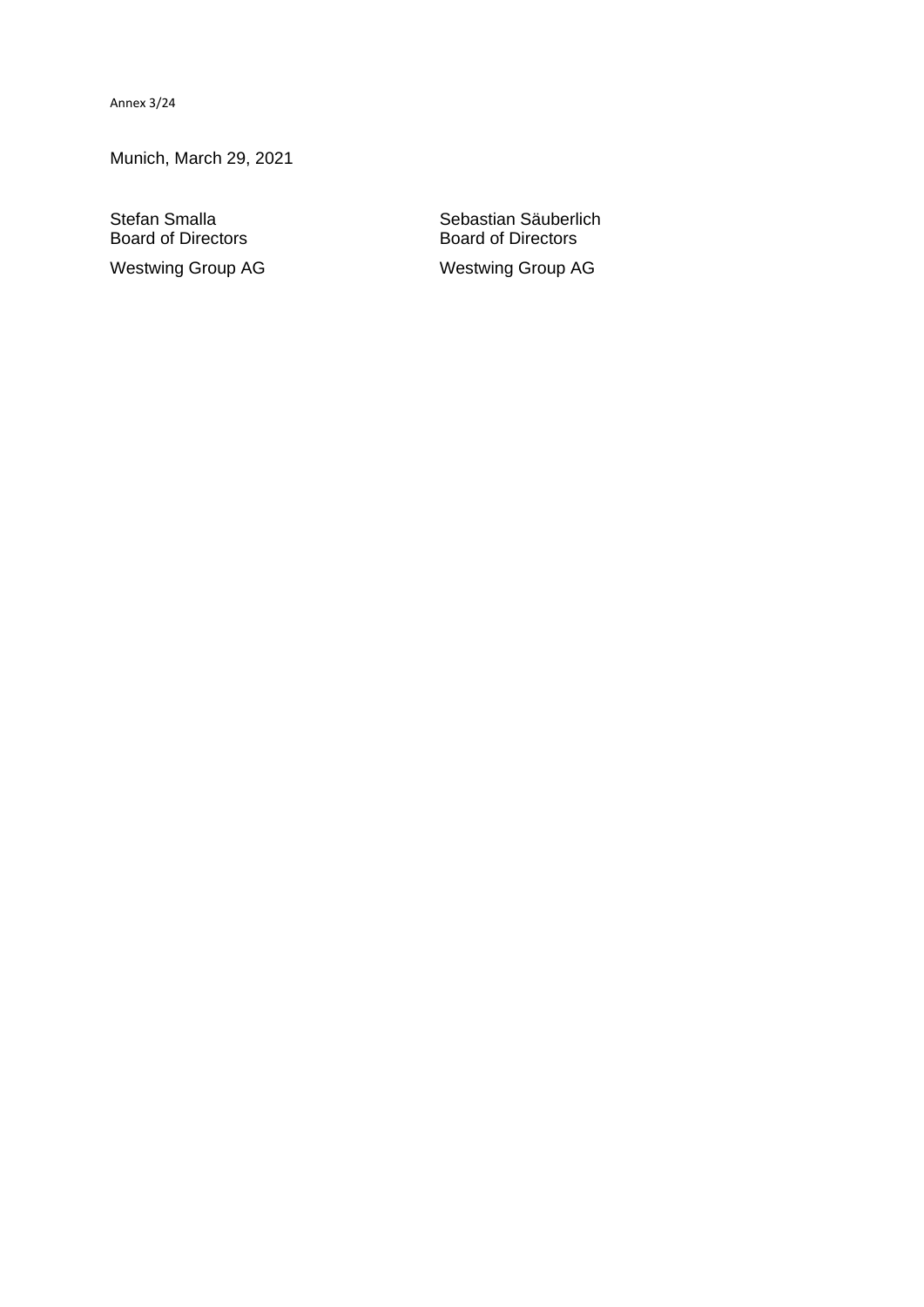#### **Westwing Group AG, Berlin Development of fixed assets 2020**

|                                                                                                                                                     |               | Cost           |                |               |               |             | Accumulated depreciation and amoirtization |                |               | Carrying amounts |               |
|-----------------------------------------------------------------------------------------------------------------------------------------------------|---------------|----------------|----------------|---------------|---------------|-------------|--------------------------------------------|----------------|---------------|------------------|---------------|
|                                                                                                                                                     | Jan. 01, 2020 | Additions      | Disposals      | Dec. 31, 2020 | Jan. 01, 2020 | Additions   | Disposals                                  | downs          | Dec. 31, 2020 | Dec. 31, 2020    | Dec. 31, 2019 |
|                                                                                                                                                     | <b>EURk</b>   | <b>EURK</b>    | <b>EURk</b>    | <b>EURK</b>   | <b>EURK</b>   | <b>EURK</b> | <b>EURK</b>                                | <b>EURK</b>    | <b>EURk</b>   | <b>EURK</b>      | <b>EURK</b>   |
| <b>Intangible assets</b>                                                                                                                            |               |                |                |               |               |             |                                            |                |               |                  |               |
| Self-generated industrial property rights and similar rights and assets<br>2. Concessions, industrial property rights and similar rights and assets | 18,597        | 5,298          | $\overline{0}$ | 23,896        | .7,083        | .7.3,058    | $\overline{0}$                             | $\overline{0}$ | . / 10,141    | 13,754           | 11,514        |
| acquired for consideration, as well as licenses to such rights and assets                                                                           | 859           | 88             |                | 948           | .1.589        | 1.103       |                                            |                | .7693         | 255              | 270           |
| 3. Goodwill                                                                                                                                         | 4,338         | $\overline{0}$ | $\Omega$       | 4,338         | .4,338        | - റ         | $\Omega$                                   | $\overline{0}$ | .4,338        | $\Omega$         |               |
|                                                                                                                                                     | 23,794        | 5,387          | $\Omega$       | 29,181        | .12,010       | 1.3,161     | $\Omega$                                   | $\overline{0}$ | .15,172       | 14,009           | 11,784        |
| II. Tangible fixed assets                                                                                                                           |               |                |                |               |               |             |                                            |                |               |                  |               |
| Other equipment, factory and office equipment                                                                                                       | 6,005         | 1,708          | .179           | 7,534         | .1.3,710      | .1.972      | 179                                        | $\mathbf 0$    | .4,503        | 3,031            | 2,296         |
|                                                                                                                                                     | 6,005         | 1,708          | .179           | 7,534         | 1.3,710       | .1.972      | 179                                        | $\overline{0}$ | .4,503        | 3,031            | 2,296         |
| III. Long-term financial assets                                                                                                                     |               |                |                |               |               |             |                                            |                |               |                  |               |
| Shares in affiliated companies                                                                                                                      | 16,015        | $\overline{0}$ |                | 16,015        | 1.833         | $\Omega$    | $\overline{0}$                             | 197            | . / 635       | 15,380           | 15,183        |
| 2. Loans to affiliated companies                                                                                                                    | 245,802       | 12,724         | .1.22,809      | 235,717       | . / 95,648    | .1.5,614    | $\overline{0}$                             | 12,644         | . / 88,618    | 147,099          | 150,155       |
|                                                                                                                                                     | 261,818       | 12,724         | .4.22,809      | 251,733       | . / 96,480    | .1.5,614    | $\overline{0}$                             | 12,841         | . / 89,253    | 162,479          | 165,337       |
| <b>Total</b>                                                                                                                                        | 291,617       | 19,818         | .1.22,987      | 288,448       | .112,200      | J.9,747     | 179                                        | 12,841         | .1.108,928    | 179,520          | 179,417       |

Annex to the Notes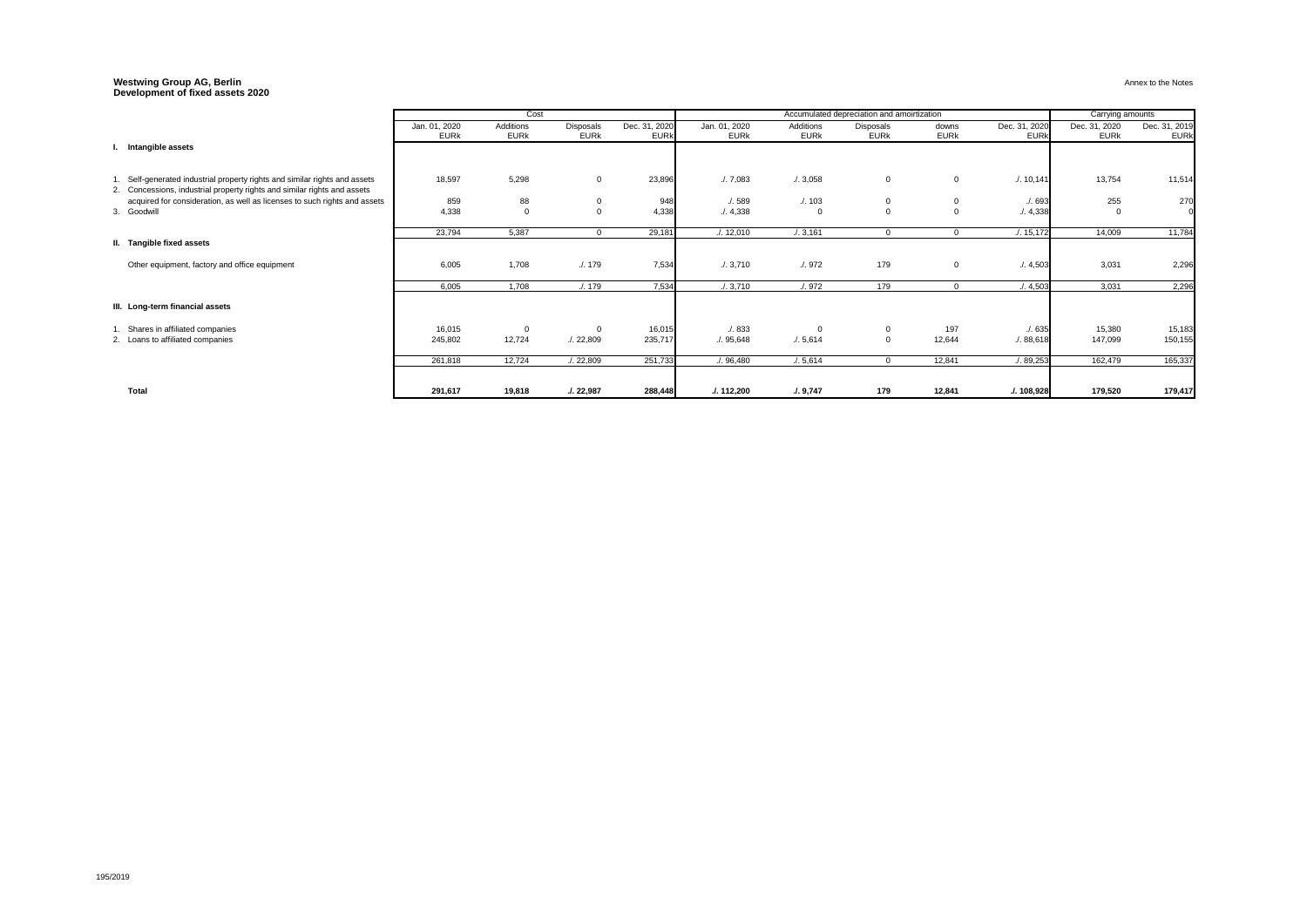# **02**

## MANAGEMENT REPORT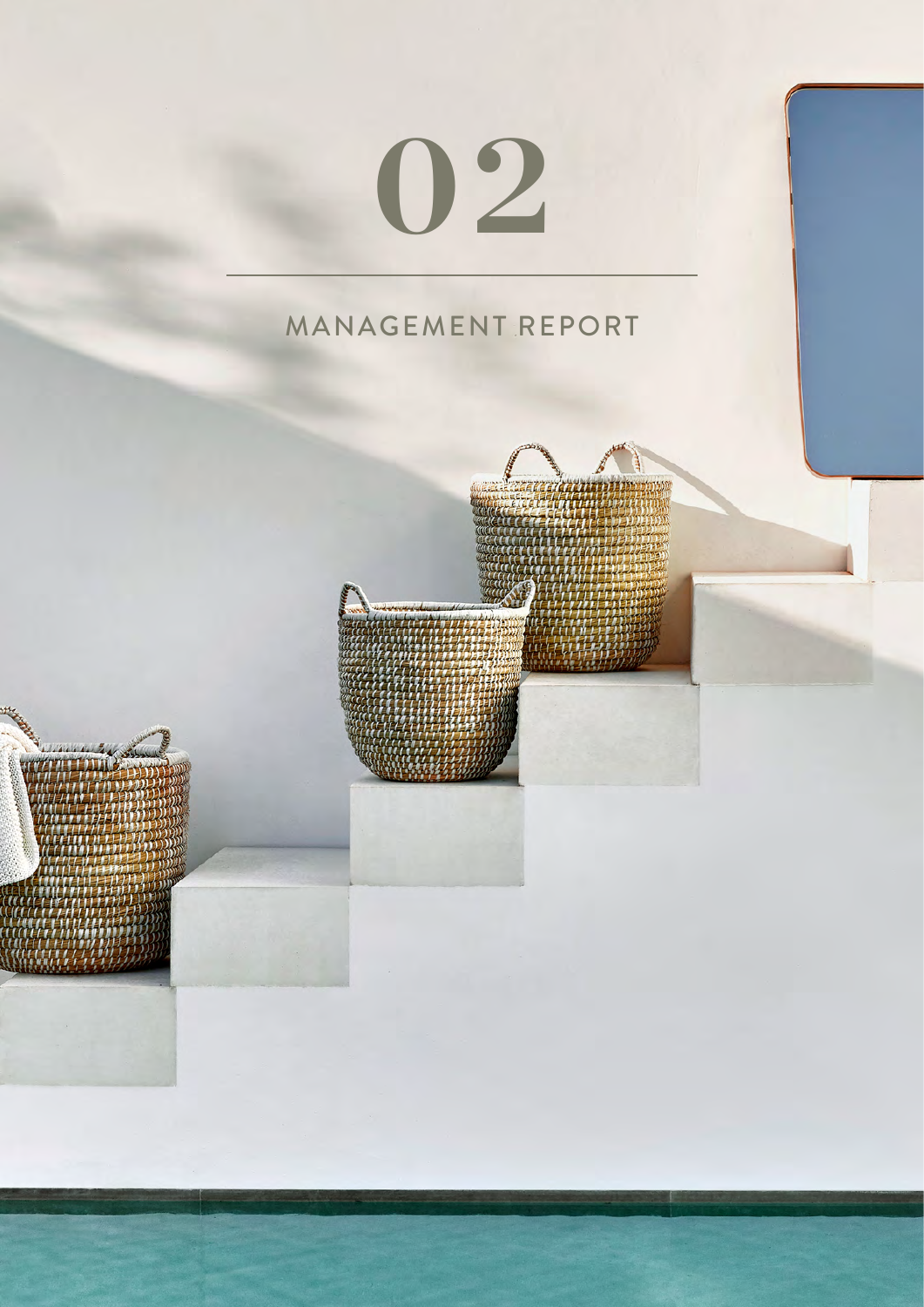| 1. | <b>Background to the Group</b>                                                                 | 46       |
|----|------------------------------------------------------------------------------------------------|----------|
|    | 1.1<br><b>Business Activities</b>                                                              | 46       |
|    | 1.2 Group Structure                                                                            | 47       |
|    | 1.3 Performance Measurement System                                                             | 47       |
|    | 1.4 Research and Development                                                                   | 48       |
| 2. | <b>Economic Developments</b>                                                                   | 48       |
|    | 2.1<br>Macro-Economic and Sector-Specific Environment                                          | 48       |
|    | 2.2 Business Development                                                                       | 49       |
|    | Results of Operations<br>2.2.1                                                                 | 51       |
|    | 2.2.2 Financial Position                                                                       | 55       |
|    | 2.2.3 Assets and Liabilities                                                                   | 56       |
| 3. | <b>Employees</b>                                                                               | 57       |
| 4. | <b>Non-Financial Statement</b>                                                                 | 57       |
| 5. | <b>Subsequent Events</b>                                                                       | 64       |
| 6. | <b>Risk and Opportunity Report</b>                                                             | 64       |
|    | 6.1<br>Risk Management System                                                                  | 64       |
|    | 6.2 System of Internal Controls over Financial Reporting                                       | 64       |
|    | 6.3 Risk Methodology                                                                           | 65       |
|    | 6.4 Risk Report                                                                                | 66       |
|    | 6.4.1<br>COVID-19 related risks (pandemic risks)                                               | 66       |
|    | 6.4.2 Financial Risks                                                                          | 67       |
|    | 6.4.3 Operational risks                                                                        | 67       |
|    | 6.4.4 IT Risks                                                                                 | 68       |
|    | 6.4.5 Political and regulatory risks                                                           | 68       |
|    | 6.4.6 Overall Assessment of Risk by the Management Board                                       | 68       |
|    | 6.5 Opportunities Report                                                                       | 69       |
| 7. | Outlook                                                                                        | 70       |
| 8. | Supplementary Management Report of Westwing Group AG                                           |          |
|    | (in Accordance with the German Commercial Code – HGB)                                          | 70       |
|    | Results of Operations Westwing Group AG<br>8.1                                                 | 71       |
|    | Financial Position of Westwing Group AG<br>8.2                                                 | 72       |
|    | Total Assets of Westwing Group AG<br>8.3                                                       | 73<br>74 |
|    | 8.4 Employees of Westwing Group AG                                                             | 74       |
|    | Risk and Opportunities of Westwing Group AG<br>8.5<br>Outlook for the Westwing Group AG<br>8.6 | 74       |
| 9. | <b>Remuneration Report and Other Disclosures</b>                                               | 75       |
|    | 9.1<br>Remuneration of the Management Board                                                    | 75       |
|    | Remuneration of the Supervisory Board<br>9.2                                                   | 77       |
|    | 9.3<br>Declaration on Corporate Governance                                                     | 78       |
|    | 9.4 Take-over law                                                                              | 78       |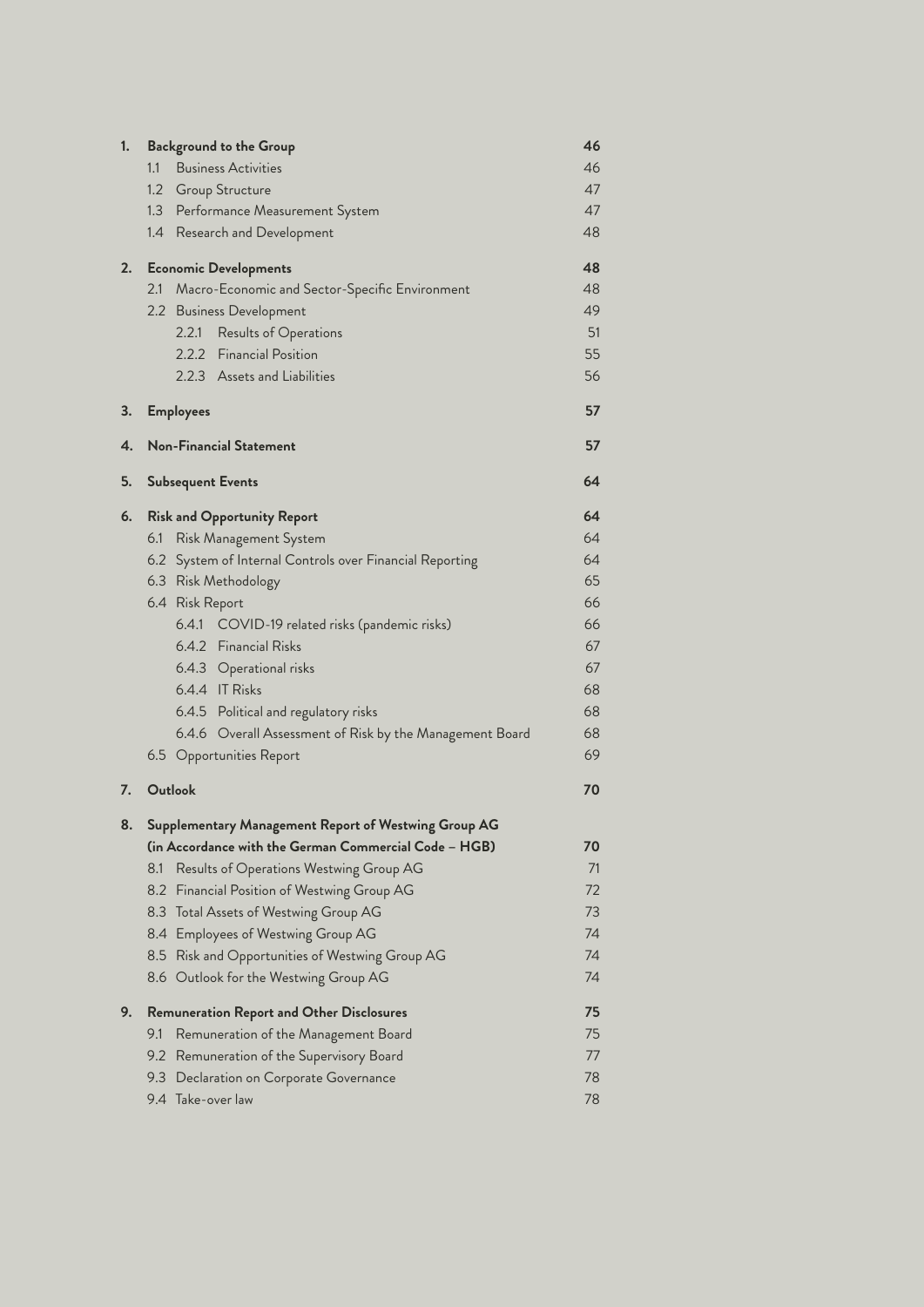#### <span id="page-30-0"></span>1. BACKGROUND TO THE GROUP

The Westwing Group headed by Westwing Group AG (short: "Westwing", "Company" or "Group") operates as a brand and platform in Home & Living eCommerce in Europe.

Westwing was founded in 2011 and offers customers different Home & Living categories such as textiles, furniture, lighting, kitchen accessories and decoration.

#### **1.1 Business Activities 1**

Westwing is a Home & Living eCommerce brand in Europe and aims to inspire its loyal customers through a "shoppable magazine" concept with a selected range of products and varying content.

Since Westwing's founding, our strategy has always been to inspire our customers by providing them with a daily interior magazine with the opportunity to discover and instantly shop their favorite Home & Living pieces. This shopping experience distinguishes us from typical Home & Living eCommerce, which is usually search based. We offer our customers relevant Home & Living categories such as textiles, furniture, lighting, kitchen accessories, and decoration, and can thereby address all their Home & Living needs.

Through our daily themes, our customers can find new ideas from décor tips to home stylings with matching products. Additionally, they find a large variety of products on WestwingNow, our permanent assortment website. We present our products alongside beautiful visual content such as shoppable interior themes, home stories and home styling tips.

Our content creation is done by a large team of art directors, interior designers, videographers and photographers, among others. The content creation teams work with the style and merchandizing teams to find the right combination of inspiration and merchandizing for our customers. Additionally, we work with over 4,000 global and local third-party suppliers.

Westwing is targeting a very attractive market that is approximately EUR 115bn<sup>2</sup> in the geographies in which we operate. Our business model is fueled by our high customer loyalty with 79 % of orders coming from repeat customers. Our business activities follow our company mission "To inspire and make every home a beautiful home".

In 2020, we moved a gross merchandise volume (GMV, see also chapter 1.3) of EUR 502m, of which we derived 20 % from textiles and rugs, 14 % from home décor and accessories, 12 % from kitchen and dining, 9 % from lighting, 29 % from large furniture, 6 % from small furniture and 11 % from other products.

The combination of our Own Label & Private Label with third-party products enables us to offer a broad and relevant assortment. Our Own & Private Label share increased to 25 % in 2020 (2019: 24 %), while in the fourth quarter we achieved 28 % (Q4 2019: 25 %) after two weaker quarters given lower product availabilty. Our long-term goal is to grow our Own & Private Label share to 50 % of GMV.

<sup>1</sup> All explanations and numbers regarding quarterly developments are unaudited.

<sup>2</sup> Home & Living market defined as Euromonitor Passport: Home and Garden categories "Homewares" and "Home Furnishings". Refers to retail value sales including sales tax at current prices (EUR using 2020 fixed exchange rates) for countries in which Westwing is present. Euromonitor 01/2021.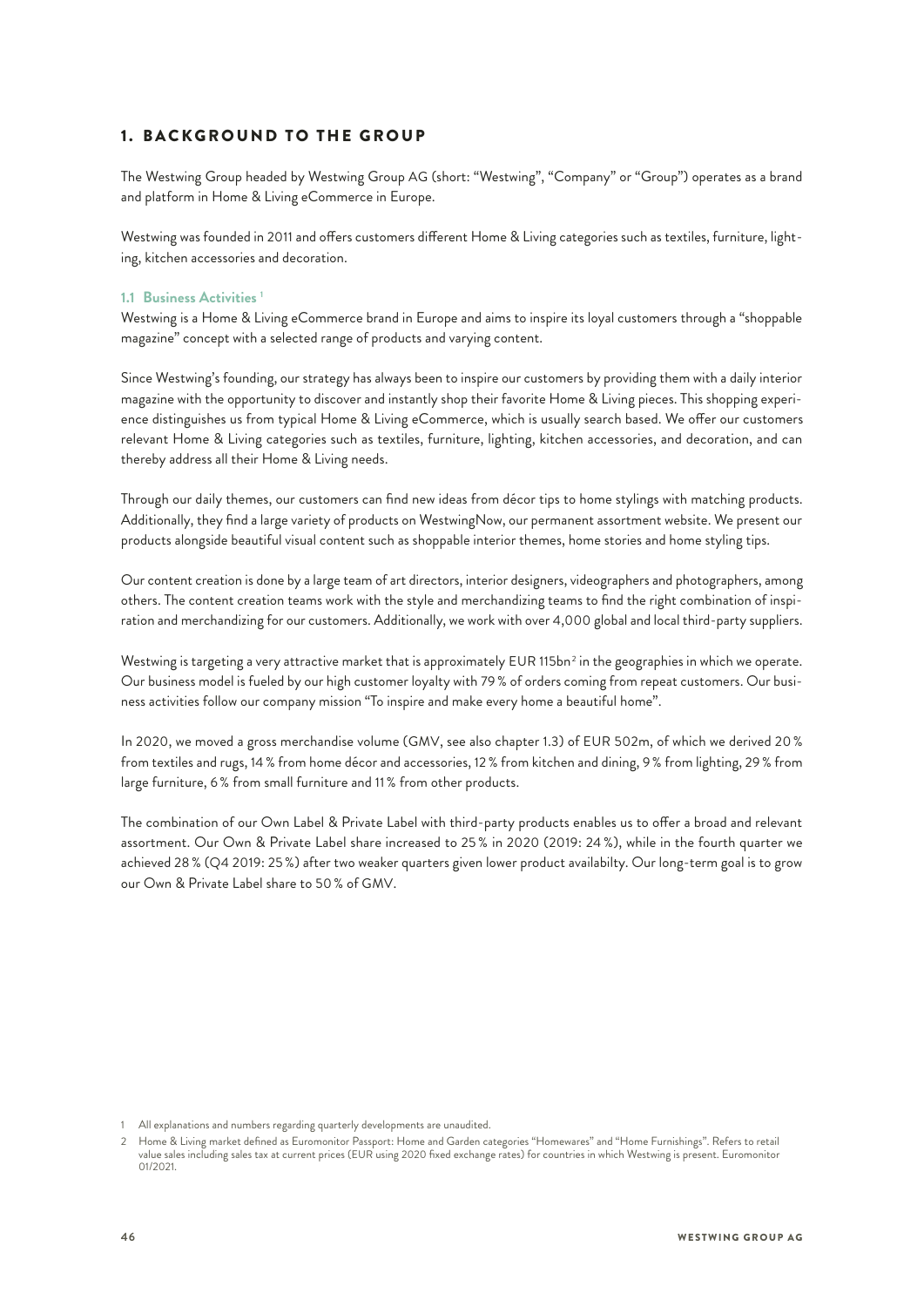#### <span id="page-31-0"></span>**1.2 Group Structure**

The Group is headed by our holding company, Westwing Group AG, a stock company registered at Berlin District Court, Germany, under the number HRB 199007 B. The Company is headquartered at Moosacher Str. 88, 80809 Munich, Germany. Westwing has been listed on the regulated market of the Frankfurt Stock Exchange since October 9, 2018.

As of December 31, 2020, 26 companies are consolidated in the accounts of the Westwing Group, of which 17 entities are non-operating. The most important affiliate with respect to revenue is German-based Westwing GmbH that also covers a part of our international business. Thus, revenue in the legal entities in other countries does not reflect the full Westwing sales in those countries, as they are responsible for revenue of Westwing's daily themes only.

To reduce complexity in our Group structure, former wLabels GmbH was merged with Westwing GmbH as of August 31, 2020, both 100 % subsidiaries of Westwing Group AG. Westwing GmbH showed third-party revenue of EUR 291.2m (2019: EUR 171.7m), while Italian Westwing S.r.l. had revenue of EUR 39.8m (2019: EUR 26.6m) and revenue at Spanish Westwing Iberia S.L. amounted to EUR 42.2m (2019: EUR 25.1m).

#### **1.3 Performance Measurement System**

Westwing manages the operating business via its two segments "DACH" and "International" using the key performance indicators: revenue, Adjusted EBITDA, and Adjusted EBITDA margin. The DACH segment is comprised of Germany, Switzerland and Austria. The International segment consists of Spain, Italy, France, Poland, the Czech Republic, Slovak Republic, Belgium and the Netherlands.

We define EBITDA as the sum of earnings before interest and taxes (EBIT) and depreciation, amortization, and impairments. We calculate Adjusted EBITDA by adjusting EBITDA for share-based compensation expenses to obtain a performance measure for the company's operating business development. In 2019, EBITDA was also adjusted for expenses relating to restructuring costs in Italy and France, which led to smaller reversal adjustments in 2020 as well. The Adjusted EBITDA margin is defined as Adjusted EBITDA in percentage of revenue.

In addition to our key performance indicators revenue, Adjusted EBITDA, and Adjusted EBITDA margin, other financial and non-financial performance indicators are reported to corporate management and include the following:

- GMV (gross merchandise volume): Defined for the relevant period as the order value (excluding VAT) of all valid orders excluding failed and cancelled orders and less future projected cancellations. Future projected cancellations are estimated based on historical patterns. Returns are included.
- Private Label Share: Share of Own & Private Label GMV as percentage of total GMV.
- Number of orders: Defined as total number of valid orders (i.e. orders for which payment has been processed successfully and which have not been cancelled), during the twelve months before the relevant period end, irrespective of returns.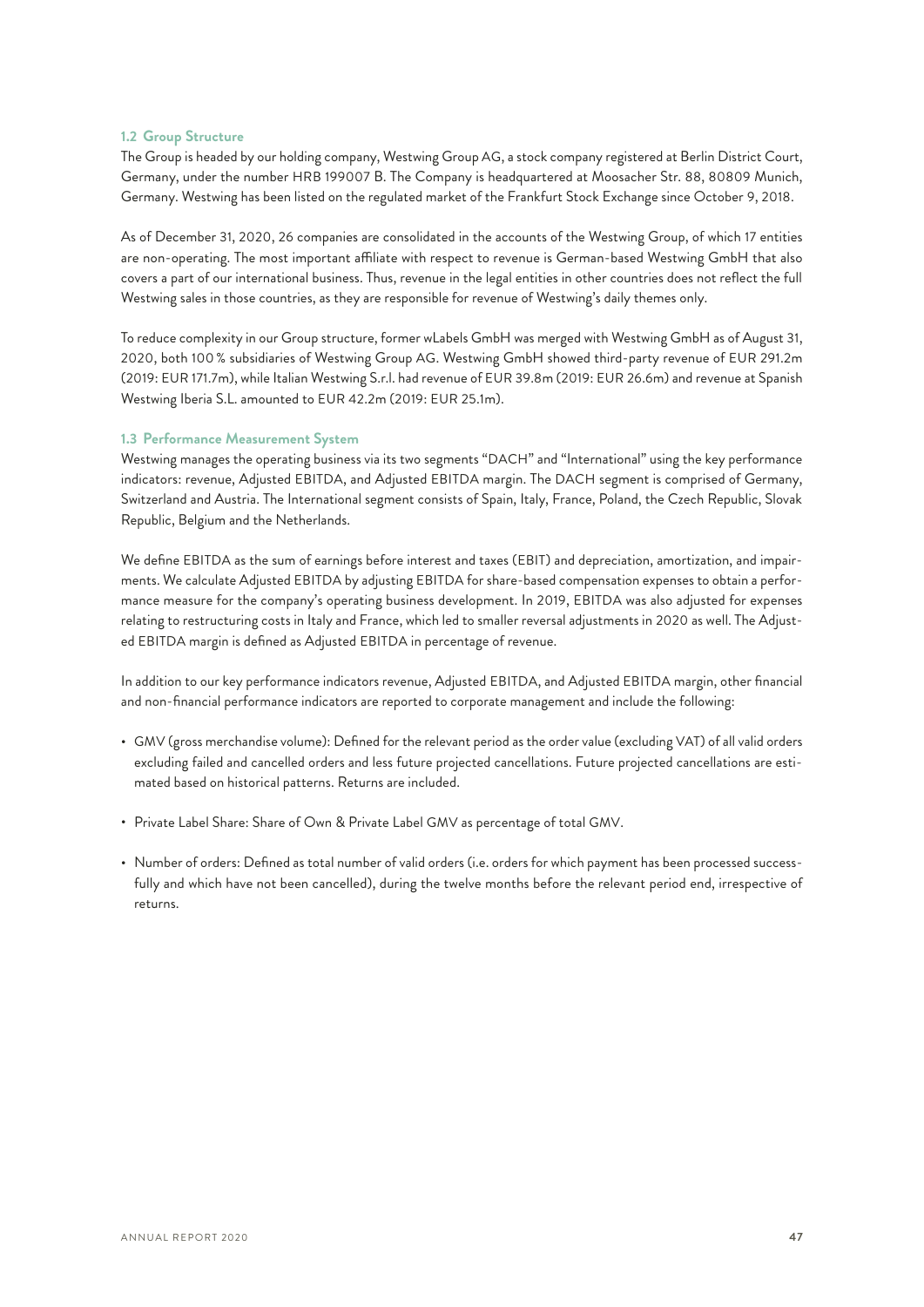- <span id="page-32-0"></span>• Average basket size: Defined as GMV for the relevant period divided by the total number of orders for the same period.
- Active Customers: Defined as customers who have placed at least one valid order (i.e. an order for which payment has been processed successfully and which has not been cancelled), during the twelve months previous to the end date of the relevant period, irrespective of returns.
- Average Orders per Active Customer in the preceding twelve months: Defined as total number of orders in the last twelve months from the relevant period-end date divided by Active Customers as of the end date of the relevant period.
- Average GMV per Active Customer in the preceding twelve months: Defined as GMV in the last twelve months from the relevant period-end date divided by Active Customers as of the end date of the relevant period.
- Mobile visit share: Defined as the share of site visits via mobile devices as percent of total site visits.
- Contribution margin: Defined as the margin of the total of gross profit less adjusted fulfilment expenses in percent of revenue.
- Free cash flow: Defined as the sum of operating cash flow and investing cash flow.

#### **1.4 Research and Development**

Since its founding, Westwing has invested in and further developed software to support its growing internal and external business requirements. To maintain its software architecture, Westwing has established a in-house technology team that provides central support to all countries. An important development was the expansion of the technological landscape to address the increasing focus on mobile platforms. Westwing provides apps for iOS and Android devices as well as smartphone and tablet-optimized sites.

Development costs are capitalized in line with IAS 38. During the 2020 fiscal year, Westwing's net book value of intangible assets resulting from capitalization of internally developed software increased by EUR 2.2m to a total of EUR 13.8m. The share of capitalized development costs as percent of total technology costs was about 30 % in 2020 (2019: 43 %). Amortization of capitalized development costs amounted to EUR 2.8m in 2020 (2019: EUR 1.9m).

#### 2. ECONOMIC DEVELOPMENTS

#### **2.1 Macro-Economic and Sector-Specific Environment**

Westwing operates in the Home & Living eCommerce market in eleven European countries. The Group's revenue and profitability depend on conditions and potential in their respective markets. These include macroeconomic developments, the conditions in the Home & Living market in general and the prospects for eCommerce including mobile channels.

The macroeconomic development in 2020 was dominated by the coronavirus pandemic (COVID-19) and the subsequent recession. On January 30, 2020, the International Health Regulations Emergency Committee of the WHO declared the outbreak a "Public Health Emergency of International Concern". Since then, the pandemic spread across the whole world. Measures such as lockdowns and the limiting of contacts have been taken and guidelines established by all countries to contain COVID-19.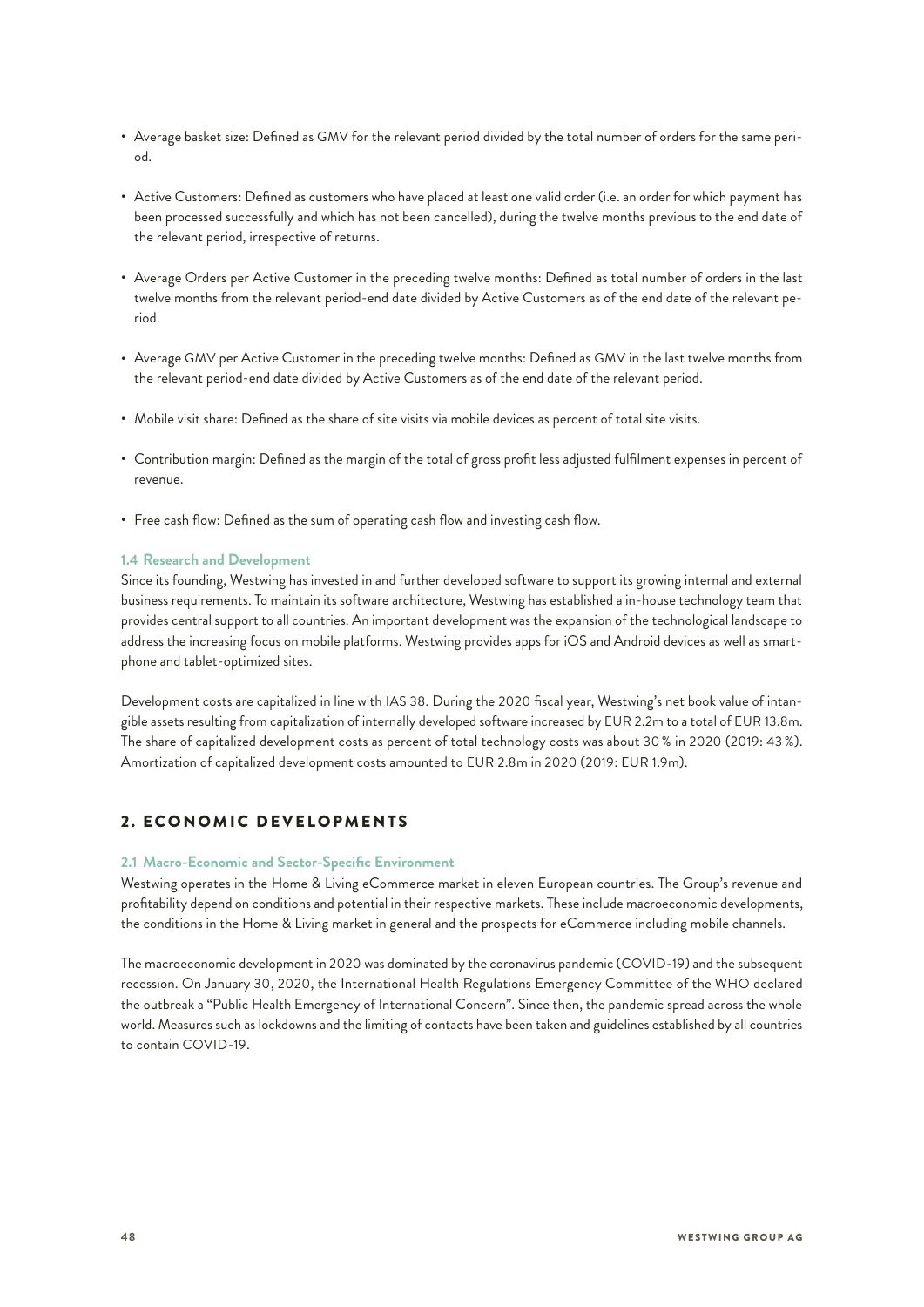<span id="page-33-0"></span>The global GDP growth is expected to have declined by 4.4 %3 in 2020. In June 2020, as lockdown measures were eased, the global economy began to recover from the depths of the of the first great lockdown in April 2020. Yet, with the continuous spread of COVID-19, many countries slowed the reopening, and additional lockdowns were imposed in the fourth quarter of 2020. While recovery in China has been faster than expected, the global economy's long ascent back to pre-pandemic levels of activity remains prone to setbacks.

In the mid-term, the pandemic is expected to increase global poverty and inequality, and the global GDP growth is expected to gradually slow to 3.5 % 3 by 2025. Mid-term projections assume that social distancing will continue until 2021 but will fade away as vaccine coverage improves. There is still the risk that projections are unreliable because they are highly dependent on public health systems and other economic factors. The potential risk of further economic decline remains significant.

In macroeconomic terms, Europe experienced a sharp downturn in 2020, driven by COVID-19: According to IMF<sup>3</sup> estimates, real GDP declined by approximately 7.2 % in 2020, so real GDP development was 8.8 percentage points less than in 2019 (+1.6 %). In Germany, Westwing's largest market, real GDP was affected to a slightly lesser extent; however, the decline here is also estimated at – 6.0 %.

In Europe, growth of the Home & Living eCommerce market is mainly driven by the continuous shift from offline to online purchases. The COVID-19 pandemic required the population to limit social interactions and to avoid crowded places. The government-enforced temporary closure of most offline retail stores accelerated the shift from offline to online by several years.

Currently, the market for Home & Living products still has a lower online penetration compared to other retail categories. Thus, there is significant growth potential going forward by the market shifting to online.

#### **2.2 Business Development 4**

2020 has been a tremendously successful year for Westwing with positive development in all countries and all our customer cohorts. We closed the year with revenue of EUR 433m (2019: EUR 267m) – a 62.0 % growth rate year-over-year – and an Adjusted EBITDA margin of +11.5 % (2019: –3.8 %). This development was mainly driven by an accelerated shift towards online channels in all our markets, which we have profited from due to our attractive loyalty-based business model.

The number of Active Customers grew from 0.9m to 1.5m, and the number of orders increased by 68 % to 4.1m (2019: 2.4m). Free cash flow was EUR 39.5m (2019: EUR –22.1m). For the first time since founding Westwing, we reached a net profit which amounted to EUR 29.8m (2019: net loss of EUR –38.0m).

<sup>3</sup> International Monetary Fund: World Economic Outlook Database December 2020.

<sup>4</sup> All explanations and numbers regarding quarterly developments are unaudited.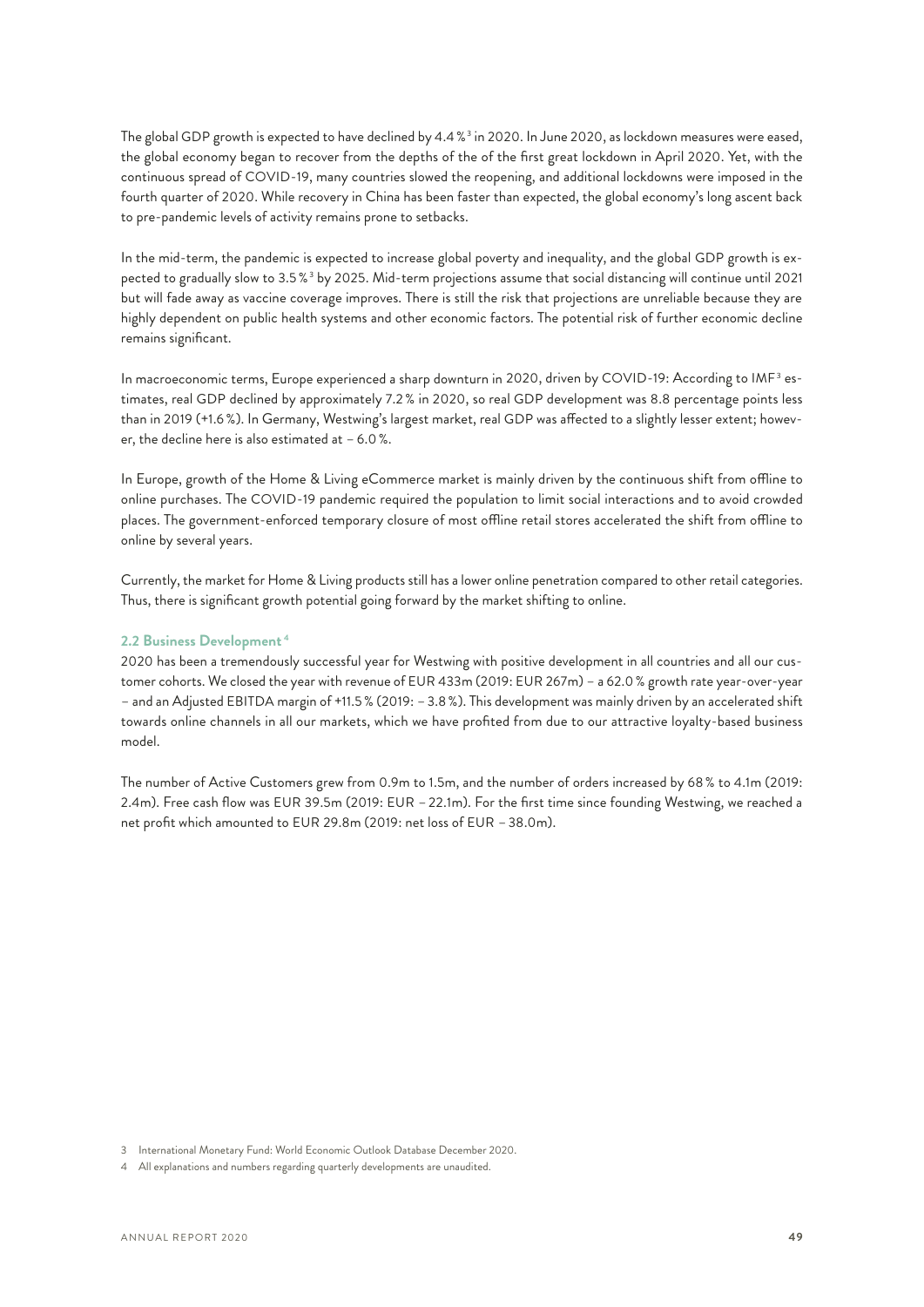Thus, we met our adjusted guidance to capital markets from October 2020 on revenue and Adjusted EBITDA. In the course of 2020, we updated our guidance several times; please see details in the table below:

| Date                        | Revenue growth        | Adjusted EBITDA                | Adjusted EBITDA margin |
|-----------------------------|-----------------------|--------------------------------|------------------------|
| March 28, 2020 (original)   | $5\% - 10\%$          | moderate improvement           | moderate improvement   |
| July 16, 2020               | $25\% - 35\%$         |                                | $3\% - 5\%$            |
| September 3, 2020           | $40\% - 50\%$         |                                | $6\% - 8\%$            |
| October 19, 2020            | between $55\% - 65\%$ | between EUR 37m<br>and EUR 48m | $9\% - 11\%$           |
| March 29, 2021 Final result | 62.0%                 | <b>EUR 50.0m</b>               | $11.5\%$               |

DACH segment results correspond to EUR 242.6m revenue (60.2 % growth) and EUR 41.0m Adjusted EBITDA (2019: EUR –0.5m) while revenue in our International segment was EUR 190.3m (64.2 % growth) with an Adjusted EBITDA of EUR 9.2m (2019: EUR –9.4m) (we refer to the results of segments for more details).

Major themes relevant for the business development in 2020 were the following:

#### *Putting health and safety first*

In the first quarter of 2020, the focus of the whole world shifted towards the basic needs of health and safety. Accordingly, the same has applied at Westwing. On February 26, 2020, we provided our employees with a comprehensive guide on how to deal with COVID-19 in offices and warehouses. Since mid-March 2020, and continuing through until the publication of this report in 2021, most office employees have worked mostly from home to avoid the spread of the virus. All employees who couldn't work from home, i.e. warehouse workers and photo studio employees, followed strict health procedures due to COVID-19.

#### *Adapting our offering to the new situation*

From March 2020 onwards, several lockdowns took place in Europe and in the whole world, people were forced to spend much more of their time at home, the number of contacts was reduced, social distancing became standard. Westwing coped with this new reality by offering its customers products and furniture which could improve the situation: ways to deal with small spaces, home office concepts, ideas on how to better use one's balcony, sports-at-home equipment, etc. Thanks to Westwing's business model, we were able to adapt quickly to the new challenges caused by COVID-19.

#### *Dealing with very high double-digit growth*

Due to the accelerated shift from offline to online channels, and the stronger focus on home, both probably caused by the circumstances related to the pandemic, we generated very strong revenue growth from the second quarter 2020 onwards. Westwing ramped up warehouses capacities and hired new employees in logistics and customer care to address this increased demand. At the same time, Westwing, like most other retailers, had to cope with issues in the supply chain resulting from regional lockdowns, affecting the availability especially of our Own & Private Label products.

#### *Maintaining and Improving Customer Loyalty*

In 2020, Westwing's customer loyalty remained very strong with 79 % of orders coming from repeat customers (2019: 82 %). We were able to increase the share of wallet as measured by last-twelve-months GMV per active customer from EUR 327 in 2019 to EUR 328 in the year 2020 despite having a record number of new customers who have lower values of this KPI as they have not been with us for a full twelve-months period. We saw the synergies in our flywheel of daily themes, permanent assortment and Own & Private Label as well as in our organic marketing.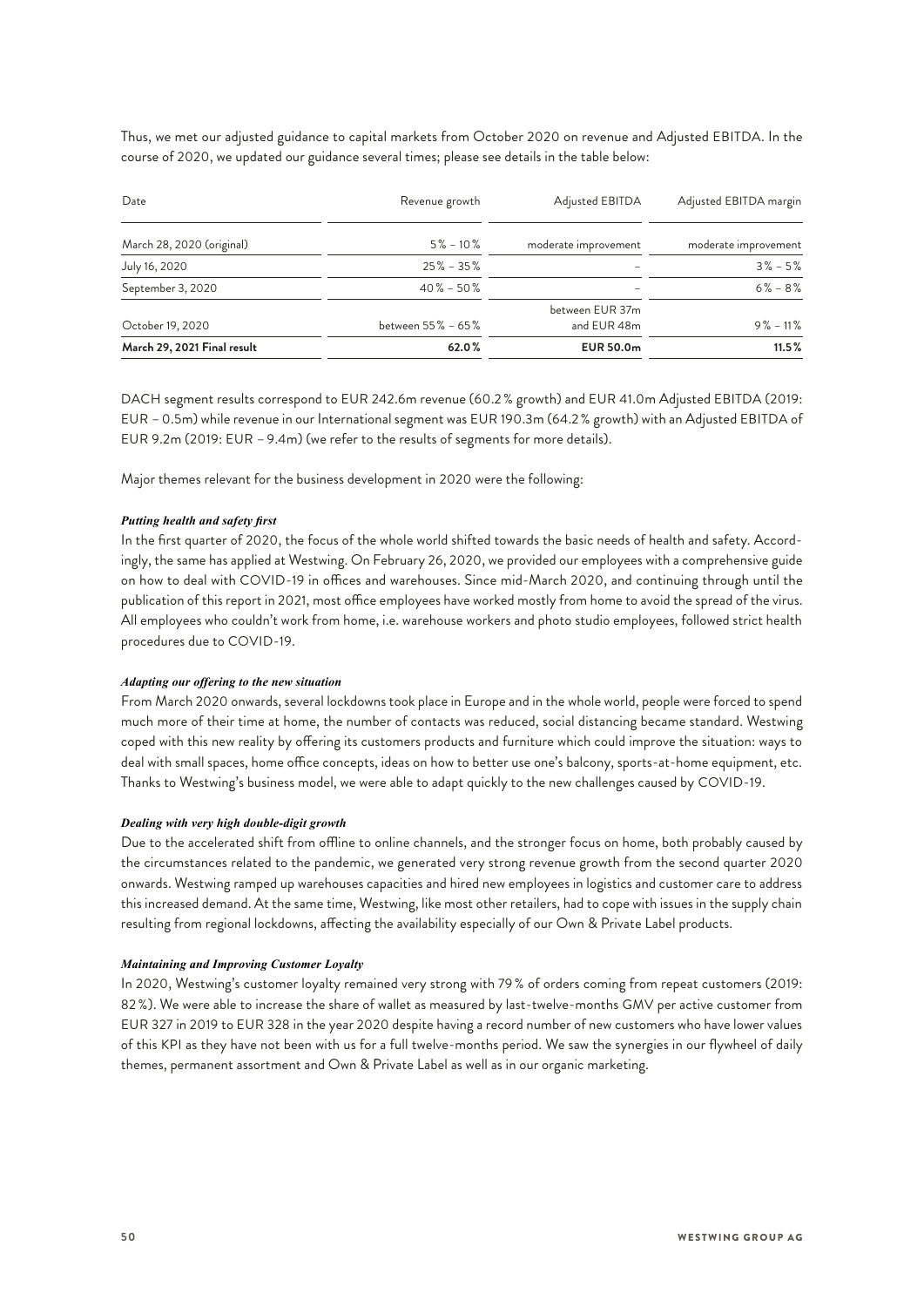#### <span id="page-35-0"></span>2.2.1 RESULTS OF OPERATIONS

#### **CONDENSED CONSOLIDATED INCOME STATEMENT**

| EUR <sub>m</sub>                        | 2020     | $\ln \frac{9}{6}$<br>of revenue | 2019*    | $\ln \frac{9}{6}$<br>of revenue | Change in<br>EUR <sub>m</sub> | Change<br>in % |
|-----------------------------------------|----------|---------------------------------|----------|---------------------------------|-------------------------------|----------------|
| Revenue                                 | 432.9    | 100.0                           | 267.3    | 100.0                           | 165.6                         | 62.0           |
| Cost of sales                           | $-218.9$ | $-50.6$                         | $-148.1$ | $-55.4$                         | $-70.8$                       | 47.8           |
| Gross profit                            | 213.9    | 49.4                            | 119.2    | 44.6                            | 94.8                          | 79.5           |
| Fulfilment expenses                     | $-86.1$  | $-19.9$                         | $-62.7$  | $-23.4$                         | $-23.5$                       | 37.5           |
| Marketing expenses                      | $-31.0$  | $-7.2$                          | $-23.2$  | $-8.7$                          | $-7.8$                        | 33.4           |
| General and administrative<br>expenses* | $-64.9$  | $-15.0$                         | $-65.4$  | $-24.5$                         | 0.5                           | $-0.7$         |
| Other operating expenses                | $-3.6$   | $-0.8$                          | $-2.1$   | $-0.8$                          | $-1.5$                        | 73.9           |
| Other operating income                  | 3.0      | 0.7                             | 1.0      | 0.4                             | 2.0                           | 207.2          |
| Operating result*                       | 31.4     | 7.2                             | $-33.2$  | $-12.4$                         | 64.5                          |                |

The condensed Consolidated Income Statement as reported under IFRS before adjustments looks as follows:

\* Previous-year figures adjusted according to IAS 8 (see note 2.3 for details).

The following table shows the reconciliation from operating result to Adjusted EBITDA:

| EUR <sub>m</sub>                           | 2020   | 2019*   |
|--------------------------------------------|--------|---------|
| Operating result*                          | 31.4   | $-33.2$ |
| Share-based compensation expenses*         | 8.4    | 11.3    |
| Restructuring France and Italy             | $-0.4$ | 2.4     |
| Depreciation, amortization and impairments | 10.6   | 9.2     |
| <b>Adjusted EBITDA</b>                     | 50.0   | $-10.3$ |
| Adjusted EBITDA margin                     | 11.5%  | $-3.8%$ |

\* Previous-year figures adjusted according to IAS 8 (see note 2.3 for details).

The adjusted consolidated income statement (as stated in the following table) down to Adjusted EBITDA that we use to comment on the operating development of the individual positions excludes share-based compensation expenses. In 2019, restructuring expenses in France and Italy were adjusted as well, which also caused some additional adjustments in 2020. Finally, depreciation, amortization and impairments are excluded to arrive at Adjusted EBITDA. In 2020, share-based compensation expenses of EUR 2.4m that were recognized in previous years became cash-effective.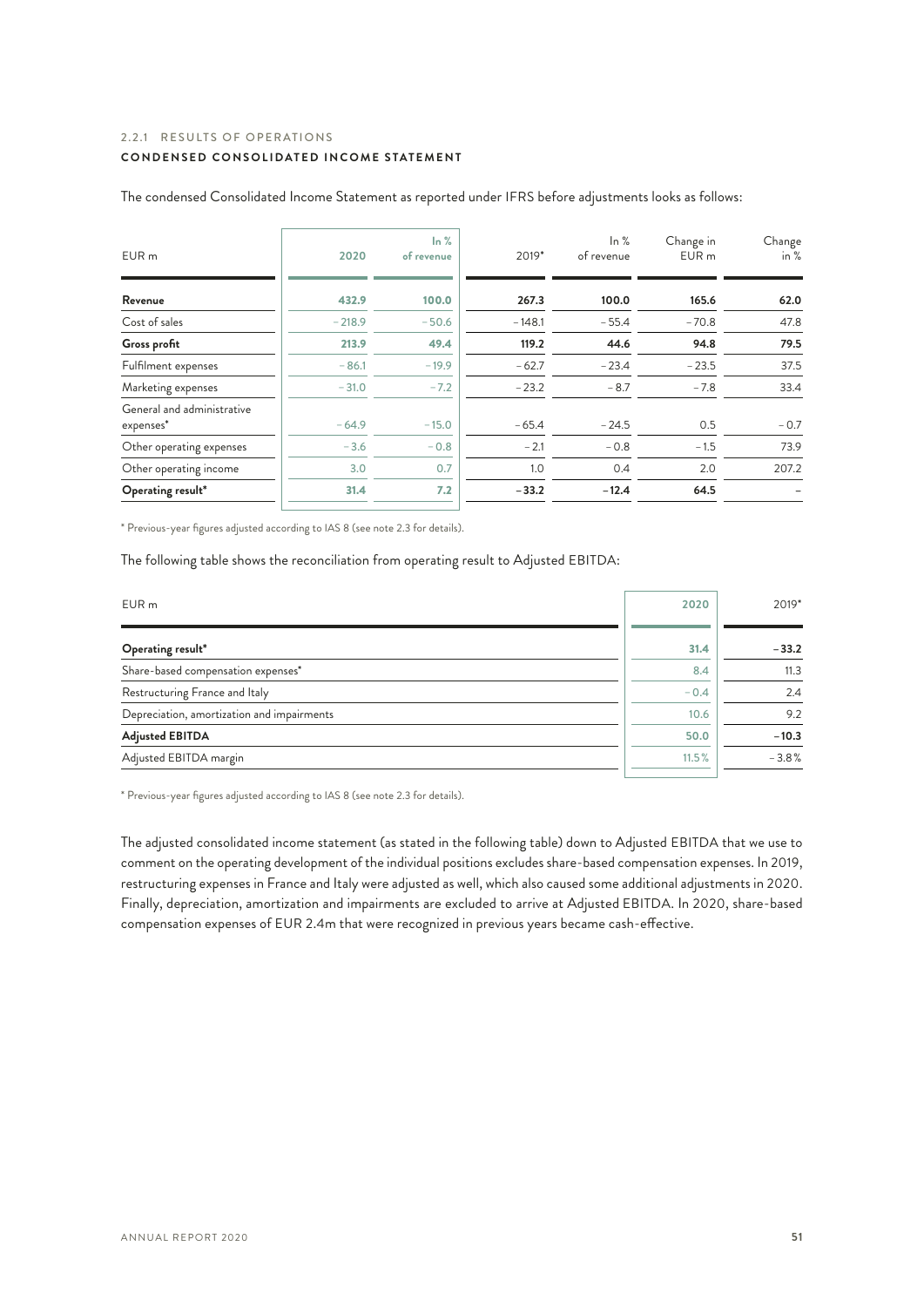#### **ADJUSTED CONDENSED CONSOLIDATED INCOME STATEMENT**

| 2020     | $\ln \frac{9}{6}$<br>of revenue | 2019     | ln %<br>of revenue | Change in<br>EUR <sub>m</sub> | Change<br>in $%$ |
|----------|---------------------------------|----------|--------------------|-------------------------------|------------------|
| 432.9    | 100.0                           | 267.3    | 100.0              | 165.6                         | 62.0             |
| $-218.9$ | $-50.6$                         | $-148.1$ | $-55.4$            | $-70.8$                       | 47.8             |
| 213.9    | 49.4                            | 119.2    | 44.6               | 94.8                          | 79.5             |
| $-86.2$  | $-19.9$                         | $-62.1$  | $-23.2$            | $-24.1$                       | 38.9             |
| 127.7    | 29.5                            | 57.1     | 21.4               | 70.6                          | 123.7            |
| $-30.9$  | $-7.1$                          | $-23.0$  | $-8.6$             | $-7.9$                        | 34.3             |
| $-56.9$  | $-13.1$                         | $-52.4$  | $-19.6$            | $-4.4$                        | 8.5              |
| $-3.6$   | $-0.8$                          | $-2.1$   | $-0.8$             | $-1.5$                        | 73.9             |
| 3.0      | 0.7                             | 1.0      | 0.4                | 2.0                           | 207.2            |
| 10.6     | 2.5                             | 9.2      | 3.4                | 1.4                           | 15.7             |
| 50.0     | 11.5                            | $-10.3$  | $-3.8$             | 60.2                          |                  |
|          |                                 |          |                    |                               |                  |

\* The following adjustments were made in the corresponding lines:

| Expense line               | 2020   | 2019* |
|----------------------------|--------|-------|
| Fulfilment                 | 0.0    | 0.1   |
| Marketing                  | 0.0    | 0.2   |
| General and administrative | 8.4    | 11.0  |
| Fulfilment                 | $-0.1$ | 0.5   |
| General and administrative | $-0.3$ | 1.9   |
|                            | 8.0    | 13.7  |
|                            |        |       |

(1) Previous-year figures adjusted according to IAS 8 (see note 2.3 for details).

#### Revenues for the year comprise the following:

| EUR <sub>m</sub>                  | 2020  | $\ln \frac{9}{6}$<br>of revenue | 2019  | ln %<br>of revenue |
|-----------------------------------|-------|---------------------------------|-------|--------------------|
| Revenue from the sale of products | 428.3 | 99.0                            | 263.6 | 98.6               |
| Other revenue                     | 4.5   | 1.0                             | 3.7   | 1.4                |
| Total                             | 432.9 | 100.0                           | 267.3 | 100.0              |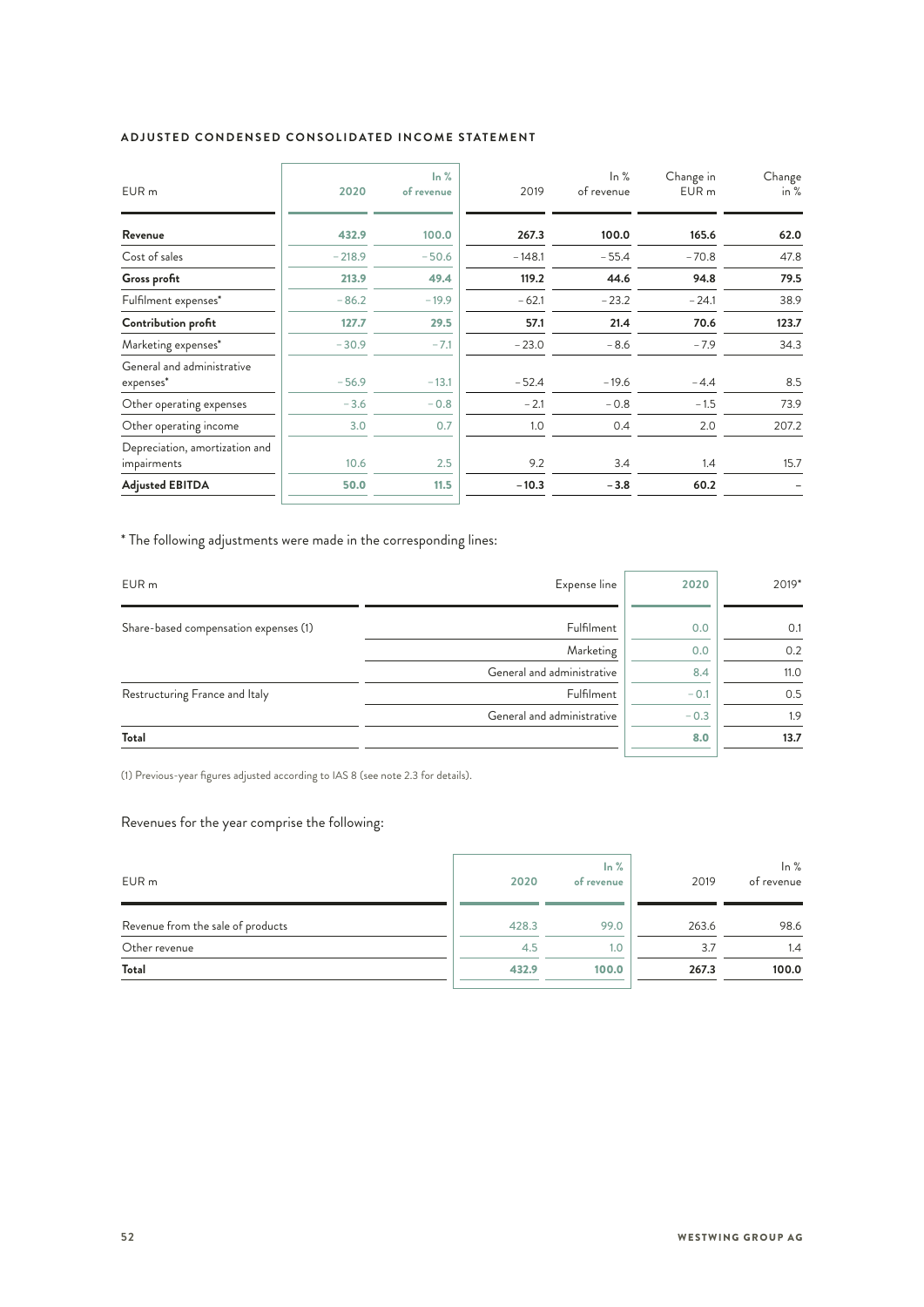In the reporting period, other performance indicators developed as follows:

#### **OTHER PERFORMANCE INDICATORS**

|                                                                         | 2020  | 2019  | Change          |
|-------------------------------------------------------------------------|-------|-------|-----------------|
|                                                                         |       |       |                 |
| Own & Private Label share (in % of GMV)                                 | 25%   | 24%   | 1 <sub>pp</sub> |
| GMV (in EUR m)                                                          | 502   | 310   | 61.9%           |
| Number of orders (in k)                                                 | 4,074 | 2,428 | 67.8%           |
| Average basket size (in EUR)                                            | 123   | 128   | $-3.5%$         |
| Active Customers (in k)                                                 | 1,529 | 949   | 61.2%           |
| Average orders per Active Customer (in EUR)                             | 2.7   | 2.6   | 4.1%            |
| Average GMV per Active Customer in the preceding twelve months (in EUR) | 328   | 327   | 0.4%            |
| Mobile visit share                                                      | 79%   | 76%   | 3 <sub>pp</sub> |
|                                                                         |       |       |                 |

Westwing grew its revenue from EUR 267.3m in 2019 to EUR 432.9m in 2020. This corresponds to a year-over-year revenue growth rate of 62.0 %. The increase in Group revenue was mainly driven by a higher number of Active Customers with a corresponding rise in the number of orders. This development was driven by an accelerated shift towards online channels in all our markets pushed by the circumstances of the pandemic and due to our business model.

The Own & Private Label share grew slightly by 1 percentage point from 24 % of GMV in 2019 to 25 % of GMV in 2020, which, however, is a huge increase by more than EUR 50m in absolute numbers. In the fourth quarter of 2020, the Own & Private Label share was slightly less affected by low product availability and amounted to 28 % (2019 Q4: 25 %).

Westwing's gross profit margin was at an all-time high of 49.4 %, thus on a clearly higher level than 2019 (44.6 %). Gross margin in the fourth quarter 2020 even reached 51.3%. The additional increase in the fourth quarter was mostly influenced by higher margin discipline, increased Own & Private Label share and additional volume discounts from suppliers.

Fulfilment expenses<sup>5</sup> (before share-based compensation and restructuring expenses) as percent of revenue were reduced compared to the previous year, to 19.9 % (2019: 23.2 %). This development was primarily driven by fixed cost leverage within our fulfilment costs and improved processes in our warehouses. In absolute terms, fulfilment expenses amounted to EUR 86.2m (2019: EUR 62.1m).

Marketing expenses (before share-based compensation) in percentage of revenue were reduced to 7.1 % (2019: 8.6 %) which was also caused by higher operating leverage. We continue to invest in organic marketing to use the current market momentum. Marketing expenses in absolute terms rose to EUR 30.9m (2019: EUR 23.0m).

General and administrative expenses (before share-based compensation and restructuring expenses) in percent of revenue decreased strongly from 19.6 % in 2019 to 13.1 % in 2020, highlighting the scalability of Westwing's business model. In absolute terms this corresponds to a low rise by EUR 4.4m to EUR 56.9m (2019: EUR 52.4m).

The Adjusted EBITDA in 2020 was EUR 50.0m (2019: EUR –10.3m) a EUR 60.2m increase year-over-year. The Adjusted EBITDA margin improved strongly by 15.4 percentage points, and thus turned from negative –3.8 % to positive 11.5 %.

<sup>5</sup> Fulfilment expenses include shipping costs.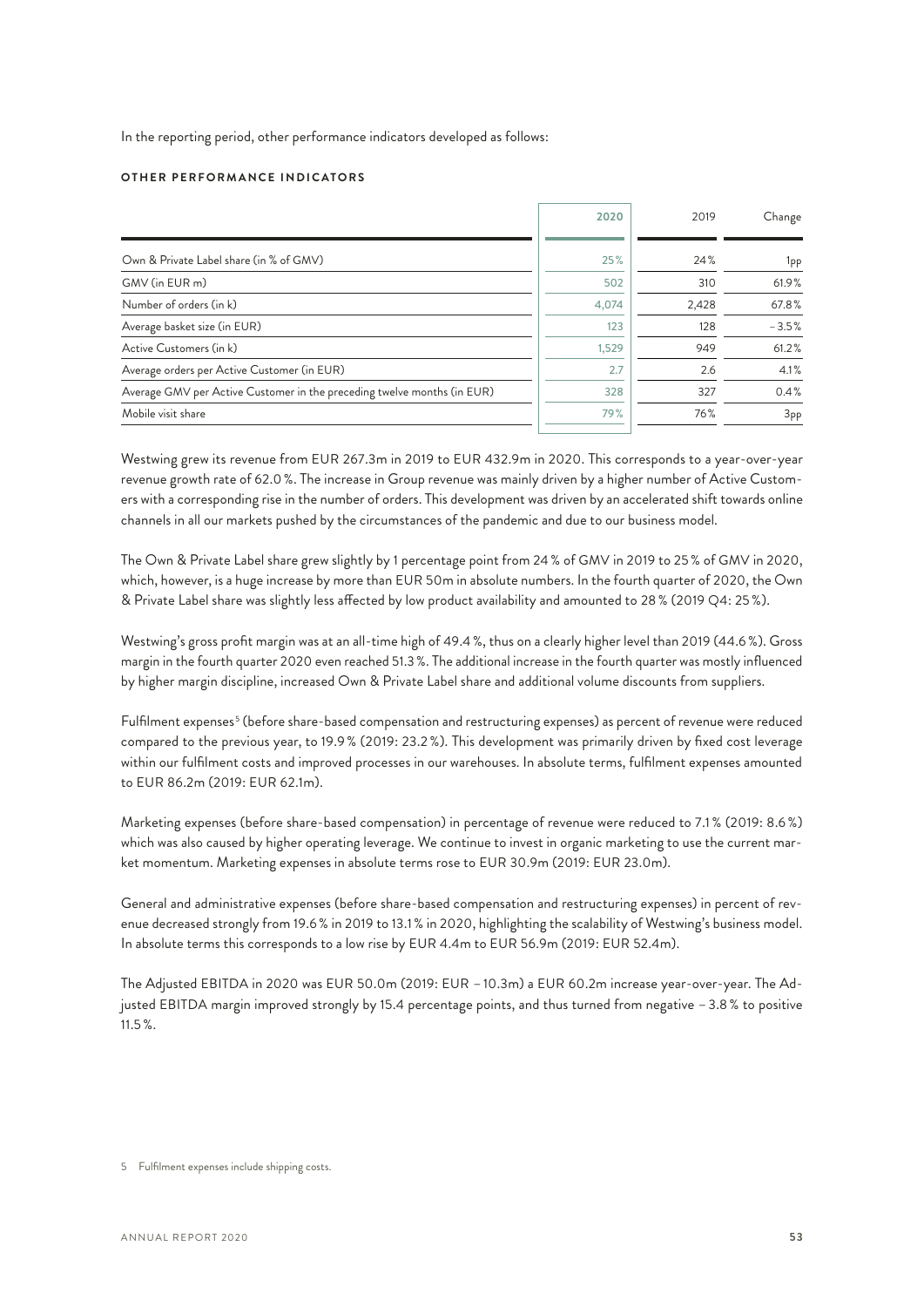Amortization and depreciation increased by EUR 1.4m to EUR 10.6m primarily due to the increase in software capitalization over the recent years.

The net financial result hardly changed compared to 2019 and amounted to EUR –3.5m (2019: EUR –3.8m). It particularly included interest for leasing liabilities and default interest in the context of tax corrections.

As a result of the positive development in 2020, and thus reaching a taxbable income for the first time, income tax expenses rose strongly to EUR 5.5m (2019: EUR 1.0m). At the same time, Westwing recognized a deferred tax asset on loss carryforwards amounting to EUR 7.4m, which led to a total tax income of EUR 1.9m (2019: tax expense of EUR 1.0m).

In the 2020 fiscal year the profit after tax amounted to EUR 29.8m, increasing the net result of the previous year by EUR 67.8m (2019: net loss of EUR –38.0m).

GMV increased from EUR 310.0m in 2019 to EUR 501.9m in 2020 representing growth of 61.9 %, thus nearly the same as revenue growth at 62.0 %. This extraordinary development was based on a total of 4.1m orders (2019: 2.4m) placed by 1.5m (2019: 0.9m) Active Customers, increasing their average GMV to EUR 328 in 2020, compared to EUR 327 in 2019.

Mobile visit share in 2020 continued to increase to 79 % (2019: 76 %). This development is in line with our expectation that mobile channels will become increasingly important over time.

#### **RESULTS OF SEGMENTS**

The split of the Group's revenue into segments is as follows:

| EUR <sub>m</sub> | 2020  | $\ln \frac{9}{6}$<br>of revenue | 2019  | ln %<br>of revenue | Change in<br>EUR <sub>m</sub> | Change<br>in % |
|------------------|-------|---------------------------------|-------|--------------------|-------------------------------|----------------|
| <b>DACH</b>      | 242.6 | 56.0                            | 151.4 | 56.6               | 91.2                          | 60.2%          |
| International    | 190.3 | 44.0                            | 115.9 | 43.4               | 74.4                          | 64.2%          |
| Total            | 432.9 | 100.0                           | 267.3 | 100.0              | 165.6                         | 62.0%          |

#### Adjusted EBITDA of the segments developed as follows:

| EUR m             | 2020   | Margin                   | 2019    | Margin          | Change in<br>EUR m |
|-------------------|--------|--------------------------|---------|-----------------|--------------------|
| <b>DACH</b>       | 41.0   | 16.9%                    | $-0.5$  | $-0.3%$         | 41.5               |
| International     | 9.2    | 4.8%                     | $-9.4$  | $-8.1%$         | 18.6               |
| HQ/reconciliation | $-0.3$ | $\overline{\phantom{a}}$ | $-0.4$  | $\qquad \qquad$ | 0.1                |
| Total             | 50.0   | 11.5%                    | $-10.3$ | $-3.8%$         | 60.2               |

Our DACH segment had a successful year and contributed EUR 242.6m in revenue, a growth of 60.2 % compared to 2019. Revenue in our International segment improved even stronger by 64.2 % to EUR 190.3m. The DACH segment reached an Adjusted EBITDA of EUR 41.0m and an Adjusted EBITDA margin of 16.9 % (2019: –0.3 %). In the International segment, we improved Adjusted EBITDA to EUR 9.2m, corresponding to an Adjusted EBITDA margin of 4.8 %  $(2019: -8.1\%)$ .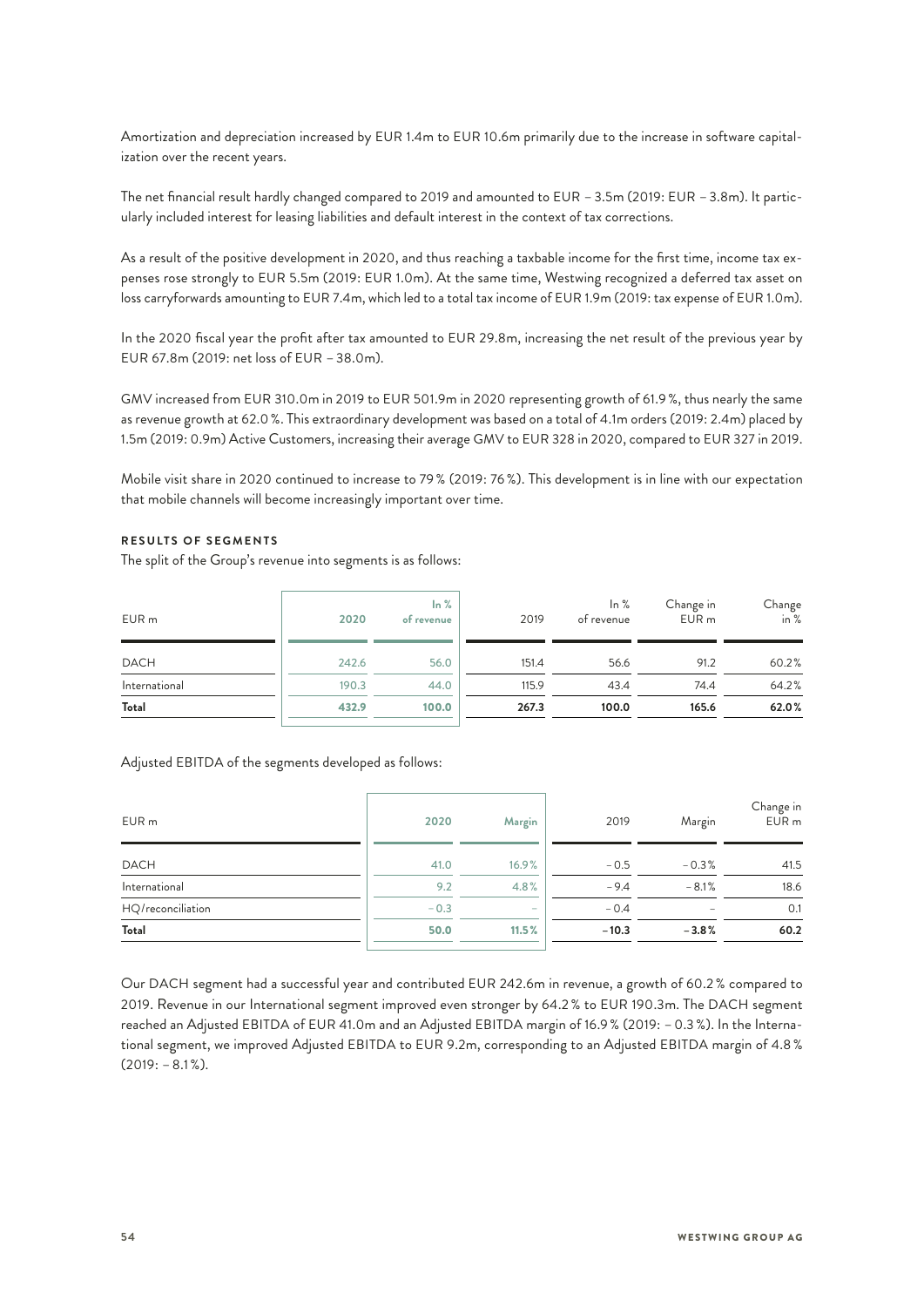#### <span id="page-39-0"></span>2.2.2 FINANCIAL POSITION **CONDENSED STATEMENT OF CASH FLOWS**

| EUR <sub>m</sub>                                  | 2020   | 2019    | Change in<br>EUR m |
|---------------------------------------------------|--------|---------|--------------------|
| Cash flows from operating activities              | 47.5   | $-13.3$ | 60.9               |
| Cash flows from investing activities              | $-8.0$ | $-8.8$  | 0.7                |
| Cash flows from financing activities              | $-7.3$ | $-27.3$ | 20.0               |
| Change in cash and cash equivalents               | 32.2   | $-49.4$ | 81.6               |
| Effect of exchange rate fluctuations on cash held | $-0.5$ | $-0.4$  | $-0.1$             |
| Cash and equivalents as of January 1              | 73.2   | 123.0   | $-49.8$            |
| Cash and equivalents as of December 31            | 104.9  | 73.2    | 31.7               |

Westwing realized a positive cash flow from operating activities that totaled EUR 47.5m (2019 cash outflow of EUR –13.3m), an increase of EUR 60.9m. This development is due to the very good operating profit. Cash and cash equivalents developed positively in 2020, resulting in an increase by EUR 31.7m compared to December 31, 2019. Net working capital – defined as inventory plus goods prepayments, current trade and other financial assets less trade payables, accrued liabilities and contract liabilities – has decreased slightly by EUR 0.7m to EUR –4.0m in 2020 (2019: EUR –3.4m).

Cash outflows from investing activities amounted to EUR –8.0m (2019: EUR –8.8m), which included investments in intangible assets of EUR 5.4m in 2020, especially in internally developed software.

As a result of the developments in the operating and investing cash flows described above, the free cash flow for the full year improved significantly to EUR 39.5m (2019: EUR –22.1m).

The cash outflow from financing activities amounted to EUR –7.3m (2019: EUR –27.3m) and mainly included payments of lease liabilities. In 2019, it especially included the cash outflows connected to the repayment of the loans with GGC EUR S.À.R.L and the buyback program of shares in fall 2019.

#### *Principles and objectives of financial management*

Managing cash and working capital are at the heart of financial management at Westwing. Maintaining liquidity is also a paramount objective. The type and volume of transactions involving cash are focused on our operating business. Westwing only has term deposits such as short-term highly liquid investments with original maturities of three months or less. A rolling twelve-month cash flow planning is used to determine liquidity requirements.

The Company has cash reserves to cover additional investments in growth as well as to support the ongoing business. Westwing has consistently ensured that enough liquid funds were available to fund operations. Westwing was always able to meet its payment obligations.

Details on financial risk management can be found in the notes to the consolidated financial statements (note 23).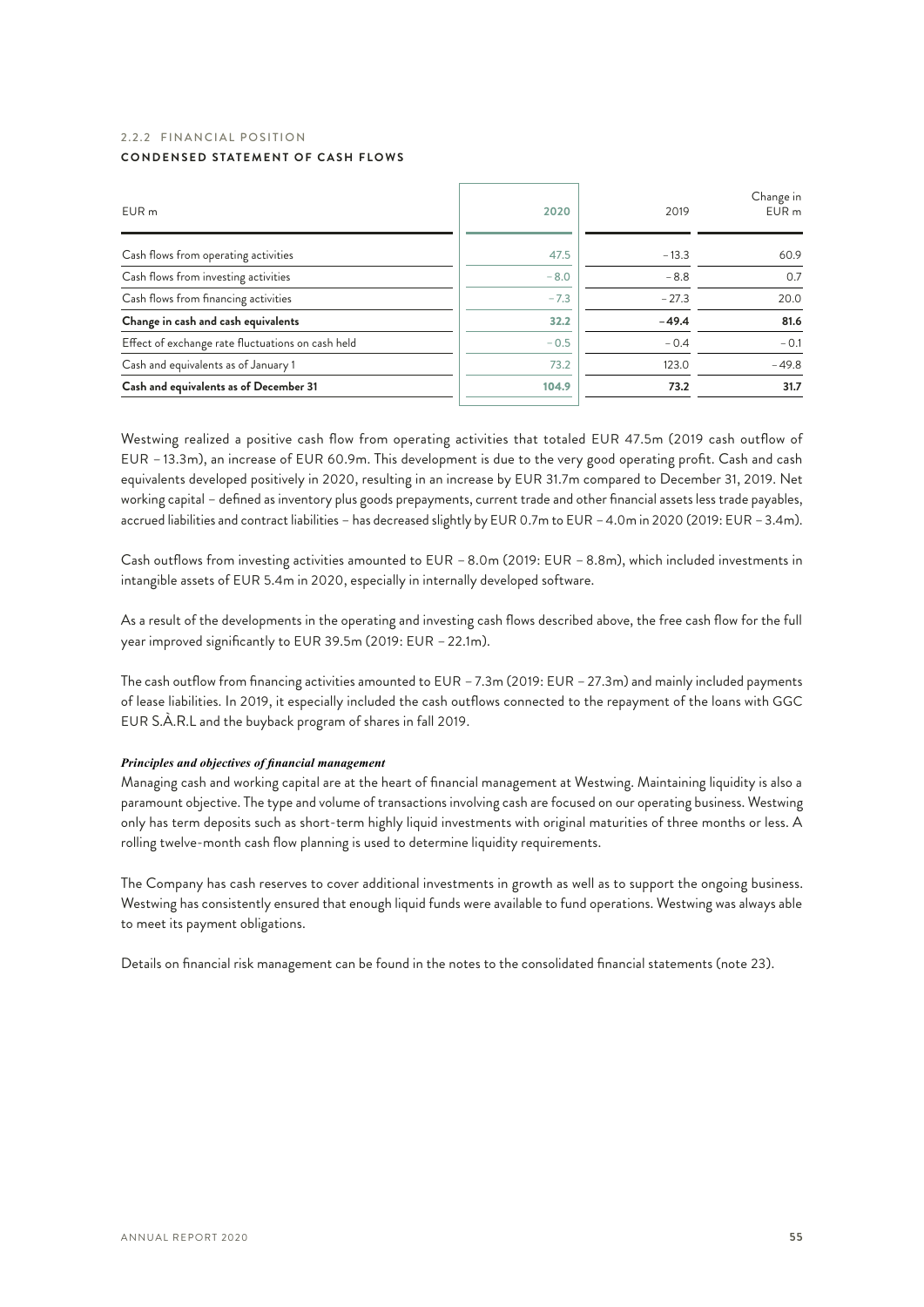#### <span id="page-40-0"></span>2.2.3 A S S F T S AND LIABILITIES **CONDENSED STATEMENT OF FINANCIAL POSITION**

| EUR m                      | 2020  | 2020 in %<br>of Total | 2019  | 2019 in %<br>of Total | Change in<br>EUR <sub>m</sub> | Change<br>in $%$ |
|----------------------------|-------|-----------------------|-------|-----------------------|-------------------------------|------------------|
| <b>Total assets</b>        | 229.0 | 100.0%                | 165.4 | 100.0%                | 63.6                          | 38.4%            |
| Non-current assets         | 60.0  | 26.2%                 | 51.5  | 31.1%                 | 8.5                           | 16.4%            |
| Current assets             | 169.0 | 73.8%                 | 113.9 | 68.9%                 | 55.1                          | 48.4%            |
| Total liabilities + equity | 229.0 | 100.0%                | 165.4 | 100.0%                | 63.6                          | 38.4%            |
| Equity                     | 108.7 | 47.5%                 | 74.4  | 45.0%                 | 34.3                          | 46.1%            |
| Non-current liabilities    | 27.8  | 12.2%                 | 26.7  | 16.1%                 | 1.1                           | $4.3\%$          |
| Current liabilities        | 92.5  | 40.4%                 | 64.4  | 38.9%                 | 28.1                          | 43.7%            |

Current assets accounted for EUR 169.0m as of December 31, 2020 (December 31, 2019: EUR 113.9m). Cash and cash equivalents were up to EUR 104.9m (December 31, 2019: EUR 73.2m), especially caused by the very good cash flow from operating activities. Inventory increased to EUR 30.2m (December 31, 2019: EUR 23.4m) due to overall business growth. For the same reason, trade and other current financial receivables rose to EUR 17.4m (December 31, 2019: EUR 9.4m), including expected credit losses of EUR 3.0m (December 31, 2019: EUR 1.9m). For certain receivables factoring agreements exist.

Non-current assets mainly consist of property, plant and equipment as well as intangible assets. The reduction in property, plant, and equipment from EUR 35.4m end of 2019 to EUR 34.5m end of 2020 is basically a matter of depreciation. Intangible assets, primarily representing capitalization of software development, increased by EUR 2.2m. Capitalization of software development of EUR 5.3m was partially offset by amortization of EUR 3.0m and an impairment charge of EUR 0.2m in 2020.

Current liabilities were EUR 28.1m higher compared to the previous year, at EUR 92.5m (December 31, 2019: EUR 64.4m). Trade payables increased from EUR 17.1m at the end of 2019 to EUR 27.9m as of December 31, 2020, due to the strong performance during the year and especially in the fourth quarter. This development was also observed in contract liabilities which were up by EUR 8.9m to EUR 17.8m (December 31, 2019: EUR 8.9m).

Non-current liabilities amounted to EUR 27.8m (December 31, 2019: EUR 26.7m). While lease liabilities decreased by EUR 2.5m, liabilities from cash-settled share-based compensation increased by EUR 3.7m, mainly because of the good share price development.

The Company's equity improved to EUR 108.7m as of December 31, 2020, compared to EUR 74.4m at the end of 2019. This development was caused by the net profit for the year and higher share-based compensation reserves.

As of December 31, 2020, the Group did not have available credit lines (December 31, 2019: none).

#### *Overall assessment of the Group's economic position*

Beginning in March 2020, the year was driven by the extraordinary developments caused by COVID-19. On the one hand, the pandemic caused downturns of the global economy, on the other side lockdowns and cautious behavior due to the spread of COVID-19 led to people staying home more and boosted the shift from offline to online channels. While Westwing's priority has always been the health and safety of its customers, employees and business partners, we were able to adapt quickly to the new situation and to adjust our offering accordingly. Our business model and processes have proven to be flexible and scalable in an unprecedented pandemic environment. Our International segment is on track again and now consequently follows the successful DACH role model. We realized a strong increase in revenue and became profitable on full-year basis. We are debt-free and possess a strong cash position. Therefore, we see ourselves in a very good economic position, and are prepared for the back-to-normal environment.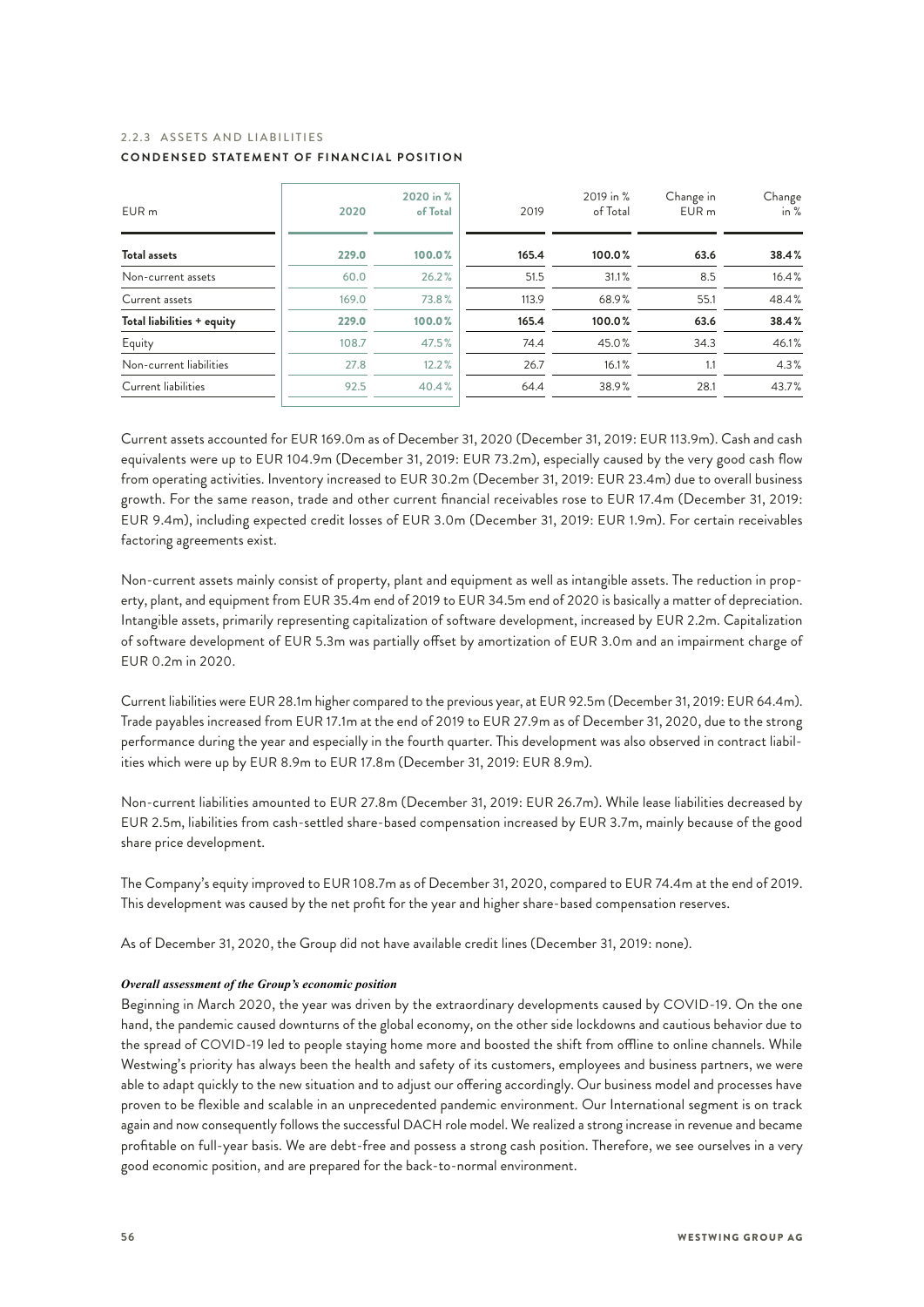#### <span id="page-41-0"></span>3 . EMPLOYEES

At the end of December 2020, Westwing Group employed 1,671 full time equivalents (hereinafter: FTEs'), which is a strong increase compared to 1,290 employees at the end of 2019.

In December 2020, most staff were employed by the Munich-based legal entities Westwing Group AG (418 FTEs) and Westwing GmbH (221 FTEs), as well as the Polish entity (714 FTEs) that also operates Westwing's shared service center and one shared warehouse.

Westwing employees are very international. At the end of 2020, the Company employed more than 60 different nationalities. Likewise, Westwing sees gender diversity as an important factor. 62 % of Westwing employees are female.

#### 4. NON-FINANCIAL STATEMENT $^{\prime}$

Our vision is to be the European leader in Home & Living eCommerce for home enthusiasts. We want to achieve this by creating the most inspiring customer experience and the most loved brand.

To fulfil our mission "to inspire and make every home a beautiful home" and to drive future business success, we aim to ensure corporate social responsibility throughout the whole Group. Together with our employees, partners, suppliers and customers, we want to sustainably act and grow.

To be able to support and achieve our vision, accomplish our mission, and drive sustainability in the Home & Living eCommerce market, we have outlined the following Westwing values:

- Inspiration every day: We inspire our customers in everything we do to make every home a beautiful home.
- Customer delight: We work for our customers. We strive to make them truly fall in love with our brand, and a little more with every action and interaction.
- Genuine care: We genuinely care about our customers, colleagues and partners. We do not let people down. We are open, honest, direct, and reliable.
- Driven to get results: We get things done, in a fast and lean way, no matter the obstacles in our way.
- Unique team: We are a diverse and passionate team. We work together with integrity, creativity, fun and energy to achieve incredible things and build a company of true longevity.
- Ambition to be the best: We strive for excellence and aspire to create the European leader in Home & Living eCommerce.

<sup>6</sup> According to Westwing definition, one FTE is equivalent to one employee working full-time.

<sup>7</sup> This section of the Combined Management Report is unaudited.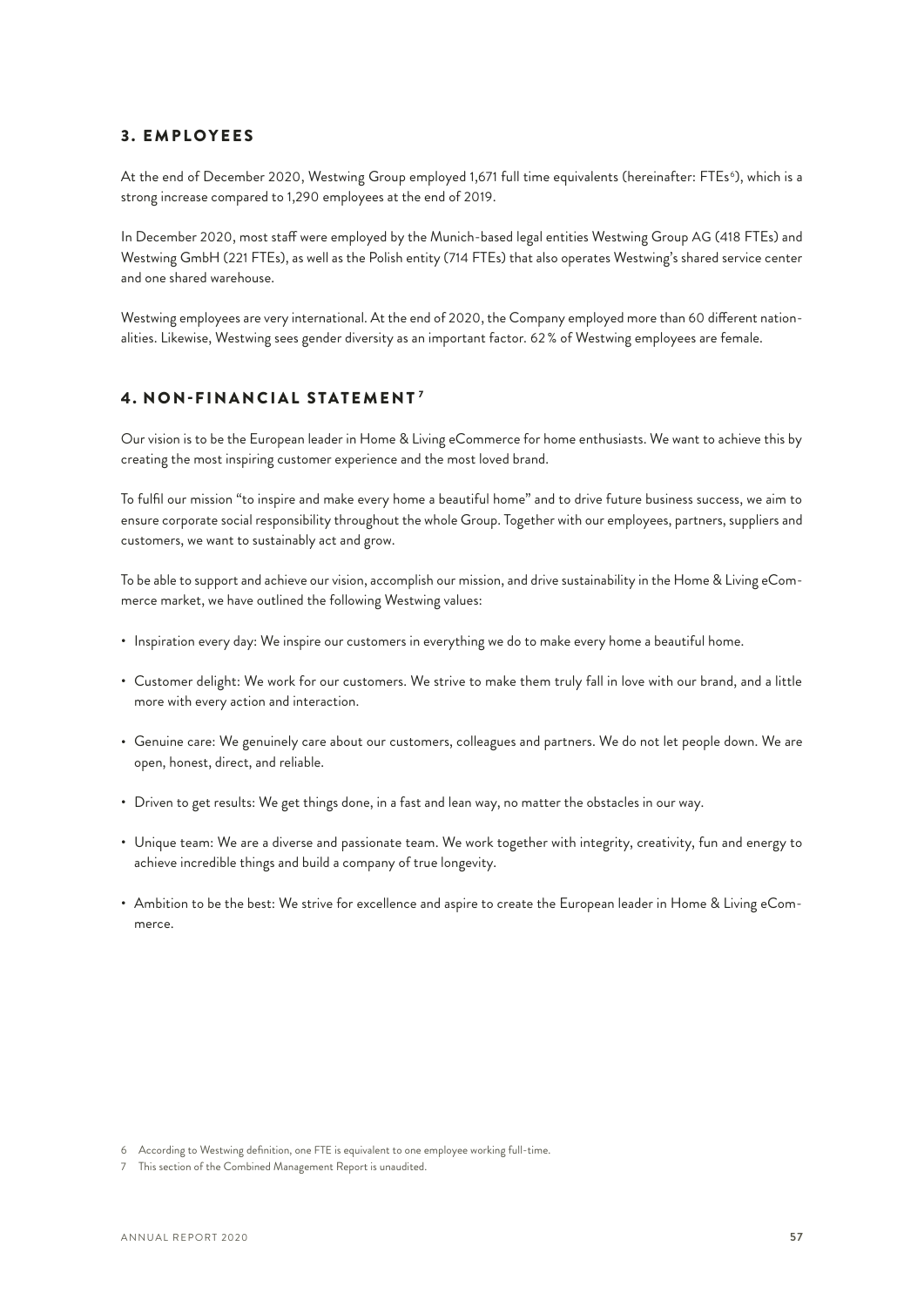Those values shape our culture and reflect what we appreciate as a company. They are the essence of our identity – our principles, beliefs or philosophy of values. They are thus timeless and do not change, they are sustainable in the longer term and they are universally applicable to all Westwing businesses, teams, and employees.

As a result, we defined five material topics of activity that are particularly important for us to achieve our aims to act and grow sustainably. These are Employees and Diversity, Environmental and Climate Protection, Human Rights in our Supply Chain, Customer Relationship and Data Protection as well as Anti-Bribery and Anti-Corruption initiatives at Westwing.

Our Governance, Risk and Compliance (GRC) function is an integrated collection of capabilities that enable an organization to reliably achieve objectives, address uncertainty and act with integrity. It consists of a set of functions that oversees and manages risks and compliance across the organization to reliably meet Company objectives.

The GRC function monitors risks that might impact our business performance, which includes not only financial risks, but also reputational, social, and environmental risks, among others. All identified risks are visualized to facilitate comparison of the risks' relative priority and to provide an overview of Westwing Group´s total risk exposure. The rating of risks reveals which risk information requires attention. The results of the risk assessment is summarized in the risk and opportunity report. We did not identify any material risks resulting from our business activities, value chain, products or services that would affect sustainability aspects concerning employees, environment, social concerns, anti-corruption and human rights.

This chapter includes our non-financial report for Westwing Group AG in accordance with Sec. 315b and 315c and in conjunction with Sec. 289b and 289c of the German Commercial Code (HGB). We oriented our report toward the German Sustainability Code (DNK). The non-financial report is divided into the sections:

#### **MATERIAL TOPICS OF ACTIVITY**



Concerning the definition of our business model we refer to section 1.1 of this combined management report.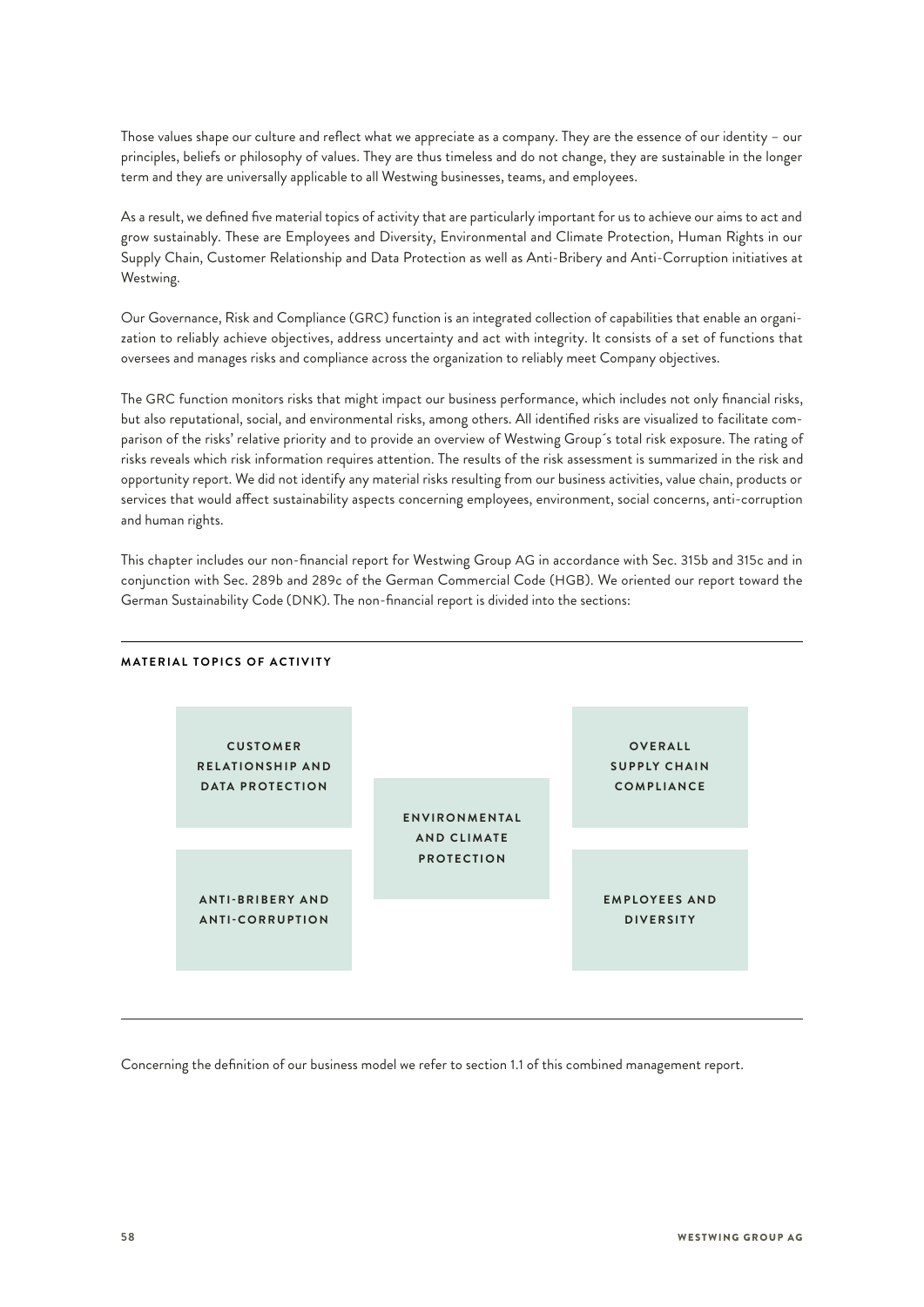#### **Employees and diversity**

The Westwing Group considers international diversity to be an important competitive factor. We believe that our diverse, smart, and friendly atmosphere is the secret to our success.

This international character is expressed in the diverse backgrounds of our employees. Westwing unites individuals from more than 60 nationalities, with great passion, integrity, creativity, joy and energy to achieve extraordinary results and build a company of true longevity. Constantly growing, we strive for excellence and aspire to create the European leader in Home & Living eCommerce. Likewise, Westwing sees gender diversity as an important factor: 62 % of employees of Westwing Group are female.

#### **EMPLOYEES BY GENDER AND SEGMENT**

|         |           | <b>DACH</b> |                | International |                | Group |  |
|---------|-----------|-------------|----------------|---------------|----------------|-------|--|
|         | Headcount |             | In % Headcount |               | In % Headcount | ln %  |  |
| Total   | 718       | 100.0       | 1,057          | 100.0         | 1,775          | 100.0 |  |
| Female* | 486       | 81.6        | 613            | 58.0          | 1.099          | 61.9  |  |
| Male*   | 232       | 18.4        | 444            | 42.0          | 676            | 38.1  |  |

\* As of December 31, 2020

This dynamic environment offers our nearly 1,800 employees great opportunities to develop.

We know that for the fulfilment of our vision and the achievement of our objectives, we are dependent on the knowledge, experience, and motivation of all our employees. Without their enthusiasm, diversity, ambition, and contributions Westwing would not be able to grow and expand. Westwing therefore focuses on investing in its current workforce and extending its workforce as required. We support personal and professional growth by building a strong feedback culture that enables development and learning opportunities on a daily basis.

We have created and want to sustain an open and honest atmosphere in which each employee feels encouraged to proactively state their opinions and suggestions – irrespective of age or position in the Company.

Hence, in addition to regular (at least annual, often bi-annual) performance feedbacks, we have established the following institutions not only to keep employees informed about current developments in the Company but also to gauge their current mood about their tasks and working conditions, for which our HR department is responsible:

- Allhands Meetings: Update on all important topics by the management on a regular basis followed by a Q&A session at the end.
- Insights Sessions: Presentations by our leaders to provide diverse Westwing business insights and discussions.
- Team Pulse Checks: Bi-annual request to gather anonymous feedback from employees about Westwing, team, what is good or what needs to be improved. This provides the opportunity to tell HR and management openly how everybody feels and what is good and not good, so we can learn about it and work on it.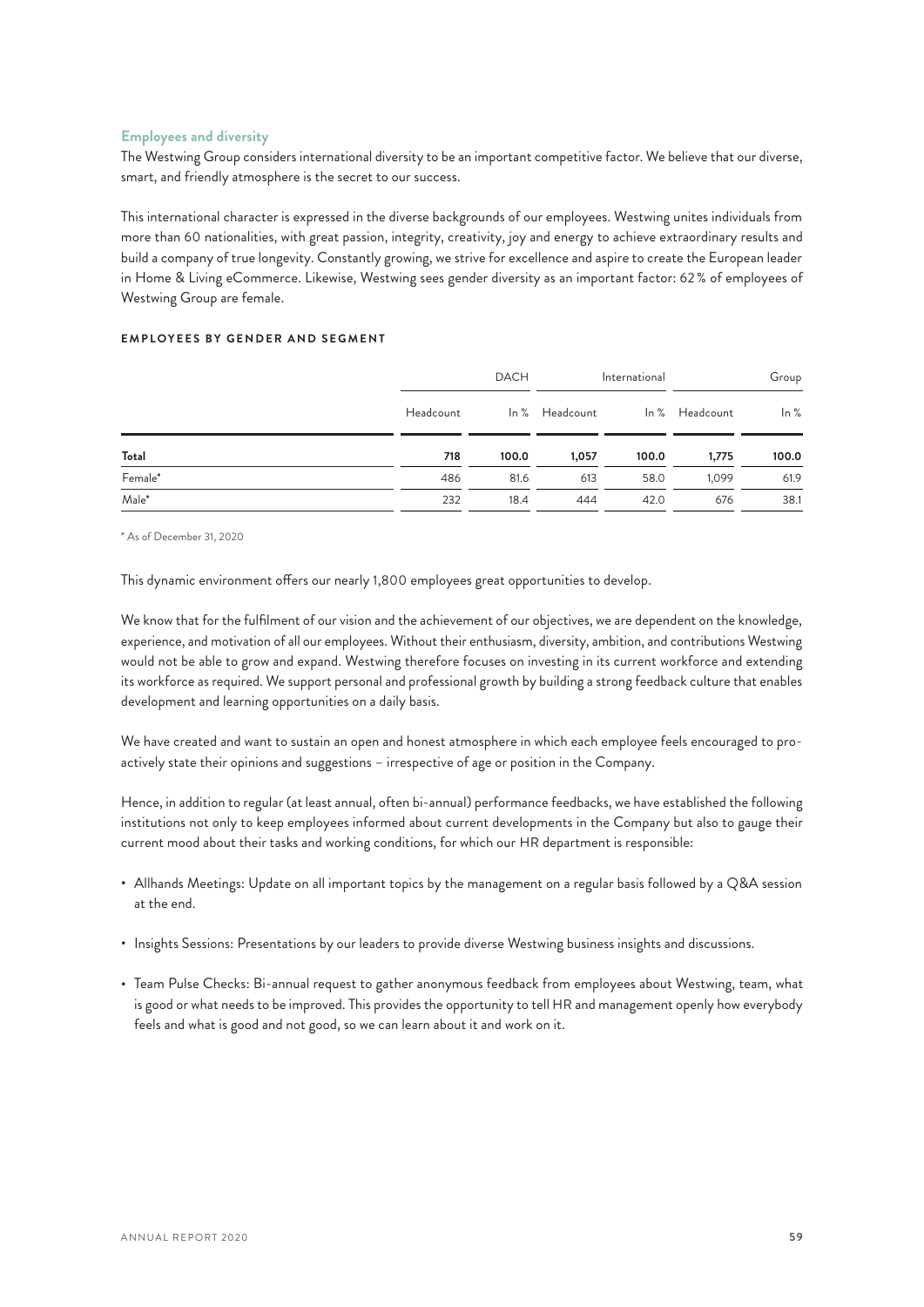- Upward Feedback Process: Upward Feedback provides an anonymous and confidential way for employees to provide feedback to their immediate supervisors to enhance supervisor's ability to lead their teams more effectively. It is administered once a year via an external service provider, to ensure anonymity.
- 1-on-1s: Regular meetings of every employee and their supervisor on a weekly or biweekly basis to give the opportunity to openly talk about pressing issues, give feedback, develop a strong relationship and ensure that an employee is on track working towards their goals.

Furthermore, we are always open to support trainings and further educational projects of our employees.

We also recognize our responsibility as an employer to protect the health of everybody at Westwing and to provide a working environment that cares about the current and future needs of our employees' work-life balance. Attracting talent is essential for our success and growth strategy. Thus, we want to design an attractive and innovative work environment together with our team.

We offer a safe and healthy work environment to our employees. Therefore, we aim to completely prevent accidents and minimize the risk of occupational illnesses. We have established clear and reliable structures within Westwing, offering suitable solutions for the corresponding work environments.

To prevent accidents in our offices, there is a mandatory "safety in workplace" guideline that every new employee must read and sign, and for which the sign-off is regularly updated. We offer trainings for fire protection assistants and to provide first aid. Furthermore, we provide health-promoting activities to our employees on a regular and voluntary basis. Usually, employees can participate in a variety of sports programs and consultations on ergonomics at the workplace, which has been interrupted since the measures taken as a result of COVID-19. During the year 2020, a major part of our employees has been working from home due to the situation caused by the pandemic. To support the working situation for our employees and to protect their health, various measures have been taken at Westwing. There has been a health week where employees were able participate in various workshops. In addition, online yoga sessions were offered and there are offers for individual coaching sessions to promote mental health. A virtual community was set up to enable regular cross-team exchanges and virtual events.

To be an attractive employer, we are very flexible concerning working hours, part-time employments, and job location solutions, such as the possibility of working from home even before COVID-19. In May 2020, Westwing as a family-conscious company, opened its own day care for children aged 0 to 3 years to make it easier to balance work and family life. Employee satisfaction has improved greatly in recent years. The last Pulse Check in the fourth quarter of 2020 showed that employee satisfaction was higher than ever before. Westwing is continuously working to further strengthen employee satisfaction. This is to be further increased in the coming years through measures such as management development, personnel development, offers for individual coaching and initiatives for the compatibility of family and career.

As Westwing places value on environmental protection, public transportation is supported for all employees. Furthermore, no company cars are provided to employees. Our travel guidance states that we should avoid travel as much as possible and replace it with video conferencing, which is currently used even more frequently due to the extended work from home.

#### **Environmental and climate protection**

Westwing has grown successfully in the past few years, leading to an increasing number of customers and consequently an increasing number of shipped packages, which is also causing a larger ecological footprint. Nevertheless, Westwing is aware of its responsibilities towards nature, the environment and climate protection. We therefore decided to establish new ways of delivery not only to save transportation costs but to avoid long routes of transport and to reduce environmental pollution. We have set up five logistics centers around Europe, and wherever possible we ship the ordered products from the logistic center located nearest to the customer.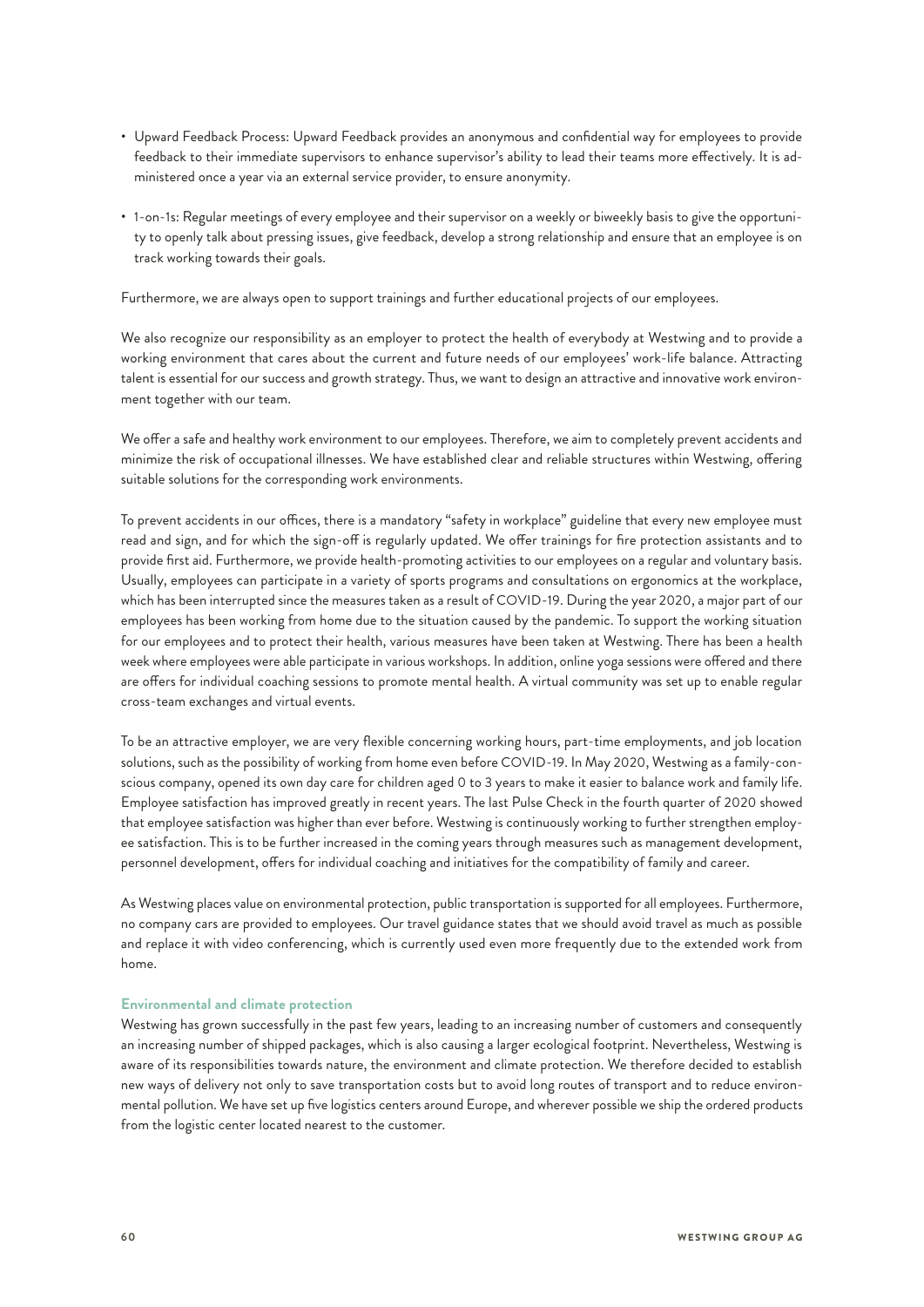Every day numerous orders are processed in our logistic centers, and with our growing business the number will increase even more. Consequently, we also expect the amount of packaging material to increase. Our packaging guidelines have been designed to define and implement a standard for Westwing's packages. Westwing stands for elegance, quality, variety of products and value. Therefore, every packaging decision is a negotiation between safety of the products, cost-efficiency and the customer experience when unpacking. Packages should leave the warehouse clean and undamaged without any exceptions and arrive at the customers in the same condition. To deliver Westwing's high quality-products in an impeccable condition, there must be enough cushioning material without overwhelming the customer with unnecessary waste. Packing and protection should not only be cost effective, but also aim to produce as little waste as possible.

All Westwing packages are eco-friendly, this means that all our boxes consist of 100 % recycled cardboard and are even biodegradable. Westwing sees itself as responsible for addressing sustainability and decreasing our  $CO<sub>2</sub>$  footprint. Westwing will continue to work on eco-friendly packaging. This includes developing and introducing alternatives for mailing bags such as paper mailing bags and polybags made of recycled material. In addition, the plastic stickers on Westwing boxes will be replaced by paper stickers in the future and for the filling material, we will be using materials made from recycled plastic.

A decisive signpost for the future is the established option of order bundling in 2020. The customers can decide on their own to receive all ordered items in one package or whether all items should be delivered individually as soon as they are available. In addition, we try to reduce transportation distances by partially using drop shipment (i.e. when the supplier delivers directly to the customer instead of to the Westwing warehouse). Furthermore, in order to reduce transportation almost all our Own & Private Label sofas and beds are produced in Europe.

Westwing plans to launch the first sustainable Westwing collection in 2021, which will include sustainable products such as textiles, furniture, and tableware.

A responsible and prudent use of natural resources is a prerequisite for our sustainable business operation. We therefore also expect our Own Label and Private Label business partners to define standards and implement procedures that enable a responsible use of resources. They shall provide a waste management as well as a disposal of hazardous substances management that guarantees a careful treatment of the environment. Furthermore, they have to particularly take into account human health and safety. All procedures should focus on the precautionary principle of low emissions and water conservation. Necessary permits, licenses and test reports must be obtained and kept up to date. This includes but is not limited to emissions to air, noise, water discharge, ground contamination and animal protection.

#### **Overall supply chain compliance**

Compliance with applicable laws and other legislation in each country in which we operate, the relevant industry minimum standards and the conventions of the International Labour Organization (ILO) form the base for our sustainability-oriented business.

As an internationally oriented company, we have to rely on the support and the cooperation of our business partners, since we not only aim to comply with the above-mentioned standards within the Westwing Group but also want our business partners to do so.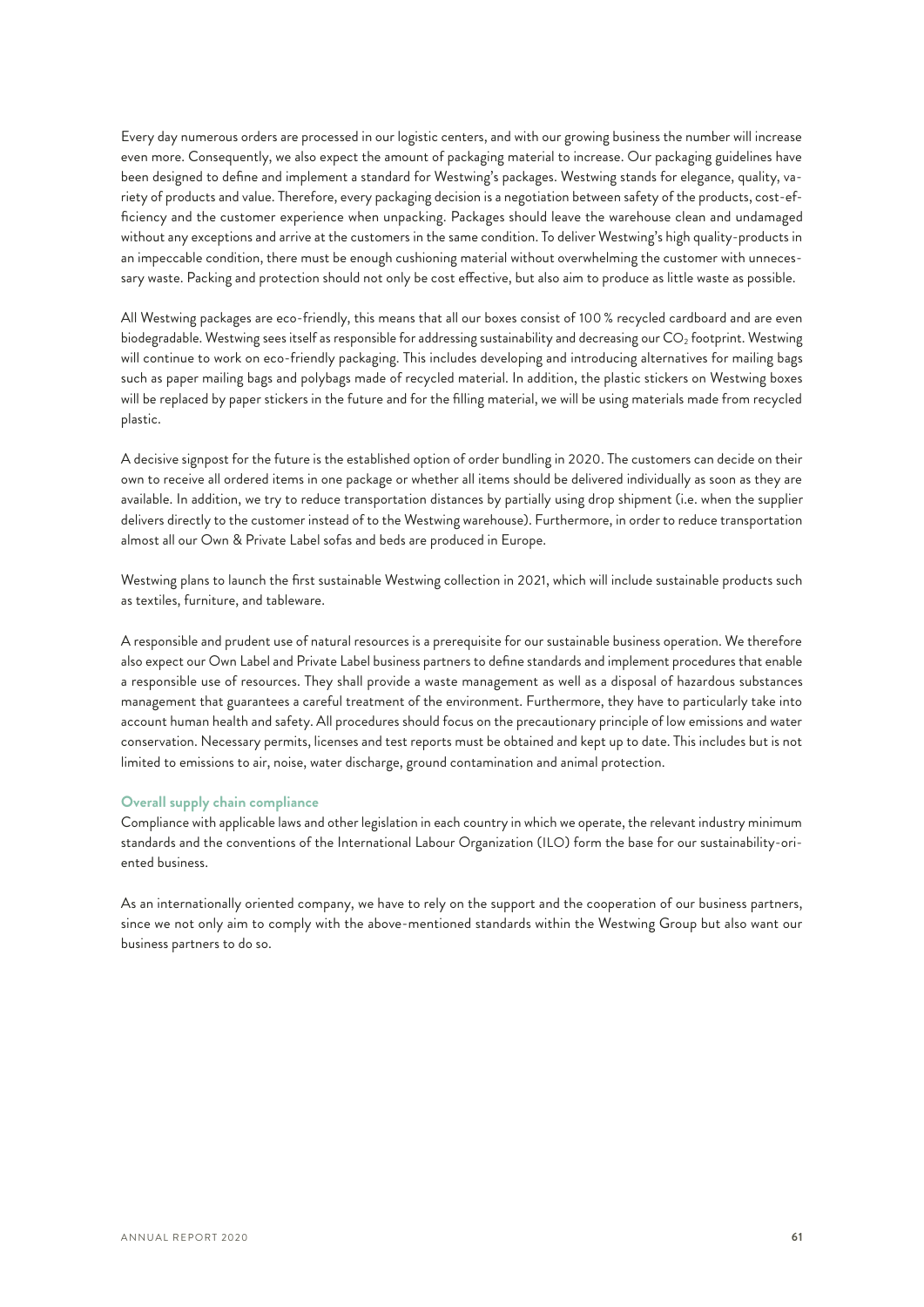To keep the risk of reputational damage, legal fines and potential sourcing interruptions as low as possible, we have set up our own Code of Conduct for Own & Private Label suppliers, where we have our Westwing creations produced by third party suppliers. The principles of our Private Label Code of Conduct are based on the Conventions of the International Labour Organization (ILO), United Nations Global Compact Principles and OECD Guidelines for Multinational Enterprises. This code is the basis of Own & Private Label for any collaboration with business partners, no matter in which area. It includes sections to avoid inhuman circumstances and child labor, among many others. We recognize that local laws in some of our business partners' countries may have lower standards than those set out in our Code of Conduct. In such cases, we expect our business partners to adapt to our standards. Otherwise, we would end the collaboration and blacklist the supplier. The Code of Conduct entitles us to conduct regular and unannounced audits and obliges our suppliers to work on non-compliances and work only with compliant subcontractors. So far, we have managed to have 100 % of our Own & Private Label suppliers sign our Code of Conduct. To increase transparency, we collected and evaluated certified audit reports which suppliers have on hand from audits mandated by other suppliers or themselves. We implemented and are constantly improving and expanding an internal factory audit form which is an integral part of the onboarding process of new suppliers. At the first visit of a new supplier, it is mandatory for our Own & Private Label team to walk through the factory to get an overview of the situation and fill out the form. This form provides us with a first impression of the condition and shape of the factory to get an indication of potential risks and to understand the supplier's willingness to be transparent regarding these topics.

In 2019 we implemented the Code of Conduct as an integral part of our new supplier framework agreement to further leverage compliance. This entitles us to terminate for cause in case of a fundamental breach and hence cancel open purchase orders and return remaining stock against refund. Thus, we get more traction and importance on Supply Chain Compliance.

The code of conduct framework is signed by all our Own & Private Label suppliers. To improve compliance in our supply chain, we have expanded our framework agreement to make the Code of Conduct even more effective and binding. The amended version of this framework agreement was already signed by suppliers who account for approximately 91 % of our Own & Private Label order volume.

We expect our business partners to align their operations and activities with these principles. Furthermore, it is the responsibility of our business partners to disseminate and educate the principles of this code to their suppliers.

In addition, our partners are required to implement a control system with internal audits at least once a year and a minimum level of documentation for at least 24 months. The business partner has to agree to regular external audits which may take place unannounced.

As mentioned above, we do not manage all our warehouses by ourselves, but we also have checked to ensure that our service providers have set up policies and guidance to meet the industry minimum standards.

#### **Customer relationship and data protection**

With more than 1.5 million Active Customers we have been able to establish a very loyal customer base with a steadily increasing share of wallet. Customer loyalty is one of the major drivers of our success, so we try to maintain and improve customer satisfaction by offering new services on our website, such as interior design services, and a best-in-class customer service. We regularly request feedback from customers on transactions and we talk to them directly as part of customer service to learn how we can become even more attractive.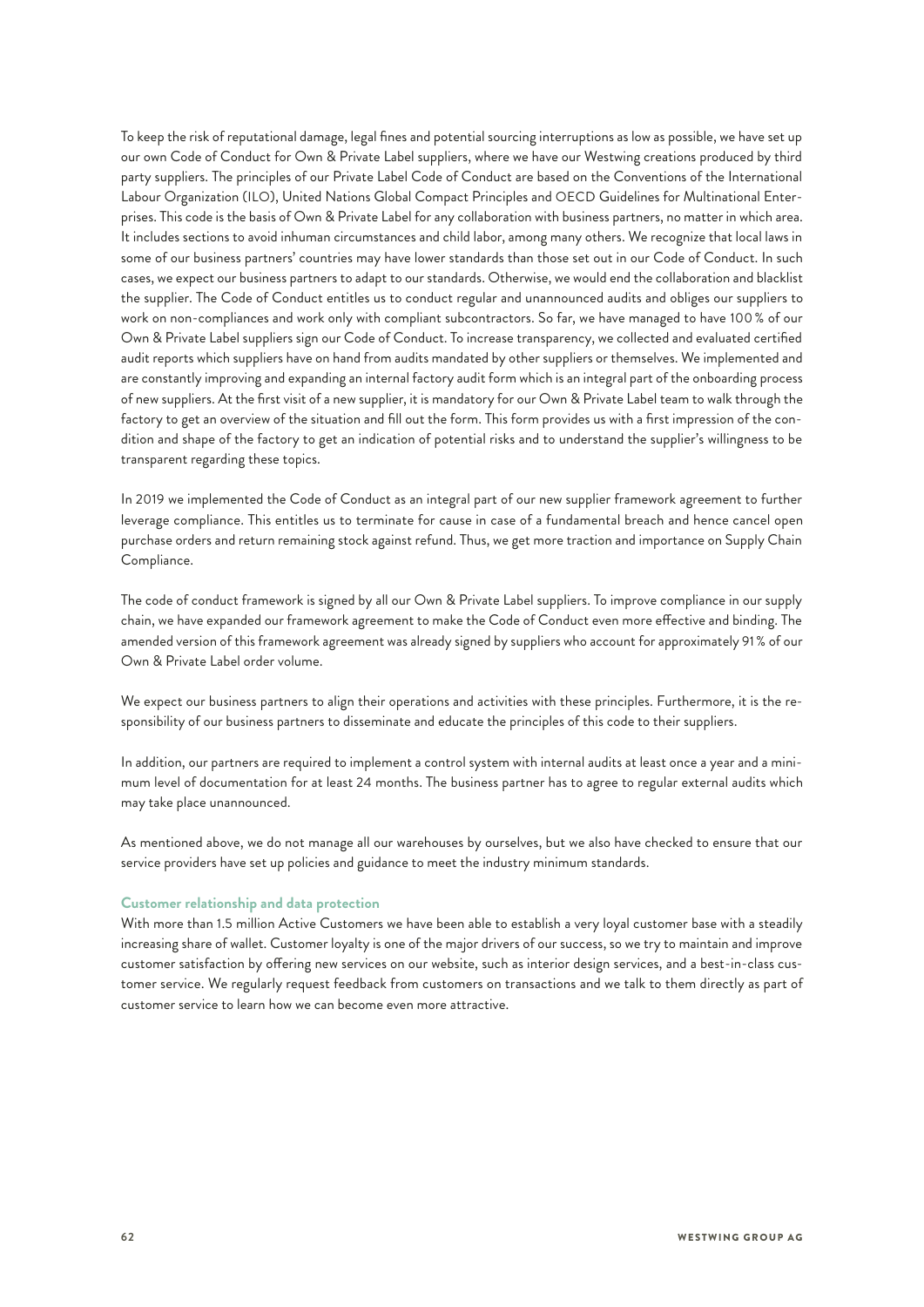Another aspect concerning customer satisfaction is the quality of our products. Therefore, Westwing maintains close relationships with our suppliers to reduce any complications in our supply chain and ensure the best possible delivery quality. The staff in our warehouses also contributes to our delivery quality as they are trained to check the quality of each product. These quality checks are part of the inventory inbound process in each warehouse to avoid products of low quality being sent to customers.

As an online shop for Home & Living products we receive and handle a considerable amount of data day by day. In order to support our global business, it is essential that necessary information and data are provided throughout Westwing. The Company's international activities require us to comply with various legal regulations in different countries and regions. At the same time, adequate protection must be accorded to our business partners and our employees. To handle all these requirements, we have set up an IT Security Policy defining all aspects of information technology in use; it covers not only IT Systems, but also facilities and processes concerning relevant IT systems. Our Legal department together with our IT department is responsible for setting up the rules and taking care of any issues concerning data protection and IT security.

We have established rules to protect data handled at Westwing and prevent unauthorized usage of personal, confidential, or sensitive information in Westwing's possession. Complying with this policy is a requirement for the access and exchange of information within Westwing. Furthermore, Westwing has implemented appropriate technical and organizational measures to ensure the necessary data security.

The purpose of this policy is to secure and protect the information owned by Westwing. The Company provides and uses special software, networks, other electronic information systems and data to meet its mission, goals and initiatives. Westwing grants access to its resources as a privilege and as such has to maintain confidentiality, integrity and availability of all information assets. This responsibility can only be met if all users are fully aware of how to work securely given the data and the risks that are involved.

In conclusion, our IT Policy among other things establishes rules for all users of Westwing IT resources for handling any security incidents as well as personal, business, internal or sensitive data, ensuring the security of Westwing's network.

#### **Anti-corruption initiatives at Westwing**

Westwing has implemented a comprehensive anti-corruption policy. This policy outlines acceptable and non-acceptable behavior to avoid violations of anti-corruption laws. This behavior includes compliance with all laws, domestic and foreign, and the prohibition of improper payments, gifts, or inducements of any kind to or as received from any person.

The anti-corruption policy provides guidance on what can be accepted by an employee and when a gift constitutes bribery. If support is required, employees can ask their supervisor, the Compliance Officer, or the Legal department.

Westwing follows a zero tolerance policy for bribery. The policy applies to all Westwing employees and third parties Westwing engages. Furthermore, all subsidiaries were required to implement an equivalent policy as well. In the second half of 2019, Westwing conducted mandatory compliance trainings for all employees and the Management Board to ensure reasonable and ethical behavior. The compliance session has now moved online and is mandatory for all employees who are joining Westwing. Existing employees must attend the compliance session regularly as well, at least once a year. Their knowledge and understanding are assessed in a test after the session.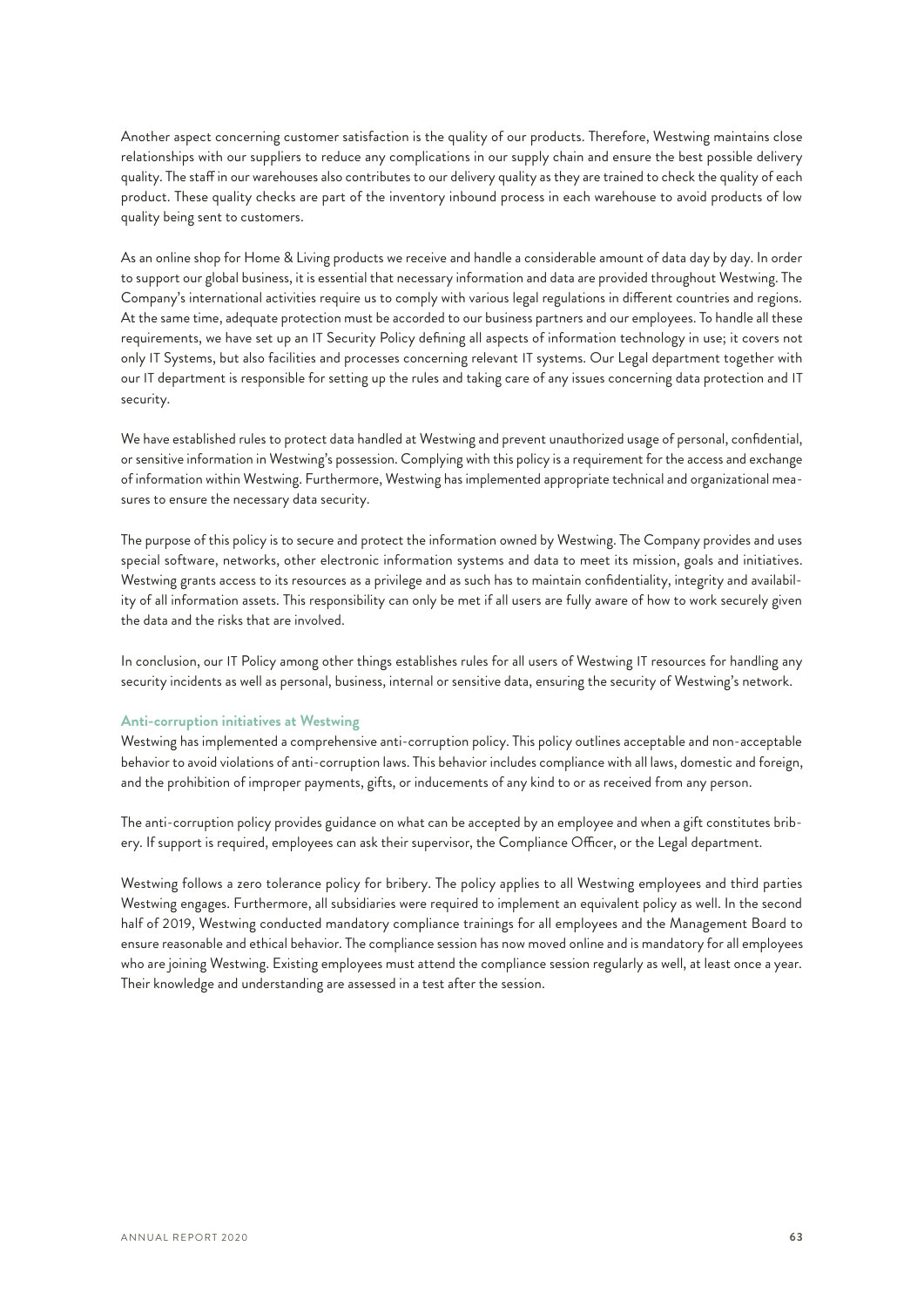<span id="page-48-0"></span>Westwing has implemented a whistleblower email address, where all employees can report incidences they believe to be non-compliant. In the past years, no suspicious events were reported. In addition, it is part of our overall risk management system to detect any violations.

#### 5. SUBSEQUENT EVENTS

For subsequent events after the end of the 2020 fiscal year that have a significant impact on Westwing's future results of operations, financial position, and net assets, we refer to the disclosure in the notes (note 30).

#### **6. RISK AND OPPORTUNITY REPORT**

Regarding its business activities, the Westwing Group as an international group of companies is exposed to a multitude of risks. Risks and opportunities encompass events and developments with a certain probability of occurrence that may have material negative or positive financial and non-financial effects on the achievement of Westwing's objectives.

Westwing sees risk management as an integral part of creating transparency about risks and opportunities and, hence enhancing decision-making processes. The Company fosters a risk-conscious corporate culture in all decision-making processes. We carefully weigh the risks and opportunities associated with our decisions and our business activities, from a well-informed perspective. This involves consciously taking and accepting calculated risks that are within the Company's risk appetite and mitigating those which are not.

#### **6.1 Risk Management System**

The Management Board of Westwing Group AG has overall responsibility for the appropriateness and effectiveness of the risk management system in accordance with Sec. 91 (2) AktG ("Aktiengesetz": German Stock Corporation Act). Risk management is an integral part of management's approach to achieve its strategic objectives and to contribute to the long-term growth of the business. The Management Board has appointed a risk management officer, who reports directly to the Management Board. The risk management officer is mainly responsible for the risk management process, the coordination of trainings and all roles including risk owners. Risk owners are all employees of the operational and corporate functions. Their key responsibility is to continually report risks in their area on an operational level to their supervisor.

Risk assessment at Westwing is performed on a regular basis. During risk assessment, Westwing gathers information on potential risks identified locally as well as globally. This information is analyzed to determine whether the risks identified are still valid and correctly assessed. The documentation is continuously updated and summarized. On a half-yearly basis, a consolidated risk report is presented to the Management Board. The Management Board reports Westwing's current risk situation to the Supervisory Board.

A separate Governance, Risk and Compliance (GRC) function exists at Westwing that combines risk management, internal controls and compliance.

#### **6.2 System of Internal Controls over Financial Reporting**

As part of its internal control system, Westwing has implemented internal controls over financial reporting. These consist of preventive and detective control measures in accounting and operational functions that insure consistent process preparation of financial statements. The control mechanisms include identifying and defining processes, introducing layers of approval, and applying the principle of segregation of duties.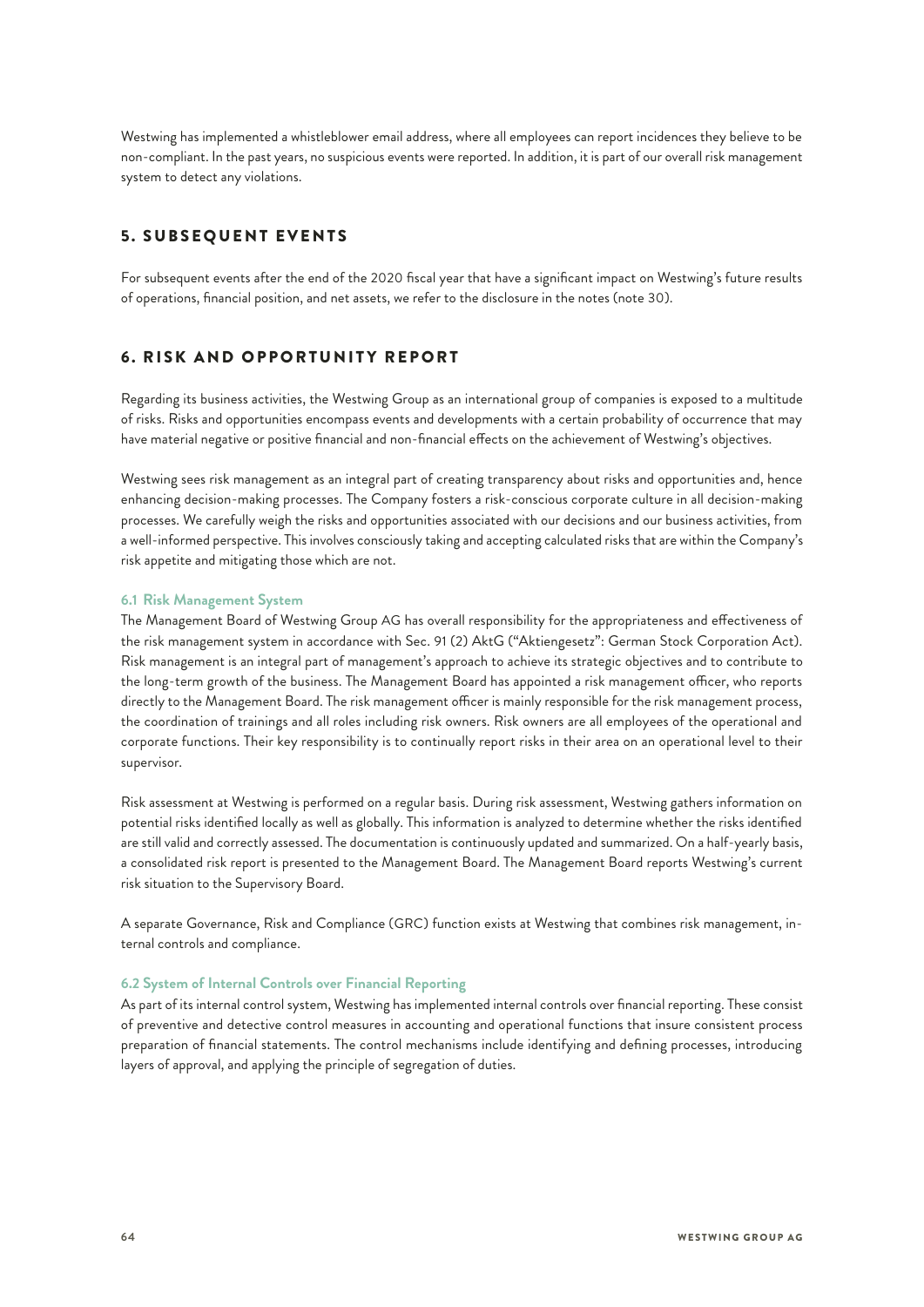<span id="page-49-0"></span>This year we focused on improving our internal control system within the key processes of Westwing. We reviewed relevant business processes and implemented additional or improved already existing controls. We will continue to review our business processes and improve our internal control environment.

Starting from 2021 a third-party internal audit function will assess our risk management system and control environment.

#### **6.3 Risk Methodology**

A detailed risk guidance was established and implemented within the Company to bring transparency in the process of risk identification and assessment. The risk guidance is reviewed and updated on a regular basis by Westwing's GRC function.

The risks identified by Westwing are quantified based on their likelihood of occurrence as well as their potential impact. The probability assessment is based on a time horizon of one year after the assessment date. In order to fully understand and highlight the effectiveness of the mitigation measures all risks are assessed on a gross risk basis (before mitigation measures are in place).

The likelihood of occurrence refers to the statistical or estimated probability of a risk issue occurring during the time horizon under review. It is stated as percentage. The likelihood of the occurrence is determined by choosing one of the given probability ranges which are shown in the table below:

| Likelihood | Assessment        |
|------------|-------------------|
| Probable   | $(75\% - 99\%)$   |
| Likely     | $(50\% - 74.9\%)$ |
| Possible   | $(25\% - 49.9\%)$ |
| Unlikely   | $(5\% - 24.9\%)$  |
| Rare       | $(1\% - 4.9\%)$   |

To assess the impact Westwing uses qualitative and quantitative assessments. Quantitative assessment is used when the amount of the impact can be easily estimated. The quantitative impact basis is revenue, Adjusted EBIT and cash flow, depending on the nature of the risk. When quantitative assessment is not possible, i.e. when it is about reputation or shareholder trust, a qualitative assessment is used.

|                |                  | Quantitative assessment (preferred)                                                                                                                                  |  |  |  |  |  |
|----------------|------------------|----------------------------------------------------------------------------------------------------------------------------------------------------------------------|--|--|--|--|--|
| Effect         | Financial Impact |                                                                                                                                                                      |  |  |  |  |  |
| 5              |                  | > EUR 10.0m Severe damaging negative effect on business operations, financial status, profitability, and cash flows                                                  |  |  |  |  |  |
| $\overline{4}$ |                  | > EUR 5.0m Substantial negative effect on business operations, financial status, profitability, and cash flows                                                       |  |  |  |  |  |
| 3              |                  | > EUR 2.0m Some negative effect on business operations, financial status, profitability, and cash flows                                                              |  |  |  |  |  |
| 2              |                  | > EUR 0.5m Limited negative effect on business operations, financial status, profitability, and cash flows                                                           |  |  |  |  |  |
|                |                  | <eur 0.5m="" and="" business="" cash="" effect="" financial="" flows<="" insignificant="" negative="" on="" operations,="" profitability,="" status,="" td=""></eur> |  |  |  |  |  |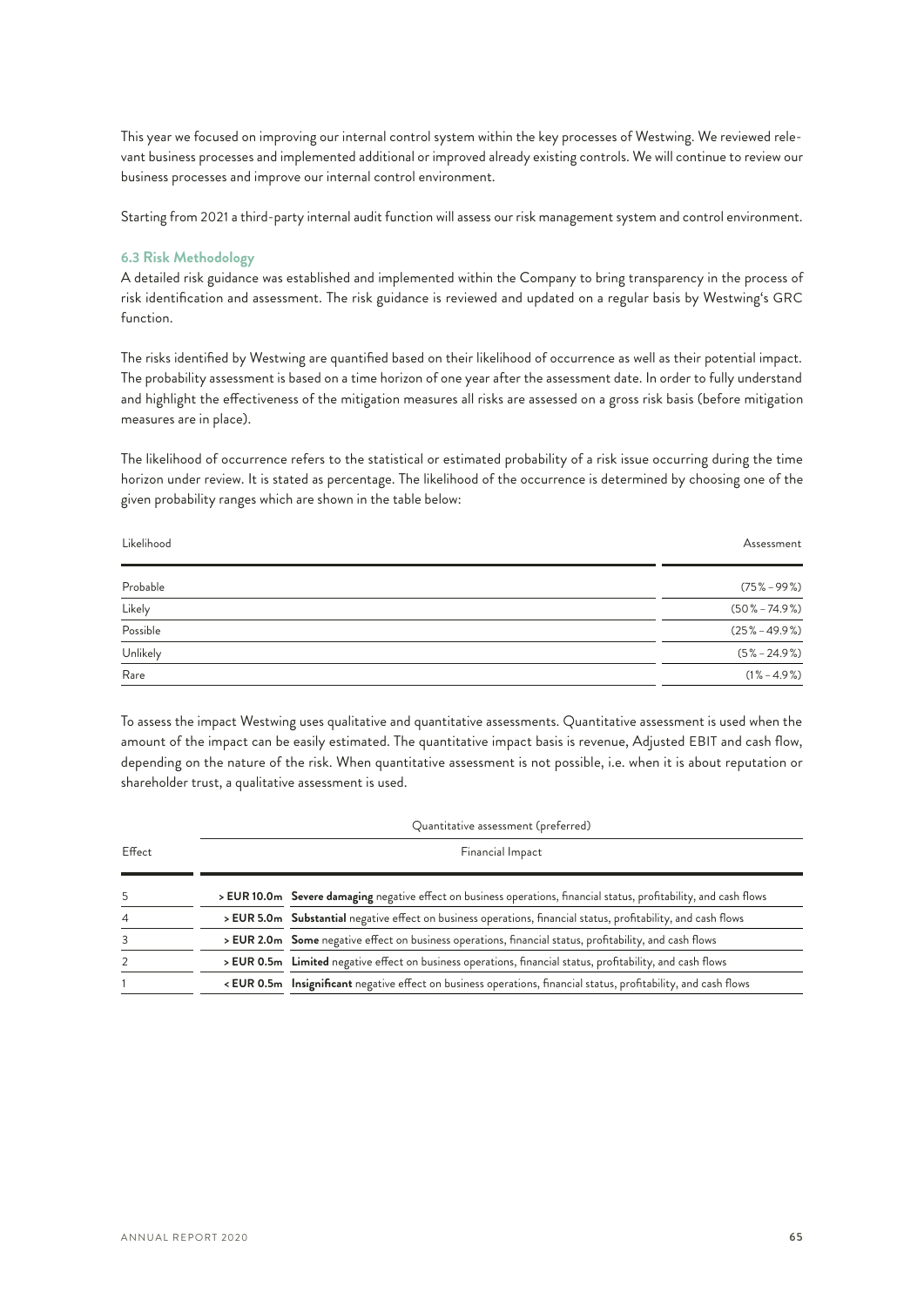<span id="page-50-0"></span>Based on the assessment of the likelihood of occurrence and the impact, all identified risks are classified and visualized in the following risk matrix:

| Likelihood     | Rare<br>$(1\% - 4.9\%)$ | Unlikely<br>$(5\% - 24.9\%)$ | Possible<br>$(25\% - 49.9\%)$ | Likely<br>$(50\% - 74.9\%)$ | Probable<br>$(75\% - 99\%)$ |
|----------------|-------------------------|------------------------------|-------------------------------|-----------------------------|-----------------------------|
| Impact         |                         |                              |                               |                             |                             |
| 5              | <b>MODERATE</b>         | <b>HIGH</b>                  | <b>HIGH</b>                   | <b>VERY HIGH</b>            | <b>EXTREME</b>              |
| $\overline{4}$ | <b>LOW</b>              | <b>MODERATE</b>              | <b>HIGH</b>                   | <b>VERY HIGH</b>            | <b>VERY HIGH</b>            |
| 3              | <b>LOW</b>              | <b>MODERATE</b>              | <b>MODERATE</b>               | <b>HIGH</b>                 | <b>HIGH</b>                 |
| 2              | <b>LOW</b>              | <b>LOW</b>                   | <b>MODERATE</b>               | <b>MODERATE</b>             | <b>HIGH</b>                 |
|                | <b>LOW</b>              | <b>LOW</b>                   | <b>LOW</b>                    | <b>LOW</b>                  | <b>MODERATE</b>             |

The risk matrix facilitates the comparison of the risks' relative priority and increases transparency over Westwing's total risk exposure. In addition, the categorization of risks from "Low" to "Extreme" is used to determine which risk information needs to be provided in more detail to the Management Board and the Supervisory Board. Risks that could impact the ability of the Company to continue as a going concern are reported immediately once identified.

Westwing defines following risk categories within the Company:

- Strategic risks
- Financial risks
- Operational risks
- Corporate governance risks
- Political and regulatory risks
- IT risks
- Capital market related risks

In addition to the risk categories described above, we added and separated a new category in 2020: COVID-19 related risks (pandemic risks). These are risks that arose as a result of the COVID-19 outbreak in 2020.

#### **6.4Risk Report**

Overall, no risks were identified that could threaten the going concern of the Westwing Group. The report below summarizes and presents the most significant risks that were classified as "High" according to the latest risk management assessment procedures. Currently no risks are assessed to be "Very High" or "Extreme".

6.4.1 COVID-19 RELATED RISKS (PANDEMIC RISKS)

#### *Mid-term recession (High)*

Despite the impact of COVID-19 that accelerated the shift towards online channels, the risk of a significant economic recession in the foreseeable future is high. As a result, the risk of this economic downturn could affect eCommerce as well. It is hard to predict how our customers will react in case of recession and how they will change their shopping behavior.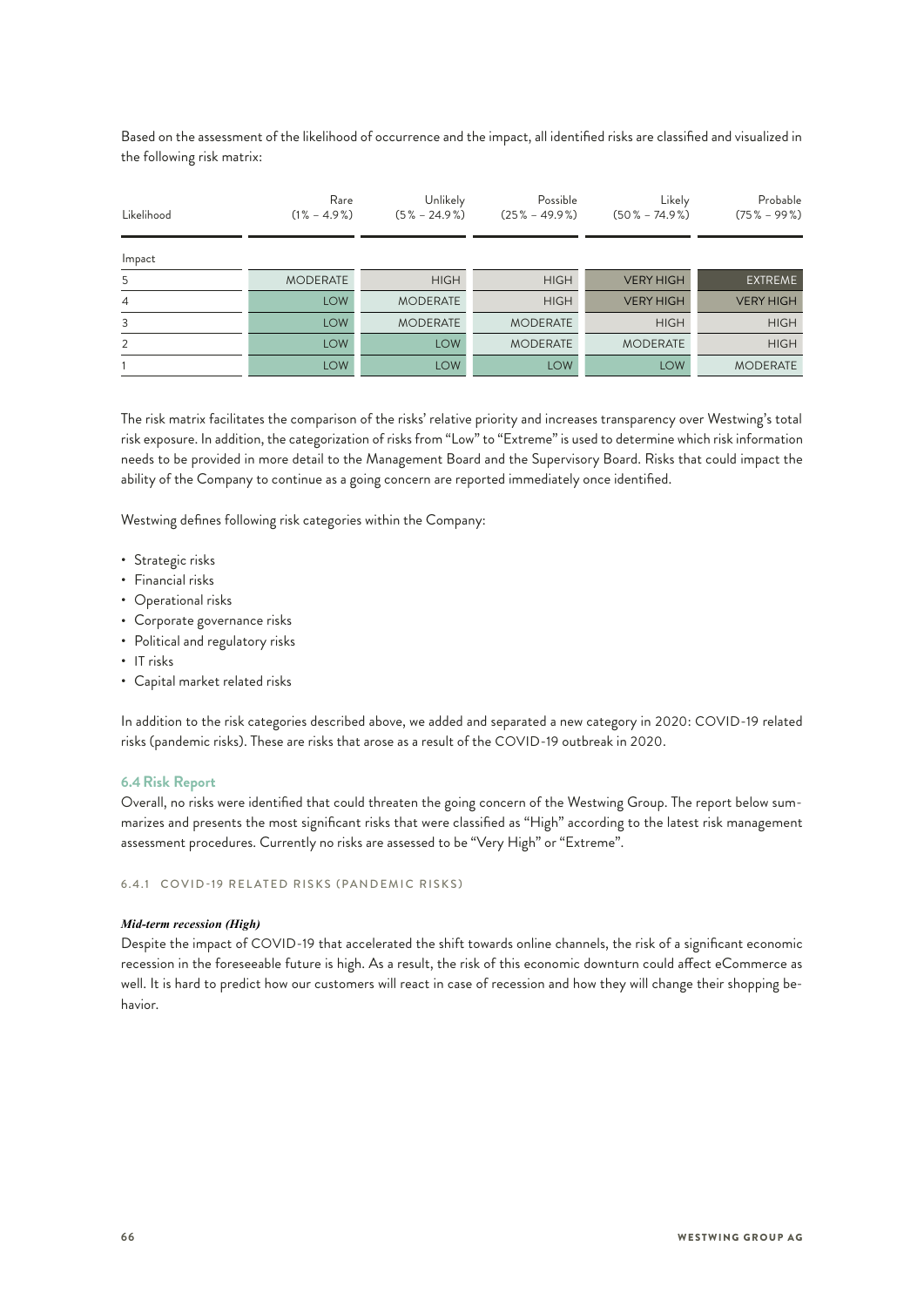<span id="page-51-0"></span>The management team of Westwing continuously monitors and evaluates the economic situation in Europe and the possible impact on the Home & Living market, and is ready to react accordingly: whether to adjust our offering or to partially adapt the Westwing Group's strategy.

#### *Supply chain disruptions (High)*

The COVID-19 outbreak brought significant supply disruptions around the world where many supply processes needed to be changed or adjusted to the new conditions. Although Westwing managed to run business smoothly and avoided significant supply disruptions in 2020, there is a risk that the supply chain could be affected by the measures taken in many countries or in case of further worsening of the pandemic situation. Furthermore, there is a risk that some companies could go bankrupt and Westwing would be forced to look for new reliable suppliers.

To mitigate this risk, our supply team proactively diversifies our supply channels, strengthening our partnerships with reliable suppliers and having backup solutions in case of supply disruptions, especially for our bestseller products.

#### 6.4.2 FINANCIAL RISKS

#### *Financial planning and performance (High)*

Properly predicting revenue growth as well as overall business development is one of Westwing's key challenges in the time of significant growth and unpredictable global developments. Failure to forecast, monitor and control our business plan could lead to wrong decisions and may harm Westwing's revenue growth and profitability.

We gained a comprehensive experience over the past years to improve our planning process significantly. On a monthly basis we analyze our performance results, discuss current trends and update our business plan in case of significant deviations.

#### 6.4.3 OPERATIONAL RISKS

#### *Employee fluctuation (High)*

Westwing's success depends on the knowledge, experience, and motivation of its employees to implement its vision and reach its goals. Without their enthusiasm and contribution, Westwing would be unable to advance its business. A potential lack of career and personal development or insufficient compensation could encourage employees to leave the Company.

To ensure Westwing's attractiveness as an employer, the Company has developed necessary structures to give all employees an opportunity to fulfil their career goals, such as leadership development programs as well as in-house and external trainings. Evaluation rounds for all employees are performed once a year. In addition, upward feedbacks and overall employee surveys are conducted by the Company to analyze and improve working conditions in the Company and make Westwing an attractive employer.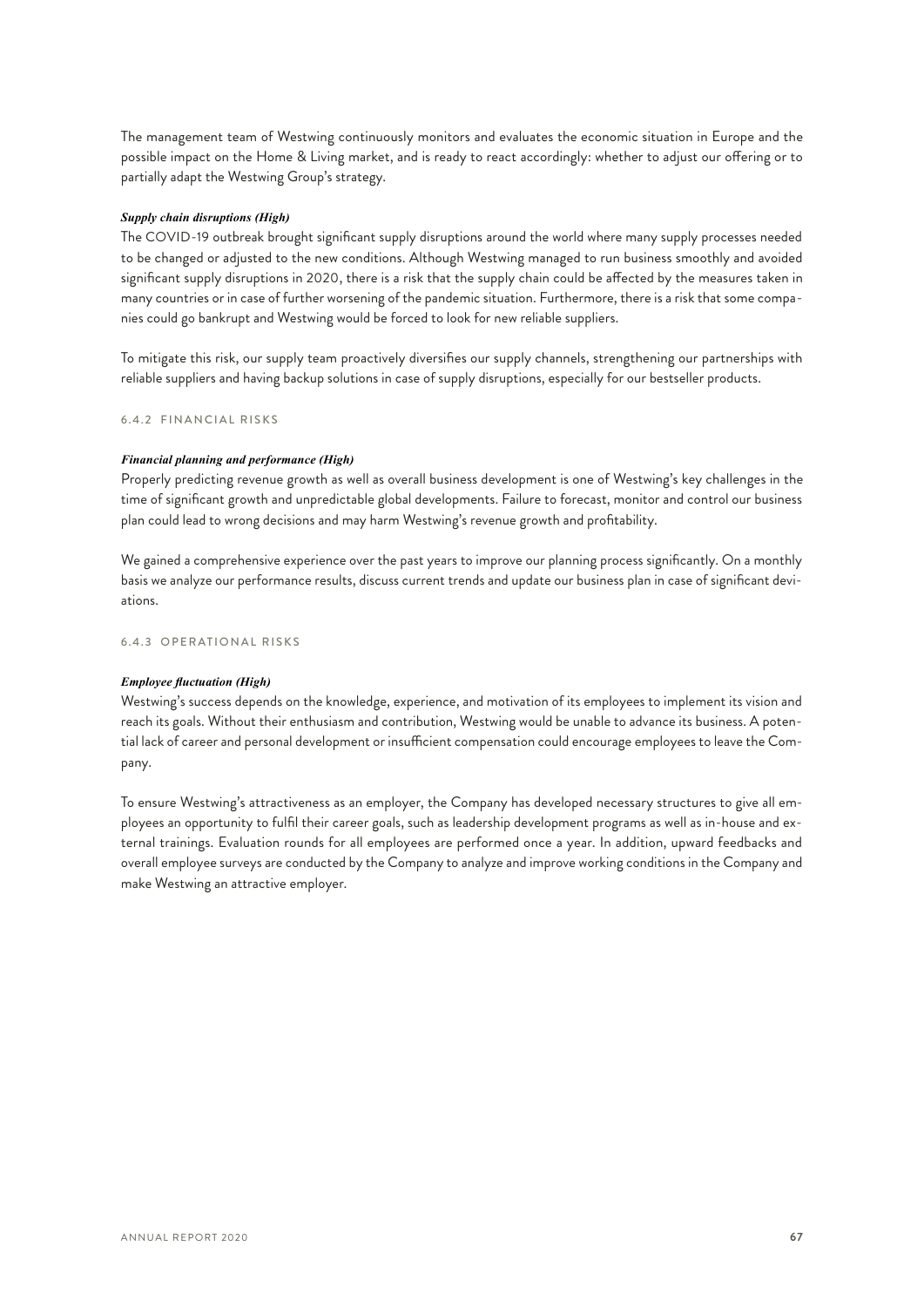#### <span id="page-52-0"></span>6.4.4 IT RISKS

#### *Cyber security and IT infrastructure threats (High)*

In the past years we have invested significant funds and internal resources into building and updating our IT platform and IT infrastructure. To operate successfully, Westwing has developed an extensive infrastructure with various complex IT solutions and interfaces. This high degree of interconnectivity could bear a significant risk for the Company if data does not transfer due to system failure. Additionally, cyber security threats as unauthorized logical access internally or externally could disrupt our vital internal tools or customer-facing applications.

Due to technology limitations, there is a risk that we are required to use critical software solutions from third-party developers whose solutions might not be reliable or could be complicated to support.

Currently, Westwing employs a skilled IT team of about 150 full-time employees. This enables Westwing to constantly monitor, develop and improve our internal IT infrastructure and support solutions from our third-party suppliers. No limiting cases occurred in 2020. In order to remain competitive, we will continue with significant investments in IT.

#### 6.4.5 POLITICAL AND REGULATORY RISKS

#### *Tax compliance and tax planning (High)*

Our business is subject to the general tax environment in the jurisdictions in which we operate. Our ability to use tax loss carryforwards and other favorable tax provisions depends on national tax laws and our ability to produce taxable income in these countries.

For the German Westwing entities, income tax and transfer price audits are currently ongoing with respect to all periods starting from 2011, with no final feedback yet. As a result, we may be required to pay additional taxes concerning previous periods. Furthermore, tax authorities could revise their original tax assessments. Any tax assessments that deviate from our expectations could lead to an increase in our tax burden.

Late submission or non-completion of VAT declarations could also result in extraordinary VAT tax audits by the fiscal authorities. We cooperate with an external consulting company to assure that Westwing is compliant with tax rules and regulations in all countries.

#### *eCommerce regulations (High)*

Tax authorities in various jurisdictions are currently reviewing the appropriate treatment of eCommerce activities. Due to the international nature of our eCommerce business, various jurisdictions might attempt to levy additional sales, income or other taxes relating to our activities.

Such new tax regulation may subject us or our customers to additional taxes, which would increase our tax burden and may reduce the attractiveness of our online offering or decrease our profit margins. New taxes could also result in additional costs necessary to collect the data required to assess these taxes and to remit them to the relevant tax authorities.

#### 6.4.6 OVERALL ASSESSMENT OF RISK BY THE MANAGEMENT BOARD

Management is satisfied that existence-threatening risks for the Company did not exist in 2020. No single risk or bundle of risks are currently considered to threaten the Company as a going concern in the next year. Management believes that it has taken all necessary precautions to address existing risks and reduce their possible impact.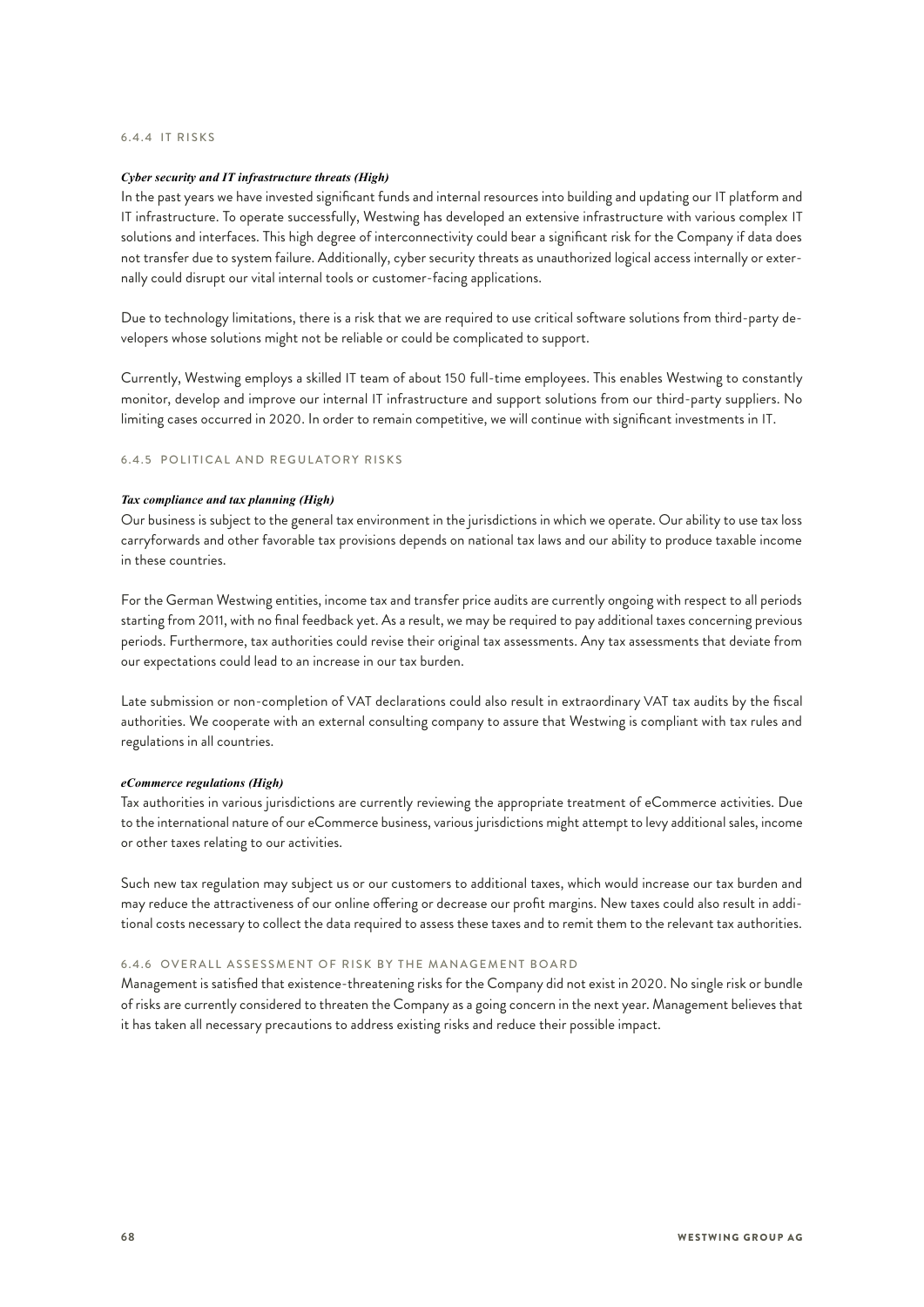#### <span id="page-53-0"></span>**6.5 Opportunities Report**

While Westwing faces several risks, there are also many opportunities for the Company that have great potential to drive the Company forward. Not only will they provide Westwing with the possibility of growth, but they will also facilitate improved profitability. Below you can find a summary of the most significant opportunities identified by the Company.

#### *eCommerce growth with a focus on mobile eCommerce*

The shift of growth from traditional street shopping to eCommerce in the Home & Living market is one of the key opportunities for Westwing. This year we observed an accelerated shift towards online channels. Many new customers had a chance to try and to experience eCommerce in Home & Living for the first time.

Currently the market for Home & Living products, compared to other retailing categories, does not show a high online penetration yet. Given that the total (i.e. offline and online) Home & Living market is of similar size compared to the fashion market, there is a huge opportunity for Westwing as Home & Living moves online.

At the same time, its subsector mobile eCommerce is growing even faster. When referring to mobile eCommerce, Westwing means business on handheld devices such as smartphones or tablets instead of desktops or other stationary devices. For the past three years the mobile visit share increased from 70 % at the end of 2017 to 79 % at the end of 2020.

To meet or even exceed our customers' expectations, Westwing continuously invests in state-of-the-art apps as well as smartphone- and tablet-optimized web sites.

With its more than nine years on the market, strong brand recognition and customer loyalty, we believe Westwing is going to be a key player in the Home & Living market.

#### *Brand awareness*

Management sees Westwing's strong brand and brand recognition as an important factor for long-term success. Unlike other industries, e.g. fashion, where the customer focus is primarily on supplier brands, in the Home & Living industry the retailer brand is very important. This is driven by the fact that in Home & Living the supplier universe is very fragmented and the supplier brands as such are in many cases not the key driver for customers' purchasing decisions.

By focusing on organic marketing, such as a strong presence in social media and content creation and by applying carefully selected marketing initiatives, Westwing presents itself as a brand that values quality, style, and inspiration and that conveys confidence, trust, and personality to its customers.

Additionally, we constantly continue to increase the share of Own & Private Label in our offering. Our internally designed Own & Private Label products give us an opportunity to present a curated and well-rounded assortment on our website. This helps us to react quickly to changing market trends and drive the Home & Living market in Europe.

We believe that Westwing as a strong retail company combined with its increased awareness of Westwing as a provider of Own & Private Label products can create a very strong holistic Home & Living brand on the market.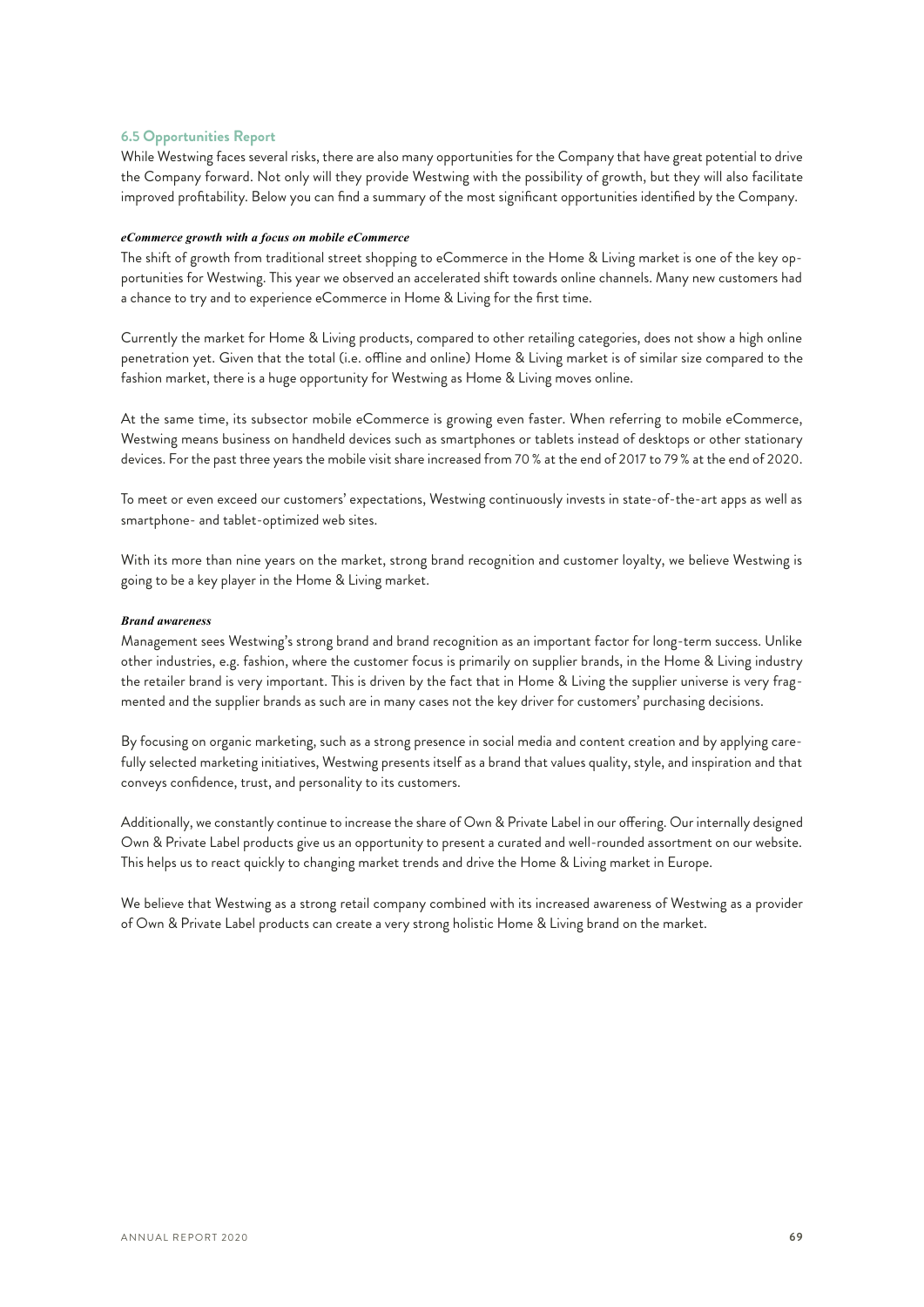#### <span id="page-54-0"></span>7 . OUTLOOK

The forecast for our business development in the coming year is based on the assumptions described in the economic as well as in the risk and opportunities reports. We do not expect material changes in the business activities of the Westwing Group.

For the year 2021 we have two focus areas. First, we want to run our business well, independent of extrinsic factors such as an economic downturn, employees still forced to work from home and potential issues with product availability. The second focus area is to lay the foundations of our five-year strategy to create the next level of Westwing customer experience.

Broken down to key messages this will be:

- Placing utmost priority on business basics, health, and safety
- Dealing with extreme volatility depending on the respective COVID-19 measures
- Enhancing our creative and inspirational core
- Bringing order and post-order customer experience to the next level
- Pushing sustainability in all our processes and offering

In addition, we plan to further increase our share of Own & Private Label towards the strategic long-term target of 50 % with expansion into new product categories, new product and collection launches within existing categories as well as intensified marketing in our International segment.

Regarding Westwing's financials we aim to use the momentum and scale we reached in 2020 and show profitable growth also in 2021. We expect revenue between EUR 510m and EUR 550m, an Adjusted EBITDA in a range of EUR 42m to EUR 55m, at a corresponding Adjusted EBITDA margin of 8 –10 %.

However, due to the ongoing COVID-19 situation, with the results of vaccination not predictable yet, there is a substantial degree of uncertainty that may affect our forecast. We are constantly reassessing the development of the situation and taking appropriate action. Westwing's supply chain could be affected again and these effects cannot yet be reliably estimated. At the same time, the risk of a significant economic recession could affect eCommerce as well. Additional risks arise from possible government restrictions on work in warehouses, or the availability of logistics service providers – both potentially causing a disruption of Westwing's operations. Therefore, there is a considerable risk that these factors could lead to an unfavorable development of the business in 2021. In such a case, our results in terms of both revenue and Adjusted EBITDA would differ materially from the guidance presented. At the time of publication of this annual report (as of March 30, 2021), Westwing's business development is in line with the outlook for 2021.

We have proven in 2020 that our business model works at scale. The Management Board is confident in the business model and the Westwing flywheel of daily themes, permanent assortment, Own & Private Label as well as organic marketing. While short-term risks exist, we are convinced that Westwing will reach its vision in the long term.

#### 8 . SUPPLEMENTARY MANAGEMENT REPORT OF WESTWING GROUP AG (IN ACCORDANCE WITH THE GERMAN COMMERCIAL CODE – HGB)

The annual financial statements of Westwing Group AG have been prepared in accordance with the rules set out in the German Commercial Code (Handelsgesetzbuch). Westwing Group AG is the parent company of the Westwing Group and is also acting as holding company of the various operational entities and does not generate revenues with third parties but generates income from Group internal services provided, which are shown as revenue. Key performance indicators for Westwing Group AG are revenue and the result before tax and impairments.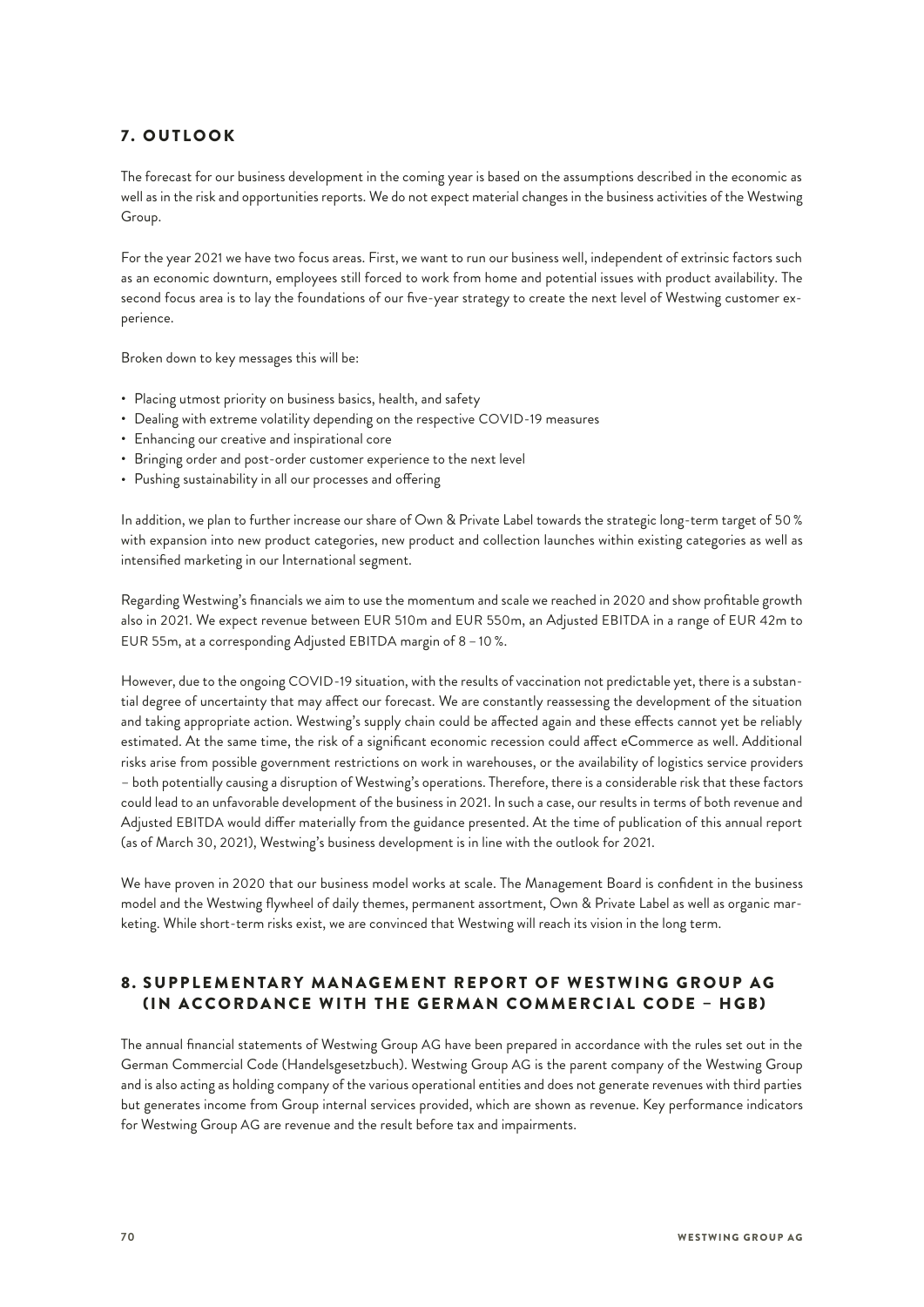| EUR <sub>m</sub>                                                                    | 2020    | 2019     |
|-------------------------------------------------------------------------------------|---------|----------|
| Revenue                                                                             | 59.2    | 40.2     |
| Own work capitalized                                                                | 4.5     | 5.9      |
| Other operating income                                                              | 0.3     | 1.9      |
| Gross performance                                                                   | 64.1    | 48.0     |
| Expenses for material and services                                                  | $-16.9$ | $-12.0$  |
| Personnel expenses                                                                  | $-30.6$ | $-25.4$  |
| Depreciation and amortization of property plant and equipment and intangible assets | $-4.1$  | $-3.1$   |
| Other operating expenses                                                            | $-17.9$ | $-9.7$   |
| <b>Operating result</b>                                                             | $-5.5$  | $-2.2$   |
| Interest income                                                                     | 3.0     | 1.6      |
| Appreciation/(write-down) on investments                                            | 7.2     | $-23.3$  |
| Interest and other expenses                                                         | $-0.2$  | $-2.1$   |
| <b>Financial result</b>                                                             | 10.1    | $-23.8$  |
| Income tax                                                                          | 0.1     | $-0.0 -$ |
| Result after tax                                                                    | 4.5     | $-26.1$  |

#### <span id="page-55-0"></span>**8.1 Results of Operations Westwing Group AG**

Westwing Group AG increased revenue from EUR 40.2m in 2019 to EUR 59.2m in 2020. This corresponds to a strong year-over-year revenue growth rate of 47.1 %. As the Westwing Group AG provides several services to its affiliates its revenue grows with their business expansion. Own work capitalized decreased by 22.4 % to EUR 4.5m (2019: EUR 5.9m). Other operating income was lower in 2020, as in 2019 income from other periods of EUR 1.2m was recognized which related to the appreciation in value for liabilities to affiliates that had formerly been written off.

Personnel expenses were up by EUR 5.2m, primarily resulting from share-based compensation expenses for cash-settled options which increased to EUR 2.3m based on the positively developing share price (2019: EUR 0.2m). In addition, EUR 0.8m related to expenses recognized for the cash settlement of options of an originally equity-settled commitment package, which was not recognized according to HGB in previous years.

The cost of purchased services was EUR 16.9m (2019: EUR 12.0m) and thus up compared to the previous year. This primarily resulted from the overall expansion of business. Westwing further pursued its investments in its team and technological infrastructure in 2020. Such investments constitute the basis for adaptable and sustainable business operations. An increase of EUR 5.8m was caused by higher investments in marketing, due to Westwing's strategy to increase investments in organic marketing to use the current market momentum. The increase in other operating expenses correlates to the rise in revenue.

In total, an operating loss of EUR 1.3m before interest, amortization/depreciation, appreciation/write-offs on financial assets, and taxes was incurred in 2020, as higher revenues were compensated by increased personnel and other operating expenses, compared to a respective operating profit of EUR 0.9m in 2019.

The financial result of EUR 10.1m (2019: EUR –23.8m) is primarily impacted by an appreciation in value on loans to and shares in affiliates of EUR 12.8m, which was due to the very positive business development in some countries, partially offset by an impairment of loans to affiliates amounting to EUR 5.6m. In addition, it includes interest income of EUR 3.0m (2019: EUR 1.6m) as well as interest and other expenses of EUR 0.2m (2019: EUR 2.1m). The increase of interest income is mainly due to newly issued loans to affiliates in 2020.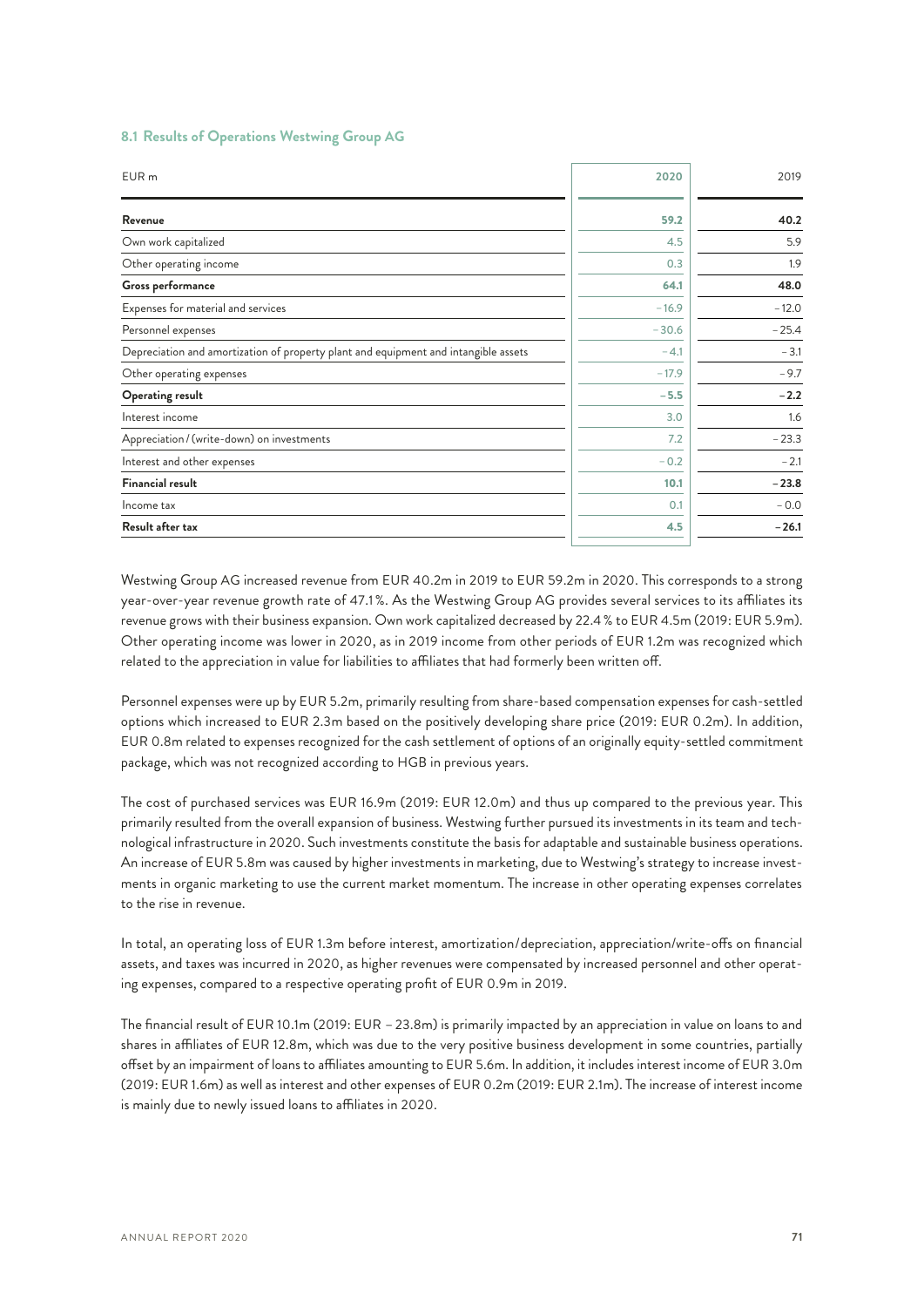#### <span id="page-56-0"></span>**8.2 Financial Position of Westwing Group AG**

Westwing Group AG had cash and cash equivalents of EUR 45.7m as of December 31, 2020 (December 31, 2019: EUR 46.4m). Cash and cash equivalents developed as follows:

- In 2020, the Company financed operations of its subsidiaries with loans of EUR 9.8m (2019: EUR 22.4m), which are deemed to be long-term in economic terms but are short-term in legal terms.
- Loan receivables to affiliates and interest were paid back in 2020 amounting to EUR 22.8m.
- Investments in tangible and intangible assets amounted to EUR 7.1m in the 2020 fiscal year (2019: EUR 7.7m).
- The Company settled share-based compensation options in cash amounting to EUR 2.4m (thereof EUR 0.8m for own employees).
- In the fourth quarter warrants were exercised leading to a cash capital increase of EUR 1.6m.
- The remaining EUR 6.1m can be allocated to the financing of operations.

Westwing Group AG ensured that sufficient liquid funds were available to maintain the business activities of the Company and the Group. Westwing Group AG has issued a letter of comfort to its subsidiary Westwing GmbH in which it undertakes to be liable for the obligations arising up to December 31, 2022. Westwing Group AG always met its payment obligations.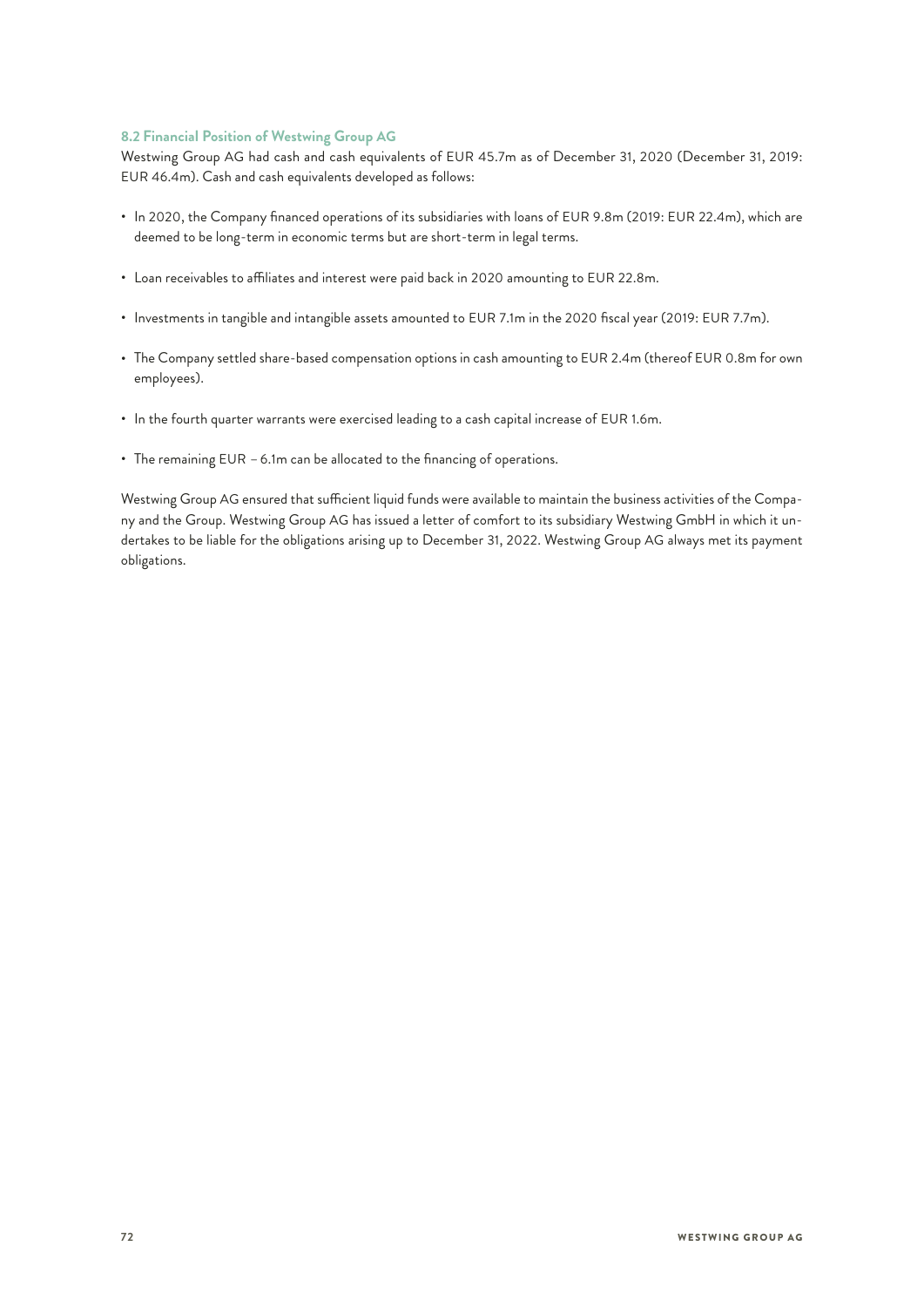<span id="page-57-0"></span>

|  |  |  |  |  | 8.3 Total Assets of Westwing Group AG |  |  |
|--|--|--|--|--|---------------------------------------|--|--|
|--|--|--|--|--|---------------------------------------|--|--|

| EUR <sub>m</sub>                             | 12/31/2020 | 12/31/2019 |
|----------------------------------------------|------------|------------|
| <b>Assets</b>                                |            |            |
| Non-current assets                           |            |            |
| Intangible assets                            | 14.0       | 11.8       |
| Property, plant and equipment                | 3.0        | 2.3        |
| Investment in subsidiaries and loans thereto | 162.5      | 165.3      |
| Total non-current assets                     | 179.5      | 179.4      |
| <b>Current assets</b>                        |            |            |
| Trade and other receivables                  | 20.5       | 7.4        |
| Cash and cash equivalents                    | 45.7       | 46.4       |
| <b>Total current assets</b>                  | 66.2       | 53.8       |
| Prepaid expenses                             | 1.4        | 0.7        |
| <b>Total assets</b>                          | 247.2      | 234.0      |
| Equity/(deficit)                             |            |            |
| Share capital                                | 20.8       | 20.7       |
| Treasury shares                              | $-0.5$     | $-0.7$     |
| Issued capital                               | 20.3       | 20.0       |
| Share premium                                | 348.7      | 347.2      |
| Accumulated losses                           | $-138.5$   | $-143.0$   |
| Total equity                                 | 230.5      | 224.2      |
| Provisions                                   | 9.1        | 3.8        |
| Trade and other liabilities                  | 7.5        | 5.9        |
| Deferred items                               | 0.1        | 0.1        |
| Total equity and liabilities                 | 247.2      | 234.0      |
|                                              |            |            |

As of December 31, 2020, total assets amounted to EUR 247.2m, an increase by EUR 13.2m compared to the previous year (December 31, 2019: EUR 234.0m). This development is mainly driven by an increase of trade and other receivables, which was partly offset by lower intercompany loan receivables. The financial assets development was impacted by the repayments for intercompany loans and the appreciation on investments described above.

Current assets amounted to EUR 66.2m (2019: EUR 53.8m) as of the end of 2020. The accounts receivable from affiliated companies being part of trade and other receivables were up to EUR 17.7m (December 31, 2019: EUR 4.2m). Cash and cash equivalents were nearly on the same level as in the previous year at EUR 45.7m (December 31, 2019: EUR 46.4m).

In fiscal year 2020, intangible assets consisted of both purchased and internally developed software. In 2020, the net book value increased by EUR 2.2m to EUR 14.0m (December 31, 2019: EUR 11.8m) due to the capitalization of software development of EUR 5.3m that was partially offset by amortization of EUR 2.8m and an impairment charge of EUR 0.2m. Fixed tangible assets increased to EUR 3.0m (December 31, 2019: EUR 2.3m), mainly because of purchased office equipment.

Investments into subsidiaries increased by EUR 0.2m to EUR 15.4m in 2020 due to the appreciation in value. The loans provided to subsidiaries disclosed as long-term financial assets decreased by EUR 3.1m to EUR 147.1m. This development primarily results from the repayment of loan and interest receivables of EUR 22.8m, partially offset by new loans and interests to affiliates of EUR 12.7m. An appreciation of loans of EUR 12.6m was partly offset by an impairment of loans of EUR 5.6m.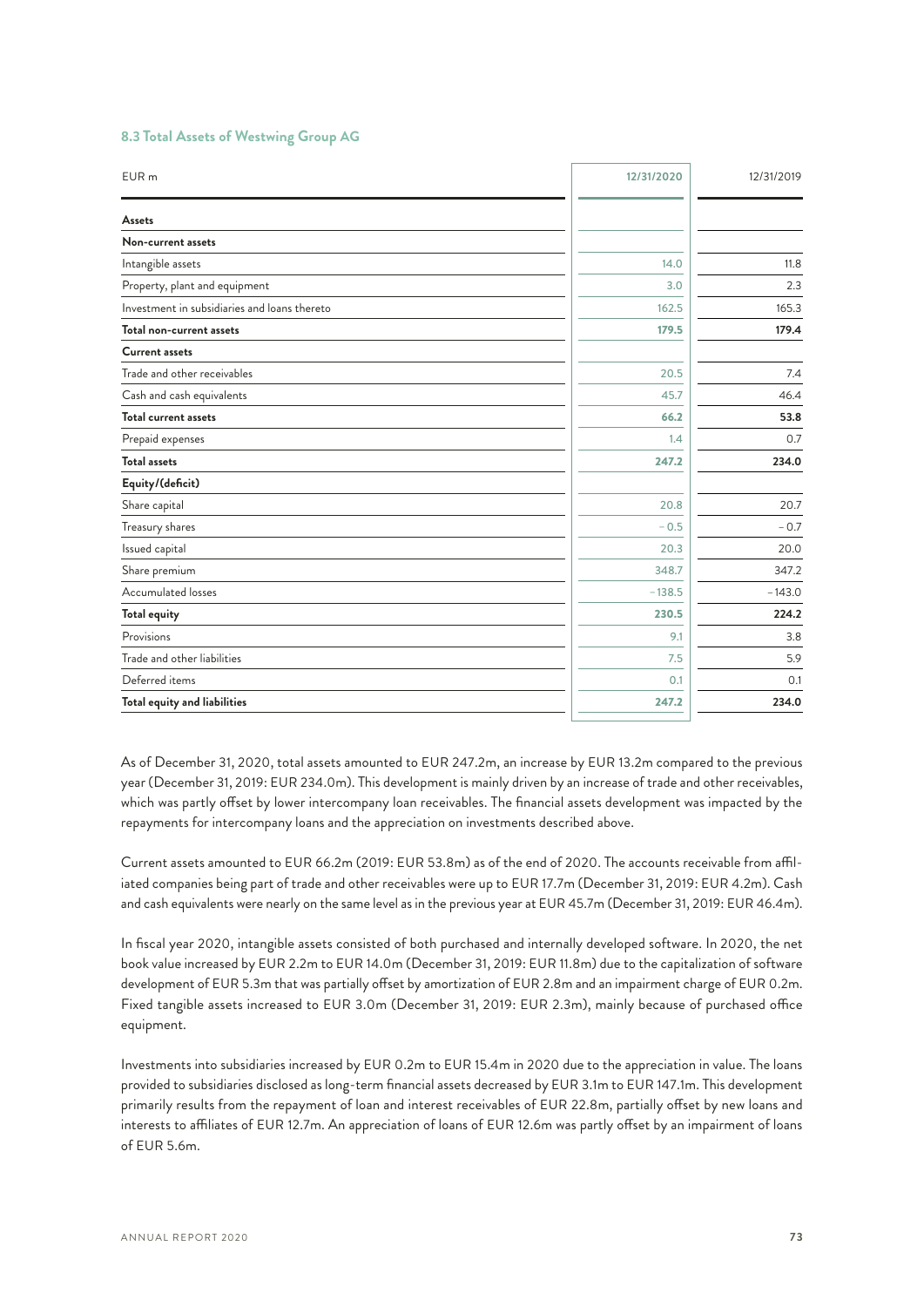<span id="page-58-0"></span>As of the balance sheet date, the Company's equity increased by EUR 6.3m from EUR 224.2m in December 2019 to EUR 230.5m in December 2020, with the main driver being the profit of the year and the capital increase of EUR 1.6m.

The equity ratio decreased from 95.8 % as of December 31, 2019 to 93.2 % as of December 31, 2020.

Provisions increased from EUR 3.8m in December 2019 to EUR 9.1m in December 2020. This strong rise particularly resulted from the increase in cash-settled share-based compensation by EUR 3.7m, mainly because of the good share price development as a relevant factor for valuation.

Liabilities increased from EUR 5.9m at the end of 2019 to EUR 7.5m as of December 31, 2020, mainly caused by higher VAT payables due to the business expansion during the year.

#### **8.4Employees of Westwing Group AG**

At the end of December 2020, Westwing Group AG employed 466 employees including interns, temporary staff, and management (2019: 372). Of these, 234 employees work in the areas of administration/IT and 232 in marketing. The software development is nearly completely done by employees in the technology department of Westwing Group AG.

At Westwing Group AG, 59 % of employees at the end of 2020 were female, which is lower than at the total Group given the high share of technology employees at Westwing Group AG, where we struggle to employ a higher share of female employees.

For information on the percentage of women and the corresponding targets and for disclosures regarding diversity on the Management Board and the Supervisory Board, please refer to the corporate governance statement.

#### **8.5 Risk and Opportunities of Westwing Group AG**

The risks and opportunities for Westwing Group AG are in substance the same as for the Group as a whole. Therefore, we refer to the risk and opportunity report under chapter 6 of this combined management report. Additional risks result from additional impairment need for loans to affiliates or the requirement to provide liquidity to them both of which are linked to their business performance.

#### **8.6 Outlook for the Westwing Group AG**

The forecast for Westwing Group AG is substantially the same as for the Westwing Group relating to economic environment and expectations for the operating business. We refer to chapter 7.

For fiscal year 2021, Westwing Group AG expects a similar revenue level compared to the previous year, reflecting the more stable business volume of the operating subsidiaries, driven by its activities as a holding company for the Westwing Group. The result before tax and before impairments is expected to slightly increase due to a higher expected operating profit.

Westwing Group AG's 2020 revenue was up by 47.1 % to EUR 59.2m, and thus strongly exceeded the projected slight extension, primarily due to higher service revenue from Westwing GmbH. The result before tax and before impairments did not reach the forecast to improve moderately, which is especially due to higher expenses for cash-settled share-based compensation which were not charged to other Group companies.

We are convinced that Westwing has the necessary operational and financial resources to reach our ambitions in the mid and long term.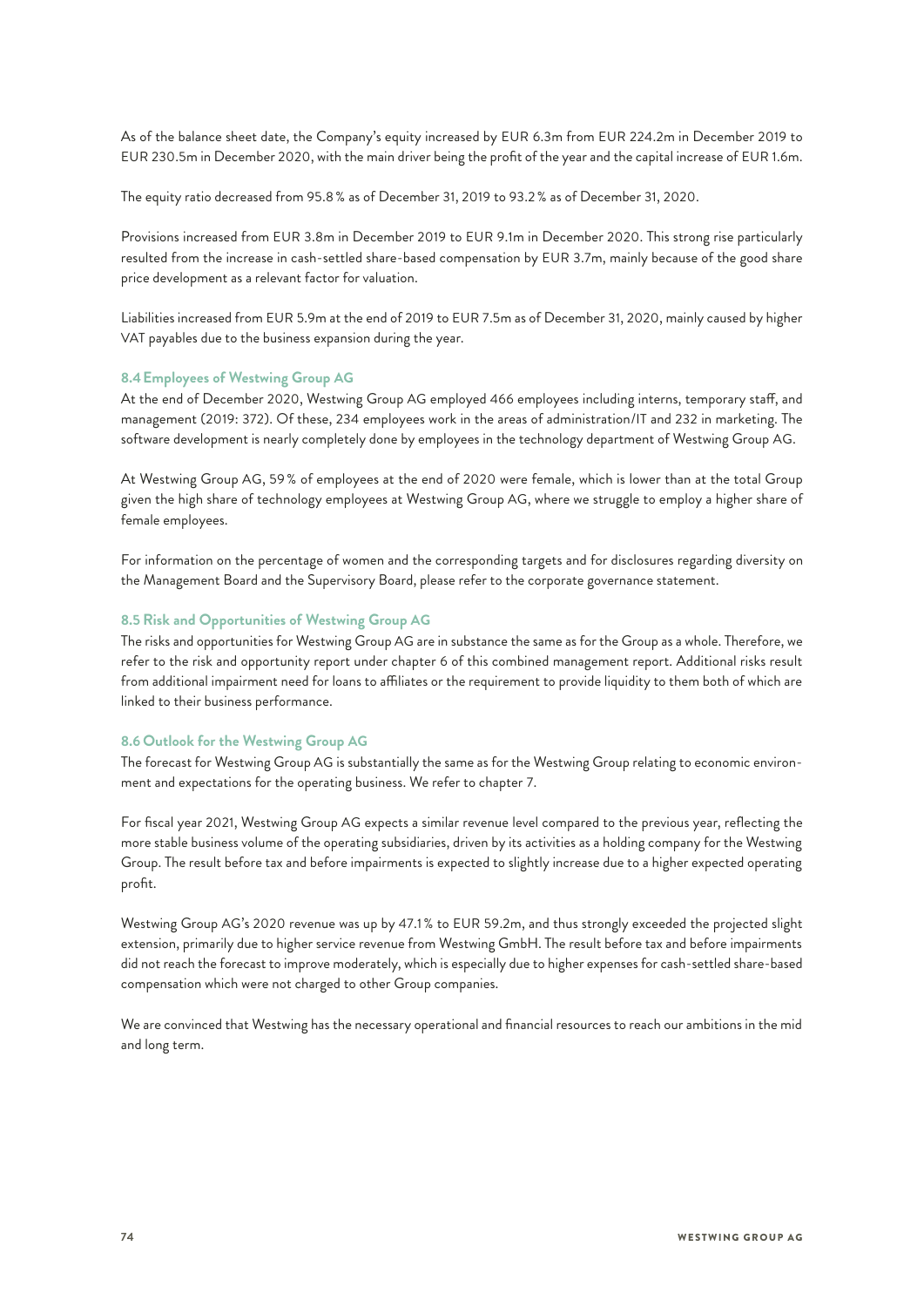#### <span id="page-59-0"></span>9. REMUNERATION REPORT AND OTHER DISCLOSURES

#### **9.1 Remuneration of the Management Board**

BASIC FEATURES OF THE REMUNERATION SYSTEM FOR THE MEMBERS OF THE MANAGEMENT BOARD The Management Board's remuneration comprises a fixed base salary, a variable annual bonus and a long-term incentive with equity/option plans. The total remuneration is aligned to each board member's tasks and performance. The criteria used for the decision on remuneration is based on each Management Board member's responsibilities, personal target achievements and Westwing's economic situation as well as the expected Company development. The ratio of non-performance related remuneration to total remuneration (before share-based compensation) is 80 % (2019: 85 %).

Pursuant to the resolution passed by the Company's general meeting held on September 21, 2018, information on the Management Board members individual remuneration is not published in accordance with Sec. 286 (5) sentence 1, 285 no. 9, 315e (1) and (2) and 314 (3) sentence 1 HGB.

#### NON-PERFORMANCE-RELATED COMPENSATION

All members of the Management Board receive a non-performance-related remuneration in form of monthly salaries, non-cash transactions and other services. In the first quarter of 2020, the Management Board consisted of Stefan Smalla, Dr. Dr. Florian Drabeck and Delia Lachance. Delia Lachance stepped down from her role as Board member effective March 1, 2020, subsequently went into maternity leave and has been back and working for the Company (but not in the Management Board) since Q4 2020. Dr. Dr. Florian Drabeck stepped down from his role as board member with effective date as of April 1, 2020, while at the same time, Sebastian Säuberlich assumed his role in the Management Board.

Salaries are paid to each Management Board member as an installment at the end of each month. Westwing's Management Board members in total received gross salary payments of EUR 520k in the 2020 fiscal year (2019: EUR 625k). The decrease is largely due to the lower number of Board members during most of 2020.

All Management Board members receive reimbursements for travel and other out-of-pocket expenses. Furthermore, they are entitled to receive a subsidy for health insurance and pension.

For all Management Board members an insurance policy for directors and officers (D&O insurance) was taken out with adequate coverage according to the usual market practice and deductibles according to the corresponding regulations of the German Stock Corporation Act (Aktiengesetz or "AktG"). The annual insurance fee is EUR 8k. These insurance policies cover financial losses that may occur from Management Board members' breaches of duty during their terms of office. In addition, legal protection insurances were taken out for Stefan Smalla and Sebastian Säuberlich with annual expenses of EUR 2k each.

#### PERFORMANCE-RELATED COMPENSATION (SHORT-TERM INCENTIVE)

In addition to the non-performance-related compensation, the members of the Management Board are entitled to receive a total variable bonus for the 2020 fiscal year of EUR 88k (2019: EUR 110k), if 100 % of the agreed individual targets are met. The targets and the weighing of targets for bonus calculation are determined between the Company and the Management Board member for each fiscal year, at the latest by March 31, and usually consist of business development targets such as the achievement of planned growth and profitability. Due to the very good business performance in 2020 the performance-related compensation will be paid out at the performance cap of 150 % and hence EUR 131k. In 2019, there was no performance-related compensation achieved by the Management Board. However, there was a total of EUR 100k one-time bonus for Dr. Dr. Florian Drabeck granted in 2019 and paid out in April 2020.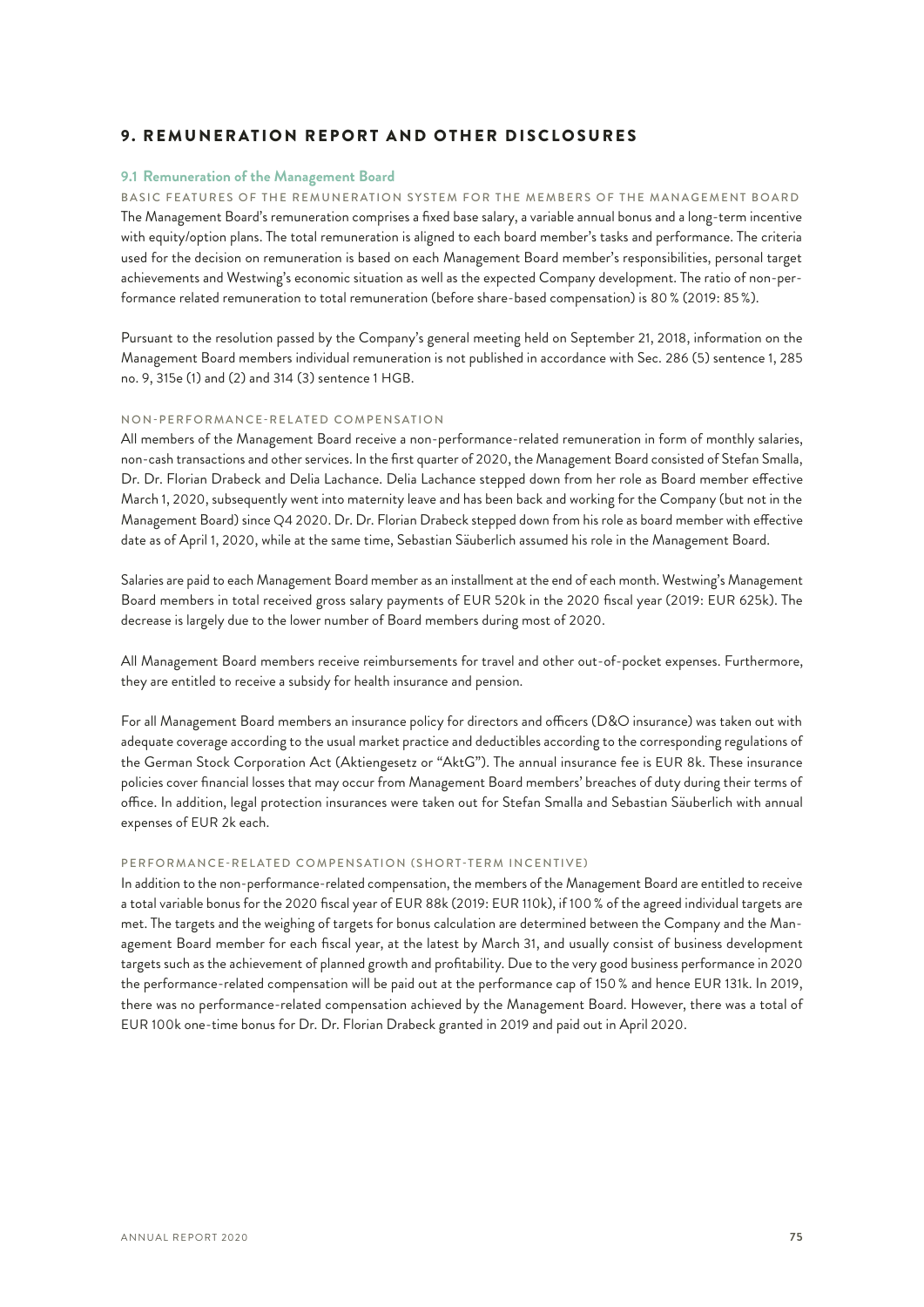#### SHARE-BASED COMPENSATION (LONG-TERM INCENTIVES)

Since 2011, the Company operates share-based compensation schemes under which eligible employees and the Management Board have (i) been provided with the opportunity to invest in the Company's shares or (ii) been granted options for shares in the Company.

As a basic principle, the share-based compensation awards have a vesting period of 36 or 48 months. The first tranche vests between six and twelve months, while the remaining awards vest in equal instalments on a quarterly basis over the remainder of the vesting period. Generally, the awards may only be exercised once vested.

In the third quarter of 2019, a new cash-settled stock option program was established and issued to executives and other top managers of the Company incl. the Management Board. For the Management Board, it comprises a total number of 342,000 virtual options, thereof all 84,000 options issued to Dr. Dr. Florian Drabeck were forfeited due to his leave as CFO in the second quarter of 2020. In 2020 additional 65,000 options were granted to Sebastian Säuberlich. The virtual shares fully vest on December 31, 2022, without intermediate vesting and they are only exercisable four years after the corresponding grant date, starting August 2023. In 2020, expenses of EUR 2.9m were recognized for this program (2019: EUR 0.1m).

The table below provides an overview of the options granted to the members of the Management Board during the 2020 reporting period:

|                                           | 2020   | 2019    |
|-------------------------------------------|--------|---------|
| Options granted during the period         | 65,000 | 342,000 |
| Weighted average exercise price (in EUR): | 1.00   | 1.00    |
| Weighted average fair value (in EUR):     | 2.32   | 2.57    |

#### **TOTAL REMUNERATION OF THE MANAGEMENT BOARD**

| EUR k                                   | 2020  | 2019  |
|-----------------------------------------|-------|-------|
| Salaries (short-term employee benefits) | 520   | 625   |
| Bonus                                   | 131   | 100   |
| Share-based compensation expenses       | 3,545 | 4,333 |
| Total                                   | 4,196 | 5,058 |

In 2020 and 2019 only cash-settled options were issued. The weighted average fair value for these share-based compensation expenses reflects the average fair value in the year under review. It is dependent from the stock price and other factors as of each reporting date.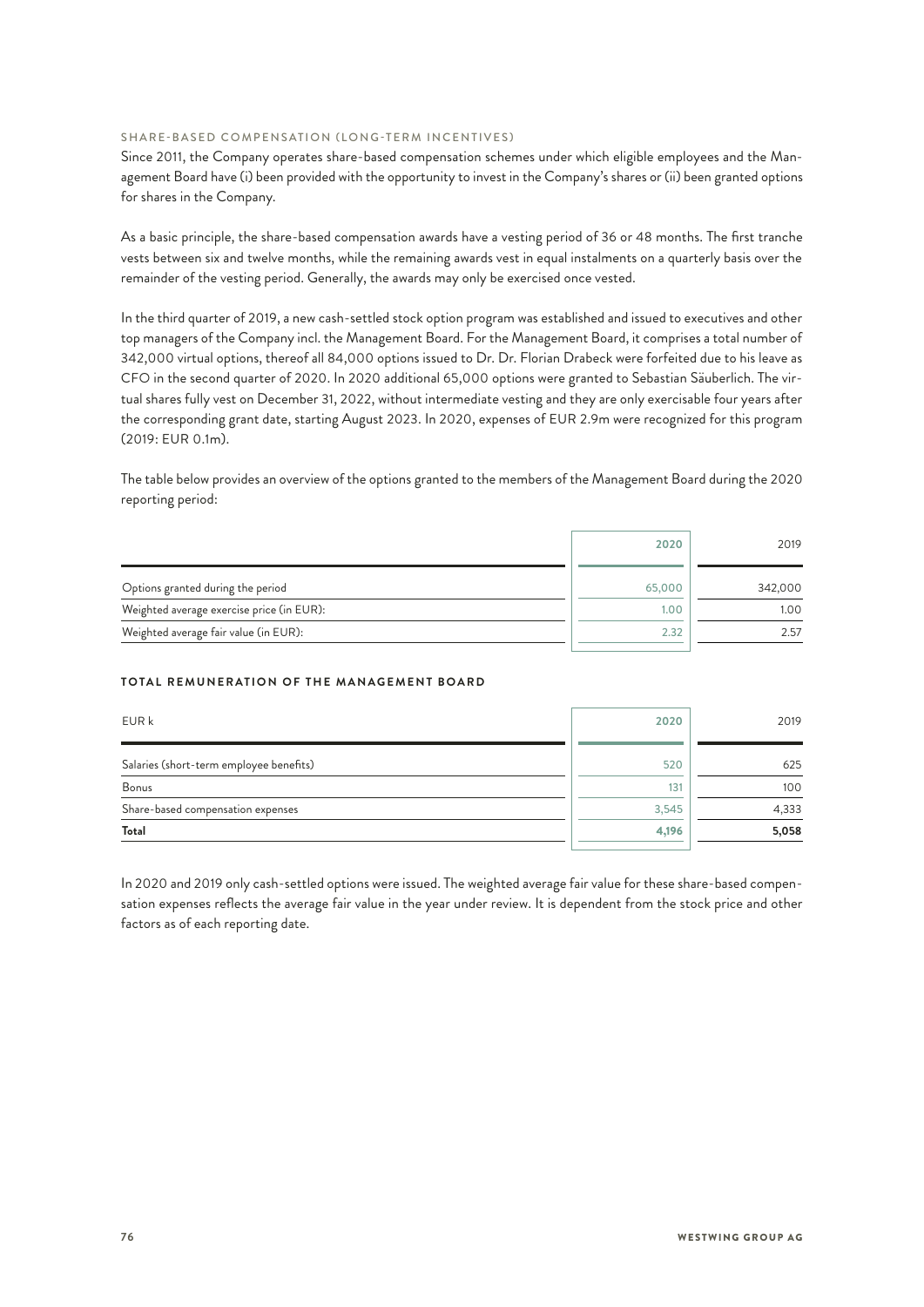#### <span id="page-61-0"></span>OTHER INFORMATION

During their employment, the Supervisory Board must approve the Management Board members' additional activities outside of Westwing in written form. Furthermore, all board contracts included restraints on competition that prohibit Management Board members from working for a company that is a direct or indirect competitor of Westwing.

The Management Board contract for Stefan Smalla has a term until August 7, 2023, and the Management Board contract for Sebastian Säuberlich until March 31, 2023.

An additional employment contract between Delia Lachance and the Westwing GmbH existed for PR services rendered. During her function as Board member until March 1, 2020, remuneration from this was EUR 27k in the 2020 fiscal year (2019: EUR 160k). As an exception, Stefan Smalla's remaining vacation days of 2019 were paid out in 2020, amounting to EUR 23k, which was approved by the Supervisory Board accordingly. In December 2020, Sebastian Säuberlich exercised 15,000 of his originally equity-settled options against cash amounting to EUR 397k. For Dr. Dr. Florian Drabeck an additional bonus of EUR 100k was granted in 2019 and paid out in 2020.

#### **9.2 Remuneration of the Supervisory Board**

The remuneration for the members of the Supervisory Board is regulated by the articles of associations of Westwing Group AG.

The members of the Supervisory Board receive a fixed based compensation for each fiscal year of the Company in the amount of EUR 25k. The chairman of the Supervisory Board receives a fixed base compensation of EUR 40k, the deputy chairman of EUR 30k. The chairman of the Audit committee is compensated with an additional EUR 20k, and other members of the audit committee with EUR 10k.

The compensation is payable after the end of the respective fiscal year. Supervisory Board members holding office only during a part of the fiscal year receive a corresponding portion of the compensation.

In addition to the compensation paid on a fixed base, Westwing reimburses the members of the Supervisory Board for their reasonable out-of-pocket expenses incurred in the performance of their duties as Supervisory Board members as well as the value added tax on their compensation and out-of-pocket expenses.

Furthermore, Supervisory Board members are included in the D&O liability insurance for board members that will provide reasonable coverage against financial damages. The premiums for this insurance policy are paid by the Company.

According to the Articles of Association (Art. 9 (1)), the Supervisory Board has four members. It is not subject to employee co-determination. All members of the Supervisory Board are elected by the Annual General Meeting as shareholder representatives.

Details on the members of the Management Board and the Supervisory Board are provided in the notes to the financial statements of Westwing Group AG in accordance with Sec. 285 HGB.

In fiscal year 2020, the Supervisory Board had one committee: the Audit Committee. Additional committees may be established as required.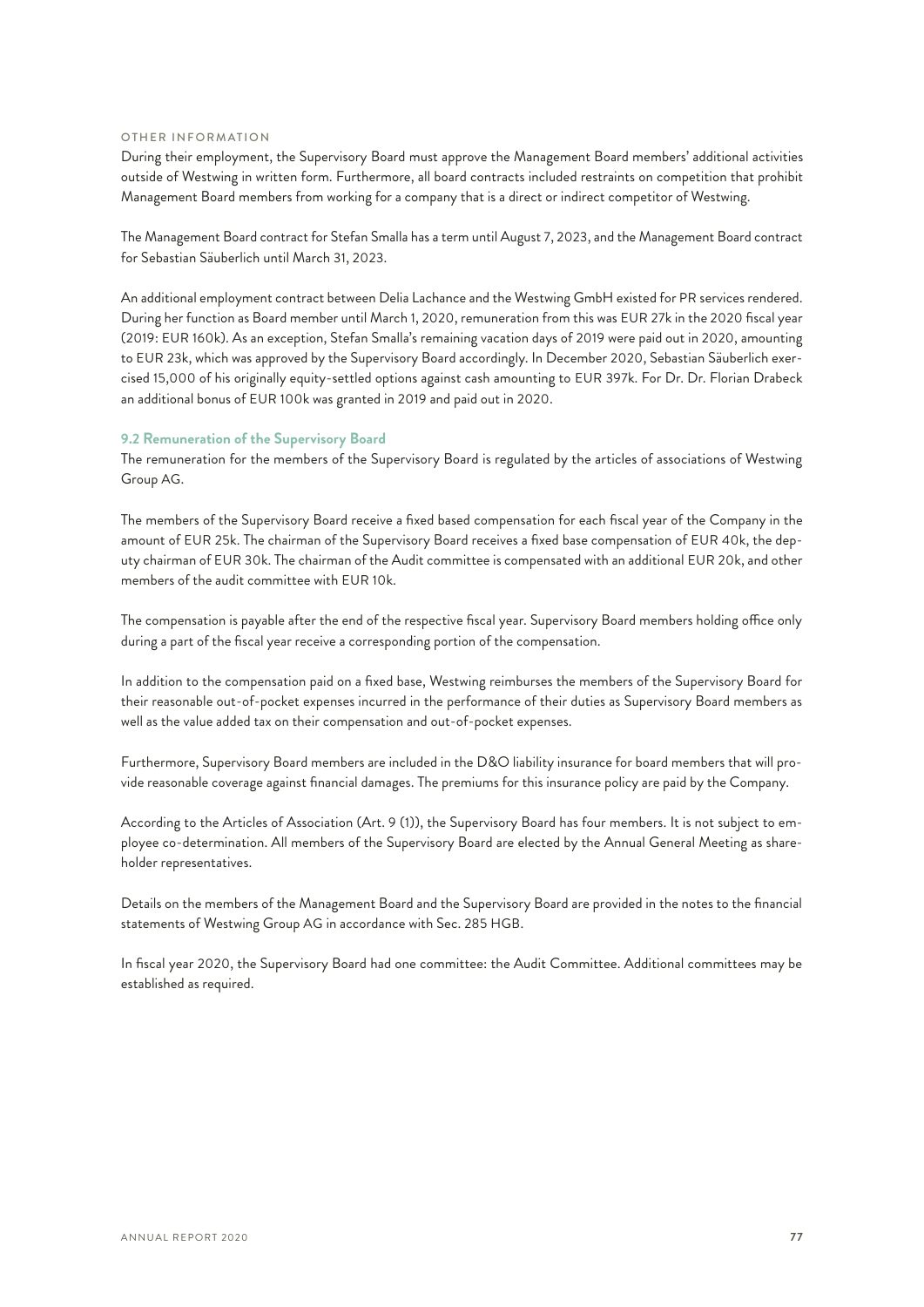<span id="page-62-0"></span>The composition of the Company's Supervisory Board and its remuneration is shown in the following table:

| Name                       | Function(s) remunerated                                             | Remuneration<br>$(in$ EUR $k)$ |
|----------------------------|---------------------------------------------------------------------|--------------------------------|
| Christoph Barchewitz       | Chairman of the Supervisory Board and member of the Audit Committee | 50                             |
| Dr. Antonella Mei-Pochtler | Deputy Chairwoman of the Supervisory Board                          | 30                             |
| Michael Hoffmann           | Member of the Supervisory Board and Chairman of the Audit Committee | 45                             |
| Thomas Harding             | Member of the Supervisory Board and the Audit Committee             | 35                             |

#### **9.3 Declaration on Corporate Governance**

The declaration on corporate governance pursuant to Section 289f of the German Commercial Code (HGB) and Section 315d of the German Commercial Code (HGB) including the declaration of compliance according to Sec. 161 AktG is permanently and publicly available on the Company's website (https://ir.westwing.com/download/companies/westwing/ CorporateGovernance/WW\_2020\_Corporate\_Governance\_ENG\_170321\_MQ20210322.pdf and https://ir.westwing. com/websites/westwing/English/5100/declaration-of-conformity.html in the section Investor Relations - Corporate Governance. It is also included in the corporate governance statement in the annual report.

#### **9.4Take-over law**

The Management Board of Westwing Group AG (the "Company") has prepared the following explanatory report on the disclosures pursuant to Sections 289a and 315a of the German Commercial Code (*Handelsgesetzbuch*) in accordance with Section 176 Para. 1 Sentence 1 of the German Stock Corporation Act (*Aktiengesetz*):

COMPOSITION OF SUBSCRIBED CAPITAL (SEC. 289A SENTENCE 1 NO. 1 GERMAN COMMERCIAL CODE) As of December 31, 2020, the paid-up share capital totalled EUR 20,844,351.00. The share capital is divided into 20,844,351 bearer shares of no-par value, with a pro rata amount of EUR 1.00 per share. The shares are fully paid up. All shares confer the same rights and obligations. Each share entitles the bearer to one vote.

#### RESTRICTIONS ON VOTING RIGHTS OR TRANSFER OF SHARES (SEC. 289A SENTENCE 1 NO. 2 GERMAN COMMERCIAL CODE)

As of December 31, 2020, the Company owns treasury shares totalling a nominal value of EUR 541,250, which do not entitle the Company to any rights pursuant to Section 71b of the German Stock Corporation Act.

#### DIRECT OR INDIRECT SHAREHOLDINGS EXCEEDING 10 % OF THE VOTING RIGHTS (SEC. 289A SEN-TENCE 1 NO. 3 GERMAN COMMERCIAL CODE)

As of December 31, 2020, the following shareholding exceeded the threshold of 10 % of the voting rights in the Company's share capital:

• Zerena GmbH, Grünwald, Germany, to which the voting rights of Rocket Internet SE, Berlin, Germany, are attributed pursuant to Section 34 of the German Securities Trading Act (*Wertpapierhandelsgesetz*)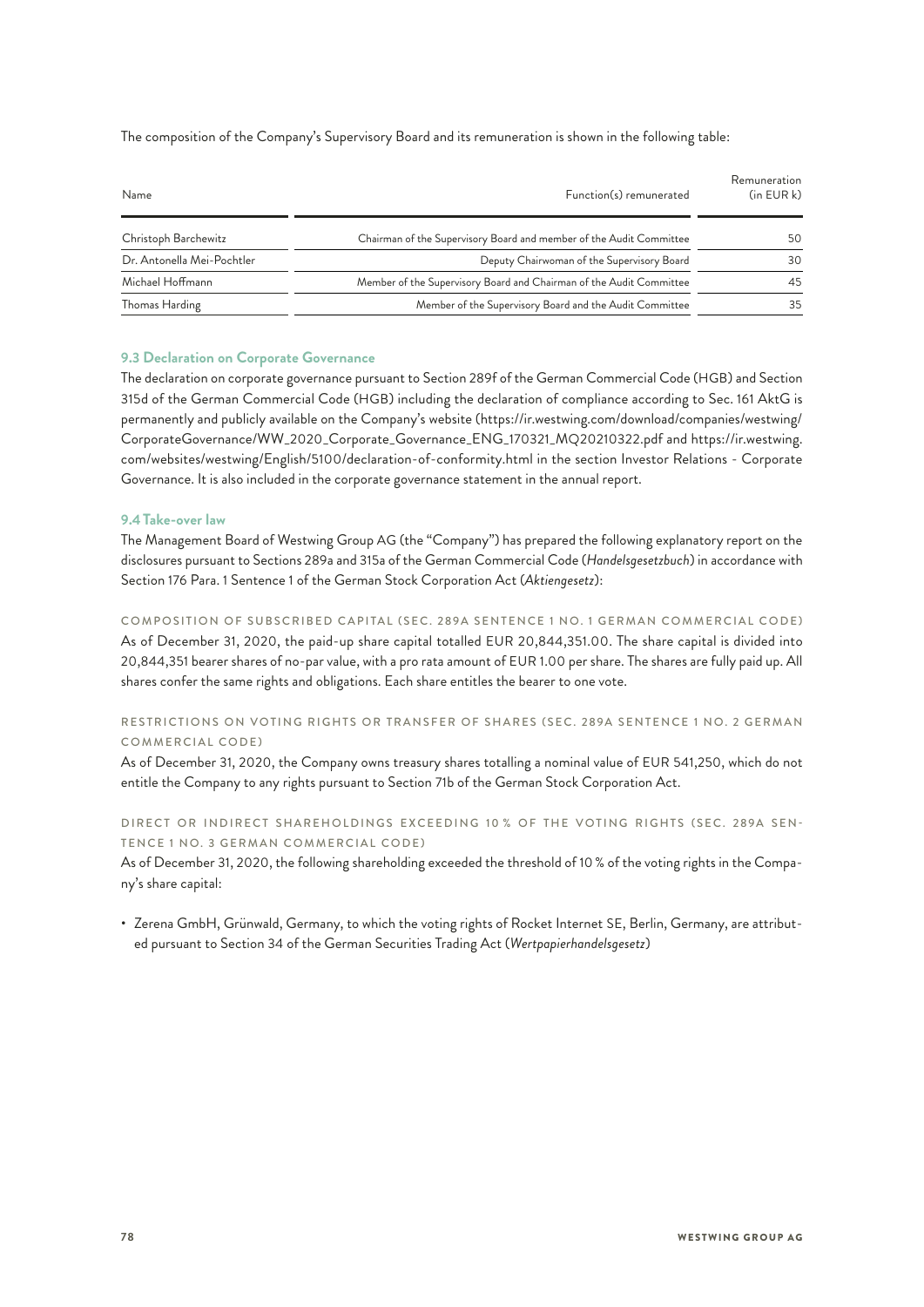#### SHARES WITH SPECIAL RIGHTS WHICH CONFER CONTROL RIGHTS (SEC. 289A SENTENCE 1 NO. 4 GER-MAN COMMERCIAL CODE)

The shareholders of the Company are not entitled to any special rights conferring control rights.

#### NATURE OF CONTROL OVER VOTING RIGHTS WHEN EMPLOYEES PARTICIPATE IN THE COMPANY'S CAPITAL (SEC. 289A SENTENCE 1 NO. 5 GERMAN COMMERCIAL CODE)

Employees with a participation in the share capital of the Company may exercise their control rights directly themselves.

#### STATUTORY REGULATIONS AND ARTICLES OF ASSOCIATION PROVISIONS GOVERNING THE APPOINT-MENT AND DISMISSAL OF MEMBERS OF THE MANAGEMENT BOARD AND AMENDMENTS TO THE ARTI-CLES OF ASSOCIATION (SEC. 289A SENTENCE 1 NO. 6 GERMAN COMMERCIAL CODE)

Statutory regulations (Sections 84 and 85 of the German Stock Corporation Act) apply for the appointment and dismissal of the members of the Management Board of the Company.

The Annual General Meeting has authorized the Supervisory Board of the Company to make amendments to the Articles of Association which affect only the wording (Sec. 179 Para. 1 Sentence 2 German Stock Corporation Act in conjunction with Sec. 11 Para. 4 of the Articles of Association). In particular, the Supervisory Board has been authorized to amend the wording of the Articles of Association accordingly after the exercise of authorized capital or after the expiry of the period for the exercise of authorized capital (Sec. 4 Para. 3 to Para. 8 of the Articles of Association). The same authorization shall apply in the event of the utilization of conditional capital and after the expiry of all option and conversion periods (Section 4 Para. 9 of the Articles of Association). Statutory regulations continue to apply with regard to any amendments of the Articles of Association of the Company (Sections 119 Para. 1 No. 6, 133, 179 Para. 1 and 2 of the German Stock Corporation Act).

POWERS OF THE MANAGEMENT BOARD, IN PARTICULAR WITH RESPECT TO THE ISSUING OR BUYING BACK OF SHARES (SEC. 289A SENTENCE 1 NO. 7 GERMAN COMMERCIAL CODE)

#### AUTHORIZATION TO ACQUIRE TREASURY SHARES

On September 21, 2018, the Extraordinary General Meeting of the Company has resolved to authorize the Management Board, with the approval of the Supervisory Board, to acquire treasury shares up to a total of 10 % of the Company's share capital at the time of the resolution or - if this amount is lower - at the time of the authorization being exercised until September 20, 2023, in compliance with the Principle of Equal Treatment (Section 53a of the German Stock Corporation Act).

Together with other treasury shares which the Company has already acquired and still holds or which are attributable to the Company pursuant to Sections 71a et seq. of the German Stock Corporation Act, the shares acquired on the basis of this authorization may at no point in time exceed 10 % of the Company's registered share capital. The authorization may be used once or several times, in whole or in part, in pursuit of one or more of the Company's objectives, but also by group companies or by third parties for the account of the Company or the group companies. The authorization may not be used for the purpose of trading treasury shares.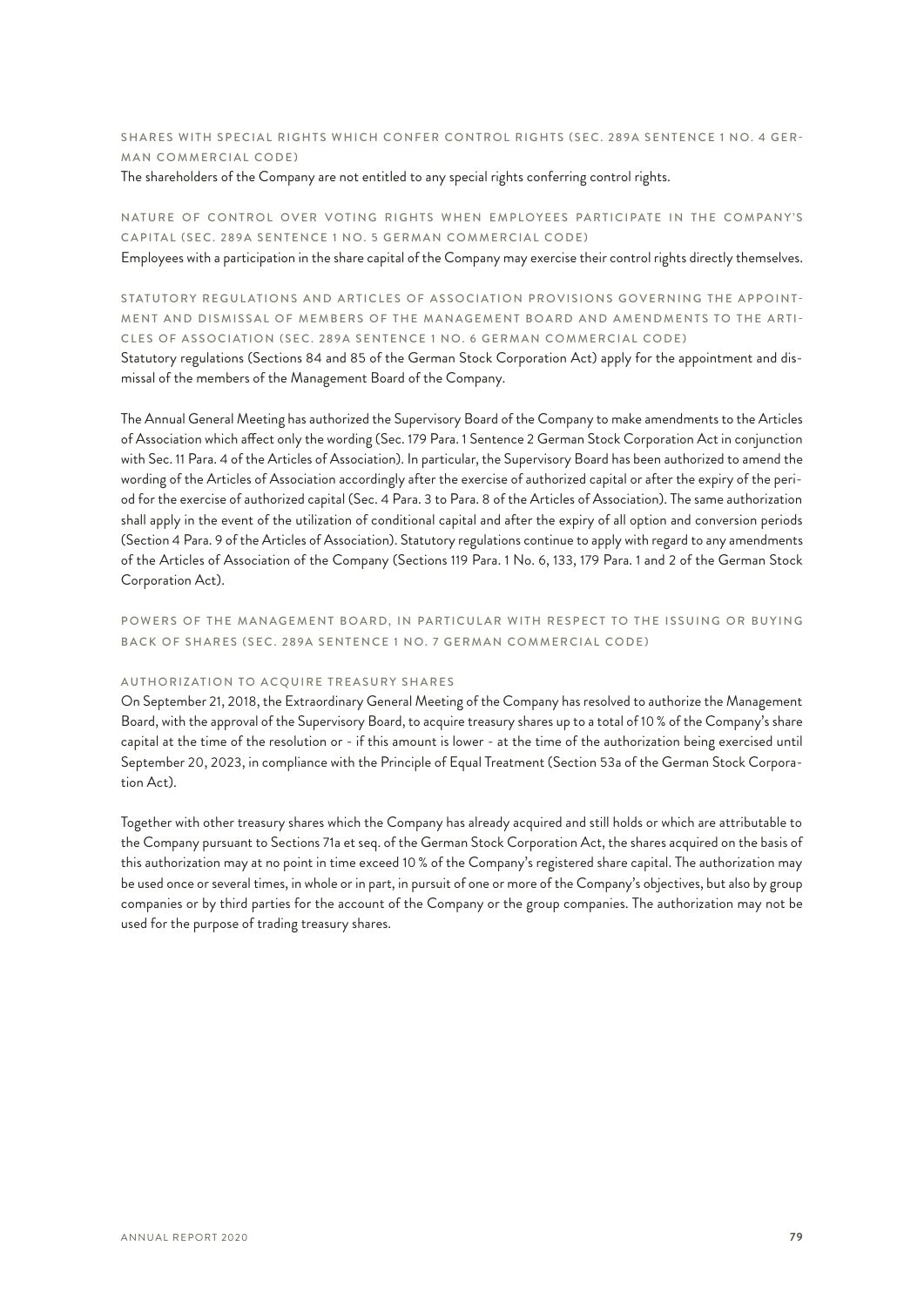In addition to a sale through the stock exchange or by means of an offer to all shareholders, the treasury shares may also be used in the following manner:

- They may be redeemed and reduce the Company's registered share capital by that part of the registered share capital allotted to the redeemed shares. The Management Board may also redeem the shares in a simplified procedure without reducing the registered capital, so that by the redemption the proportion of the other shares in the registered share capital is increased.
- They can be offered for purchase and transferred to persons employed or who were employed by the Company or one of its affiliates and board members of the Company or its affiliates or their investment vehicles or other holders of acquisition rights especially under options.
- They can be offered for purchase and transferred to holders of virtual option rights to satisfy virtual option rights; in particular to satisfy virtual option rights granted by the Company prior to the conversion of the Company into a stock corporation to managing directors, employees and/or supporters of the Company and/or its direct and/or indirect subsidiaries, if and to the extent the Management Board of the Company decides in its sole discretion to settle claims resulting from virtual option rights by issuing treasury shares.
- They can with the approval of the Supervisory Board be offered in particular in the course of company mergers or the acquisition of companies, parts of companies or holdings, enterprises or interests to third parties in exchange for contributions in kind. The shares described above may also be used for ending or, respectively, for the settlement of valuation proceedings under company law of companies affiliated with the Company.
- They can be used in order to distribute a dividend in kind in the context of which shares of the Company (also in part or subject to election) may be issued against contribution of dividend claims (scrip dividend).
- They can with the approval of the Supervisory Board be sold to third parties for cash if the price at which the shares of the Company are sold is not significantly below the stock exchange price of one share of the Company at the time sale (Sections 71 Para. 1 No. 8 Sentence 5, 186 Para. 3 Sentence 4 German Stock Corporation Act).
- They can be used to serve acquisition obligations or acquisition rights to shares of the Company out of and in connection with convertible bonds, options, profit rights and/or profit bonds (respectively combinations of these instruments) issued by the Company or group companies, with conversion or option rights, respectively conversion or obligation obligations.

No use was made of this authorization in the 2020 fiscal year. For the share buyback program 2019, please refer to the disclosures on Takeover-Relevant Information in the Annual Report 2019.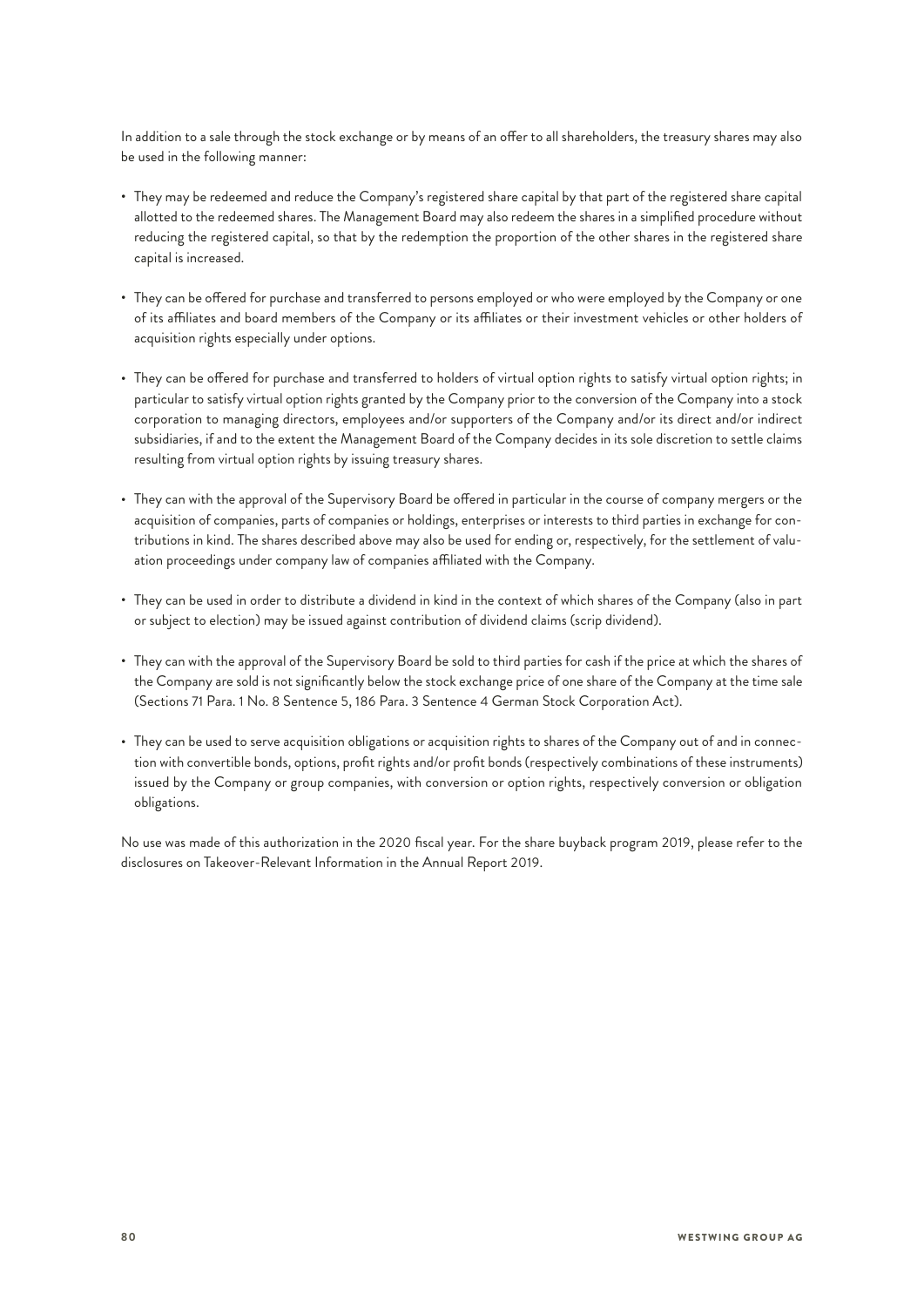From January 1, 2020 to December 31, 2020, the Company has sold 202,200 treasury shares to current or former employees or board members. Thus, a total of 202,200 share options were exercised in the 2020 financial year, corresponding to 0.97 % of the registered share capital as of December 31, 2020 and EUR 202,200.00 (amount of share capital attributable to the shares sold). The average exercise price was EUR 0.81. In individual cases, the exercise price was EUR 0.01, EUR 1.23, EUR 1.71, EUR 4.47, EUR 9.17 and EUR 19.30, depending on the individual agreement with the option holder. As a result, the Company has earned EUR 164,521.00 in proceeds which were not used for a specific purpose, but rather served the Company's general business operations.

#### ACQUISITION OF TREASURY SHARES THROUGH THE USE OF EQUITY CAPITAL DERIVATIVES

The Management Board has been authorized until September 20, 2023, with the approval of the Supervisory Board, to acquire treasury shares up to a total amount of 5 % of the registered share capital at the time of the resolution by the use of derivates (put or call option or a combination thereof). The acquisition of shares is in addition to be credited against the 10 % limitation in the authorizations to acquire treasury shares.

No use was made of this authorization in the 2020 fiscal year.

#### REDEMPTION OF ACQUIRED TREASURY SHARES AND REDUCTION OF CAPITAL AS WELL AS THE EXCLU-SION OF SUBSCRIPTION RIGHTS

The Management Board has been authorized until September 20, 2023, with the approval of the Supervisory Board, to exercise call options for the acquisition of own shares under existing agreements, in particular the so-called Angel Agreements and the Call Option Agreements, which were concluded between the Company or its current or former subsidiaries with current and/or former employees, organ members and/or (former) advisors (service providers) and/or supporters (or their respective investment vehicles) of the Company and/or its subsidiaries, and to acquire own shares up to a total amount of 10 % of the share capital of the Company at the time of the resolution. The treasury shares acquired and owned by the Company are to be credited against this 10 % limitation.

No use was made of this authorization in the 2020 fiscal year.

#### AUTHORIZED CAPITAL 2018/I

The Management Board is authorized to increase the share capital on one or more occasions by August 6, 2023, with the approval of the Supervisory Board, by a maximum amount of EUR 90,000 by issuing up to a total of 90,000 new no-par value bearer shares in return for cash contributions (Authorized Capital 2018/I) and, with the approval of the Supervisory Board, under certain conditions and within predefined limits, to exclude the shareholders' subscription right. This authorized capital is listed in the commercial register as Authorized Capital 2018/I.

#### AUTHORIZED CAPITAL 2018/II

The Management Board is authorized to increase the share capital on one or more occasions by August 6, 2023, by a maximum amount of EUR 3,088 by issuing up to a total of 3,088 new no-par value bearer shares in return for cash contributions (Authorized Capital 2018/II) and, under certain conditions and within predefined limits, to exclude the shareholders' subscription right. This authorized capital is listed in the commercial register as Authorized Capital 2018/II.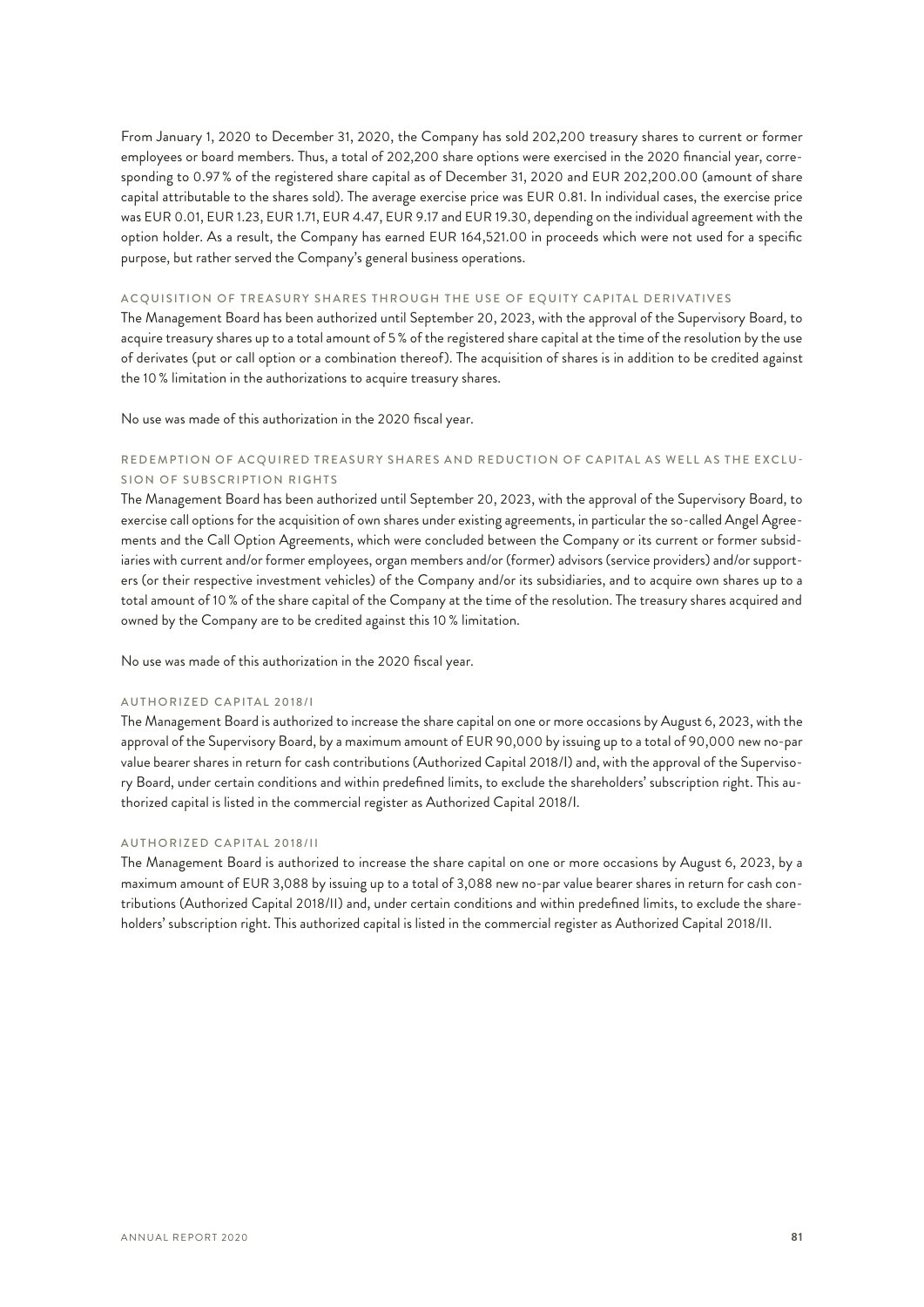#### AUTHORIZED CAPITAL 2018/III

The Management Board is authorized to increase the share capital on one or more occasions by August 6, 2023, with the approval of the Supervisory Board, by a maximum amount of EUR 67,500 by issuing up to a total of 67,500 new no-par value bearer shares in return for cash contributions (Authorized Capital 2018/III) and, with the approval of the Supervisory Board, under certain conditions and within predefined limits, to exclude the shareholders' subscription right. After being partially exercised, the authorized capital remains EUR 57,708. This authorized capital is listed in the commercial register as Authorized Capital 2018/III.

#### AUTHORIZED CAPITAL 2018/IV

The Management Board is authorized to increase the share capital on one or more occasions by August 6, 2023, with the approval of the Supervisory Board, by a maximum amount of EUR 101,250 by issuing up to a total of 101,250 new no-par value bearer shares in return for cash contributions (Authorized Capital 2018/IV) and, with the approval of the Supervisory Board, under certain conditions and within predefined limits, to exclude the shareholders' subscription right. After being partially exercised, the authorized capital remains EUR 7,500. This authorized capital is listed in the commercial register as Authorized Capital 2018/IV.

#### AUTHORIZED CAPITAL 2018/V

The Management Board is authorized to increase the share capital on one or more occasions by August 6, 2023, with the approval of the Supervisory Board, by a maximum amount of EUR 4,350,000 by issuing up to a total of 4,350,000 new no-par value bearer shares in return for cash and/or non-cash contributions (Authorized Capital 2018/V) and, with the approval of the Supervisory Board, under certain conditions and within predefined limits, to exclude the shareholders' subscription right. This authorized capital is listed in the commercial register as Authorized Capital 2018/V.

#### AUTHORIZED CAPITAL 2018/VI

The Management Board was authorized to increase the share capital on one or more occasions by September 20, 2023, with the approval of the Supervisory Board, by a maximum amount of EUR 2,847,853 by issuing up to a total of 2,847,853 new no-par value bearer shares in return for cash and/or non-cash contributions (Authorized Capital 2018/VI) and, with the approval of the Supervisory Board, under certain conditions and within predefined limits, to exclude the shareholders' subscription right. In principle, the shareholders are to be granted a subscription right. The shares may also be subscribed for by one or more credit institution(s) or one or several enterprise(s) operating pursuant to Section 53 Para. 1 Sentence 1 or Section 53b Para. 1 Sentence 1 or Para 7. of the German Banking Act (*Gesetz über das Kreditwesen*) with the obligation to offer the shares to the shareholders of the Company pursuant to Section 186 Para. 5 German Stock Corporation Act (so-called indirect subscription right). This authorized capital is listed in the commercial register as Authorized Capital 2018/VI.